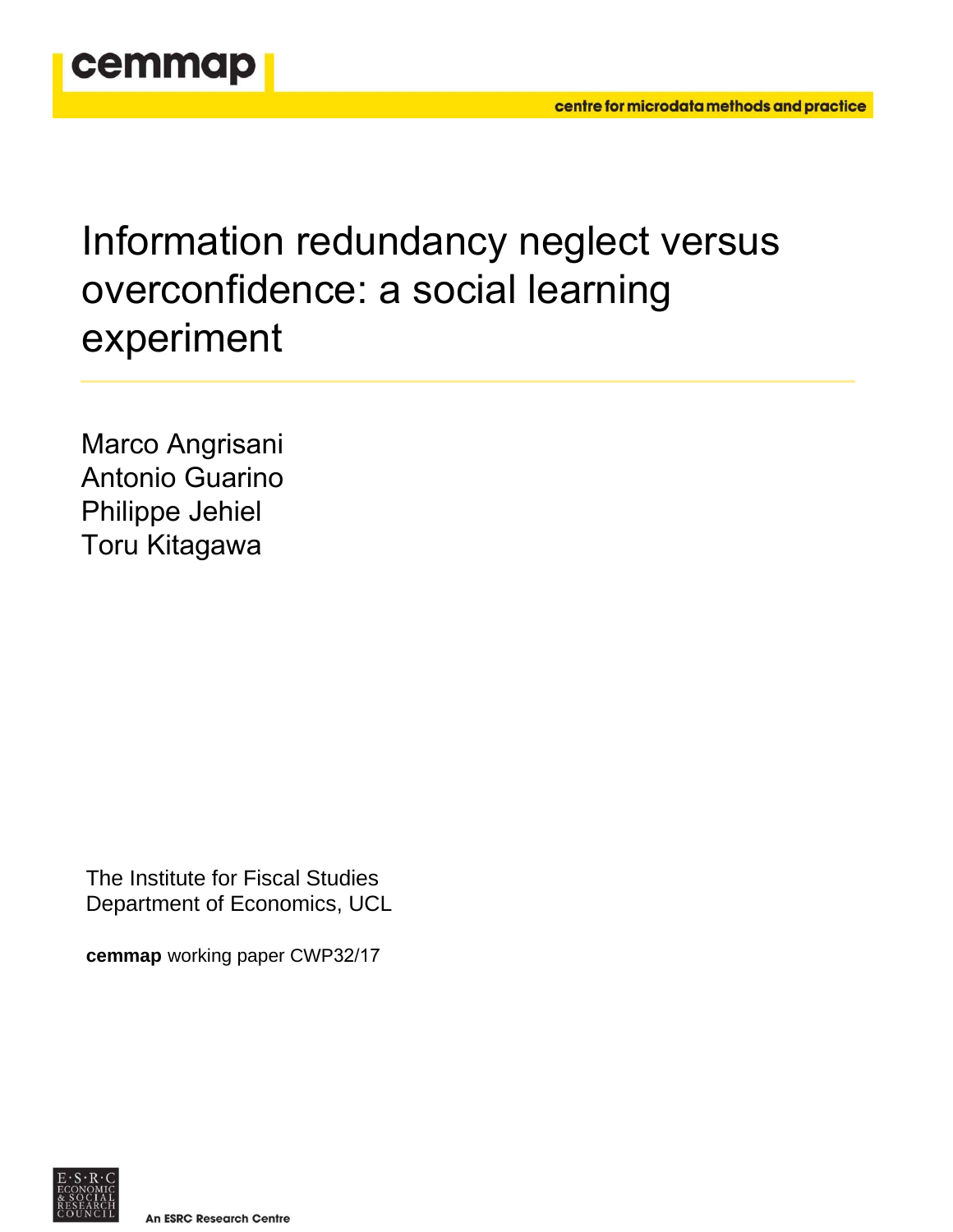# Information Redundancy Neglect versus Overconfidence: A Social Learning Experiment

Marco Angrisani, Antonio Guarino, Philippe Jehiel and Toru Kitagawa<sup>∗</sup>

#### Abstract

We study social learning in a continuous action space experiment. Subjects, acting in sequence, state their belief about the value of a good, after observing their predecessors' statements and a private signal. We compare the behavior in the laboratory with the Perfect Bayesian Equilibrium prediction and the predictions of bounded rationality models of decision making: the redundancy of information neglect model and the overconfidence model. The results of our experiment are in line with the predictions of the overconfidence model and at odds with the others'.

#### 1 Introduction

Many economic decisions, from the most mundane ones, like the choice of a restaurant to the most important ones, like the adoption of a new technology for a firm or the adoption of a new medical protocol for a physician, require making inferences about an underlying state of nature (e.g., which restaurant or technology or medical protocol is the best one). In many of these situations, economic agents have some private information about the state of nature and also have information about the choice of others (e.g., other diners, firms, doctors) who faced the same decision problem in the past. Being able to make inferences about the underlying state by using the information conveyed by others' decisions (which is referred to as "social learning") may be very valuable, but may also have some pathological effects, such as herding on incorrect choices.

An important aspect affecting how accurate the inference can be is the choice set from which agents can pick their actions. While with a discrete action space social learning typically leads to inefficient outcomes ("informational cascades;" Banerjee, 1992 and Bikhchandani et al., 1992), with a continuous action space

<sup>∗</sup>Angrisani: Center for Economic and Social Research, University of Southern California (email: angrisan@usc.edu); Guarino: Department of Economics, University College London (email: a.guarino@ucl.ac.uk); Jehiel: Paris School of Economics and Department of Economics, University College London (e-mail: jehiel@enpc.fr); Kitagawa: Department of Economics, University College London (e-mail: t.kitagawa@ucl.ac.uk). We thank participants in seminars at various institutions for useful comments and suggestions. Guarino gratefully acknowledges the financial support of the ERC and of INET.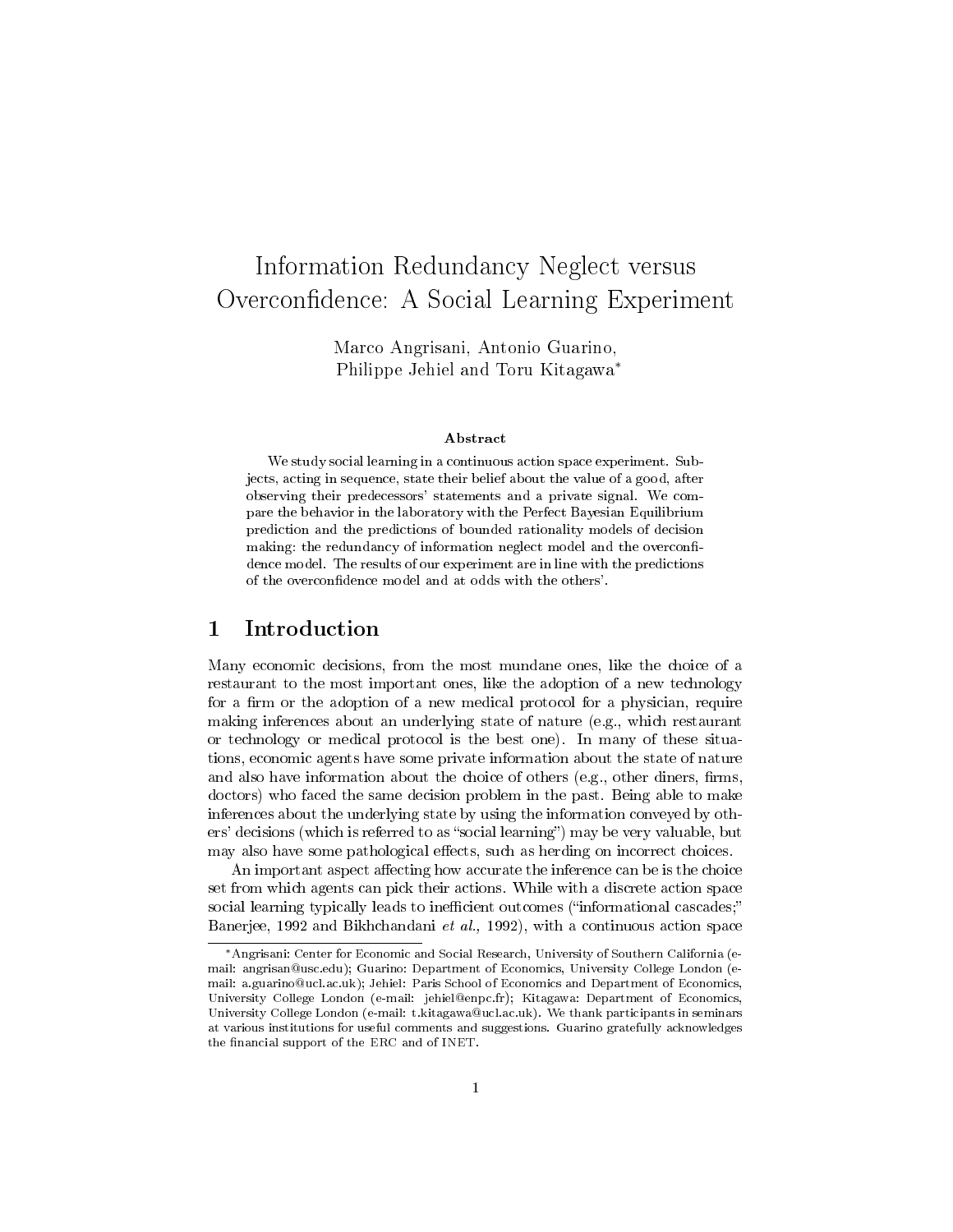a sequence of rational decision makers are typically able to infer the information received by the predecessors perfectly, and learning is efficient (Lee, 1993).

The intuition for this result is very simple. When agents choose in a continuous action space, their action reflects their information very precisely. As a result, observing a predecessor's action is equivalent to observing the information he has (if agents are fully rational). As more agents make their decisions in a sequence, more information is aggregated, and eventually the state of nature is learned and the best decision is reached.

A crucial ingredient in this story is that agents are able to make inferences correctly. If agents are less sophisticated, the process of learning may be inef ficient despite a continuous action space. A series of studies have questioned the ability of human subjects to make correct inferences and revisited standard models of social learning (both with a discrete and a continuous action space) by analyzing what happens when this is not the case. Essentially, these works depart from the assumption of full rationality used in the previous literature and propose alternative ways of modelling how economic agents form expectations.

Although various biases may affect the process of learning, two aspects have attracted particular attention: information redundancy neglect (also sometimes referred to as correlation neglect), on the one hand; the tendency of human subjects to put more weight on their private information than on the public information contained in the choices of other participants, on the other.

The purpose of this work is to study social learning in a continuous action space through a series of controlled experiments. Our interest is in understanding whether the Perfect Bayesian Equilibrium first proposed by Lee (1993) or any of the bounded rationality theories just mentioned is able to predict human subjects' behavior.

Before illustrating the experiment, let us discuss the different bounded rationality approaches in more detail. Information redundancy neglect in social learning has been studied, for instance, by Eyster and Rabin (2010). In their work, while each agent uses his private information and learns from others, he is convinced that others only use their private information: as a result, he interprets a predecessor's action as if it simply reflected the agent's private information. Since agents fail to account that their predecessors have already incorporated earlier signals in their decisions, early signals have an excessive impact on later decisions.<sup>1</sup> <sup>2</sup> In a similar spirit, Bohren (2016) studies a social learning environment in which agents have a misspecified model about their predecessors. While in the economy there is a fraction  $p$  of agents who (in addition to their own signal) observe the actions of others, agents believe that this fraction is actually  $\hat{p}$ . Bohren (2016)'s model generalizes Eyster and Rabin (2010)'s

 $^1$ Redundancy neglect was not the focus of a study by Guarino and Jehiel (2013); nevertheless, they also find an overweighting of early signals in a model of social learning with a continuous action space. We will discuss this work in the next section.

 ${}^{2}$ Eyster and Rabin (2014) illustrate the implications of rational herding in an extended set up in which more than one action is taken at the same time. Eyster et al.  $(2015)$  study the one-action and the multiple-action cases in a laboratory experiment. The one-action case is related to our work and we will comment more on the different results in Section 4. The two experiments are independent, ours is antecedent, conducted in 2009-10-11.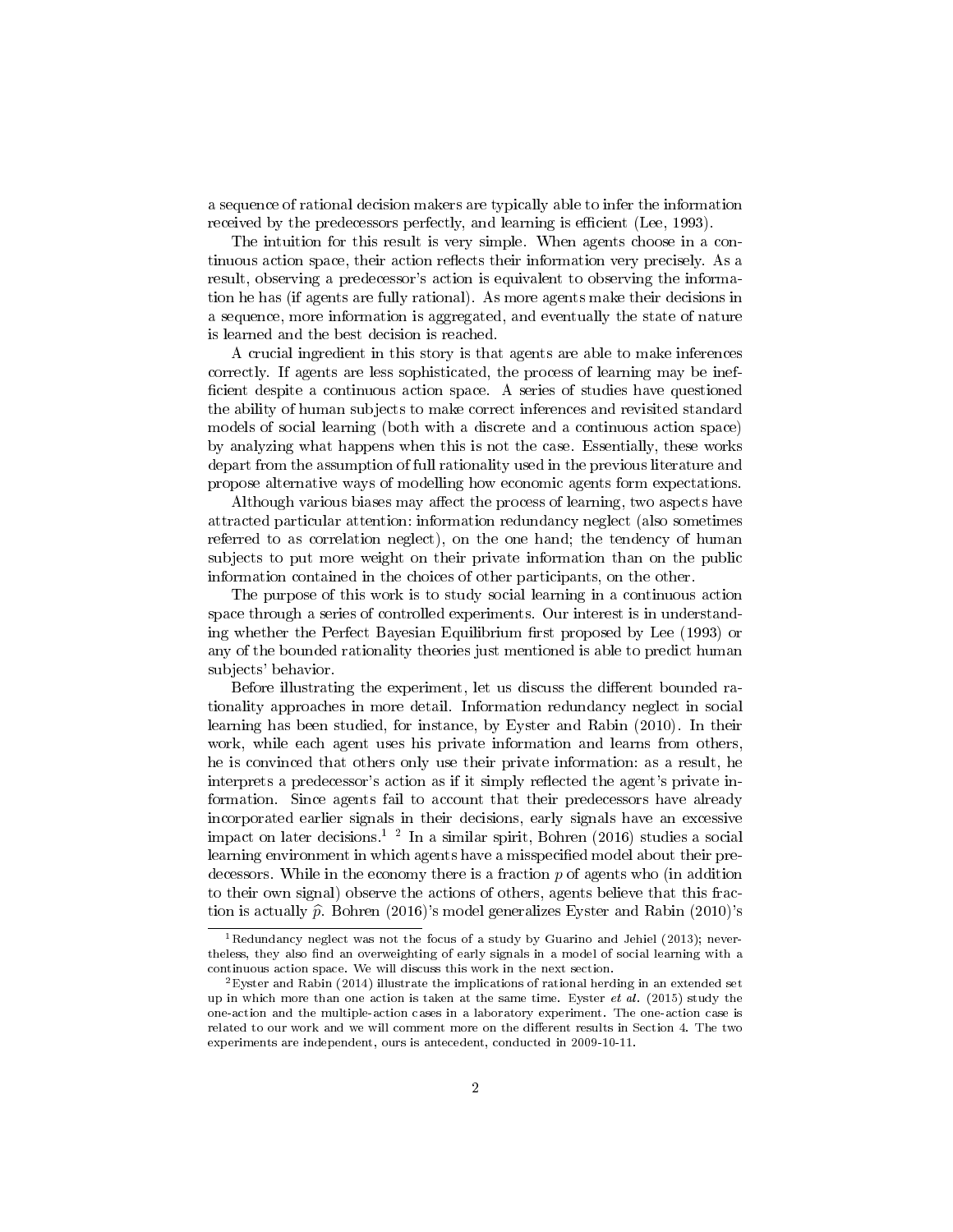model, which is obtained when  $p = 1$  and  $\hat{p} = 0$ . As in Eyster and Rabin (2010), when  $\hat{p} < p$ , there is an overweighting of early signals, since agents read actions as if they were reflecting more private signals than they actually do.

Of course, information redundancy neglect has emerged in studies well beyond the specific topic of social learning, and even well beyond the boundaries of economics. A vast literature in statistics, sociology, computer science, physics and economics has adopted the DeGroot (1974) model of learning. In that model, when agents repeatedly communicate, they update their beliefs by taking a weighted average of their neighbors' beliefs and their own belief from the previous period. Clearly, in this model agents do not adjust correctly for repetitions and dependencies in information that they observe multiple times. Golub and Jackson (2010) apply the DeGroot updating rule to the study of learning in networks. An earlier study by DeMarzo et al. (2003) presents a very similar idea, by letting agents update as Bayesian but not taking into account repetitions. They label the failure to adjust properly for information repetitions as persuasion bias. Under persuasion bias, individuals do not account accurately for which components of the information they receive is new and which is repetition.<sup>3</sup>

An alternative paradigm some scholars have suggested to understand social learning is that agents tend to put more weight on their private information than on the public information contained in the choices of others. Such a tendency is documented in various studies (e.g. Nöth and Weber, 2003; Çelen and Kariv, 2004; Goeree et al., 2007; and De Filippis et al., 2016), and it is typically referred to as "overconfidence," since subjects seem to trust their own information (or own ability to learn from it) more than their predecessors' information (or ability to learn from it).

In a multi-stage, multi-player game, one also needs to specify what subjects think about the overconfidence of others. If the overconfidence bias is common knowledge (this is the simplest formulation of overconfidence also adopted in a number of applied works), one can show that in a continuous action space agents are still able to infer correctly the signals of others. As a result, all previous signals still have the same weight in the inference process, but lower than the agent's private signal's weight. This is in sharp contrast with the early signals overweighting prediction of the models discussed above.

The overconfidence bias has been studied in many areas of economics other than social learning. In the theory of asset pricing, for instance, many works (e.g., Kyle and Wang, 1997; Daniel et al., 1998; Odean, 1998; and Daniel et al., 2001) model traders' overconfidence as their overestimation of the precision of their private signal about security values. This can be interpreted as traders' overcondence about the information they receive or overcondence about their own ability to interpret the information (Odean, 1998). Note that this approach to overconfidence is closely related to the definition of overconfidence about the precision of the own signal versus the signals of others in the social learning

<sup>&</sup>lt;sup>3</sup>We refer the reader to DeMarzo *et al.* (2003) and Golub and Jackson (2010) for further references and discussions of the links to the psychology and sociology literatures.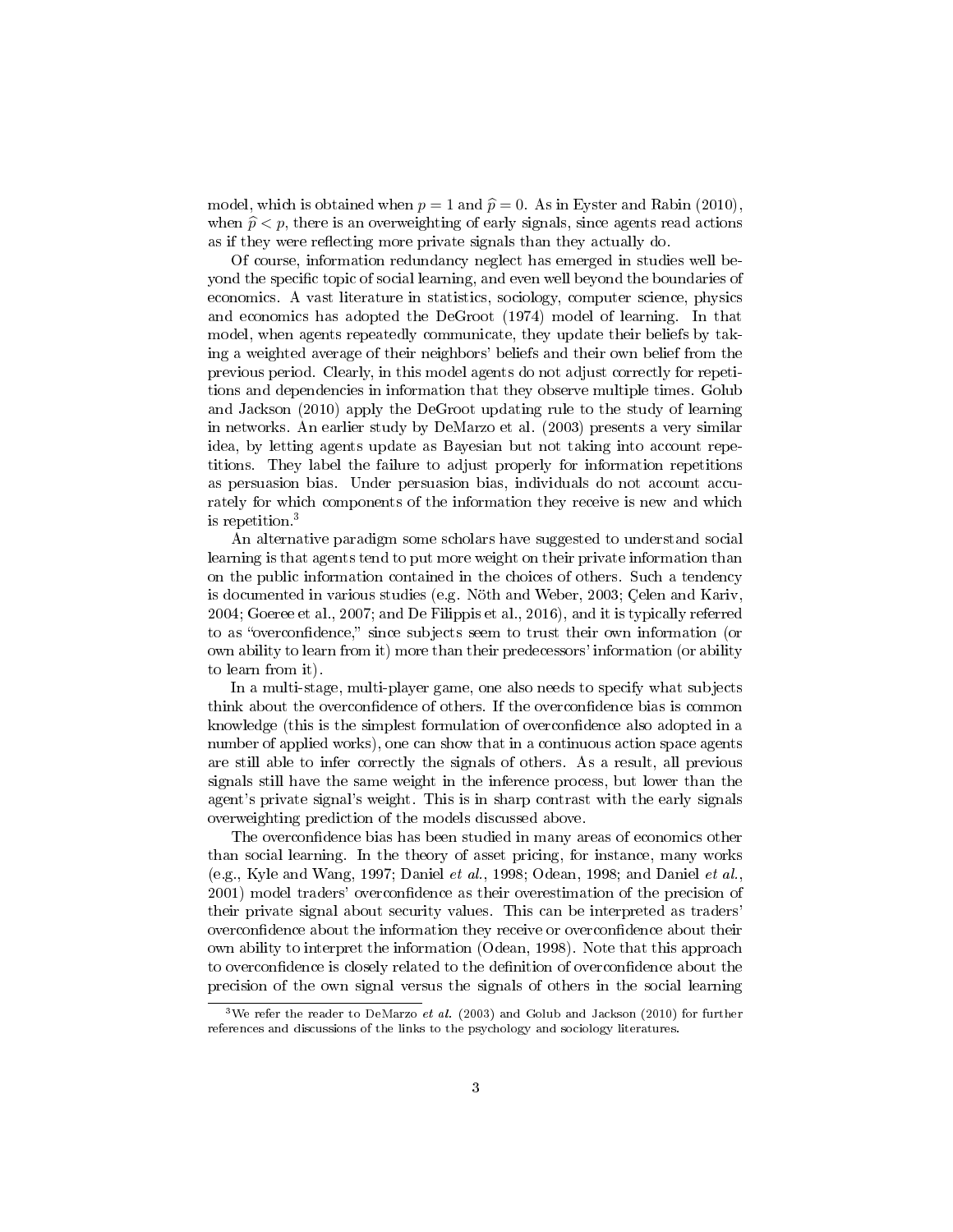literature.<sup>4</sup>

We contribute to the understanding of the social learning process through some controlled experiments in which the different theoretical models just discussed can be carefully tested. Specifically, we replicate a simple theoretical model of social learning with a continuous action space in the laboratory. In our experiment subjects have to predict whether a good is worth 0 or 100 units, two events that are, a priori, equally likely. A first subject receives a noisy symmetric binary signal about the true value realization: either a "good signal," which is more likely if the value is  $100$ ; or a "bad signal," which is more likely if the value is 0. After receiving his signal, the subject is asked to choose a number between 0 and 100, which represents the subjective probability (expressed as a percentage) that the value of the good is 100. To elicit his belief we use a quadratic scoring rule. We then ask a second subject to make the same type of prediction based on the observation of the first subject's decision only. Then, we provide the second subject with another, conditionally independent, signal about the value of the good and ask him to make a new prediction. We then ask a third subject to make his prediction based on the observation of the first subject's decision and of the second subject's second decision. We then provide the subject with another signal and ask him to make a new prediction. The procedure continues until all subjects have made their predictions.

Whereas in previous experiments subjects' beliefs are hidden under a binary decision, in our experiment we elicit them. Moreover, we elicit a subject's beliefs both before and after receiving the private signal, which allows us to observe how subjects learn from others (social learning) and, separately, from their private signal. Based on the same experimental data, De Filippis et al. (2016) study the updating rule of the second subject in the sequence and document an asymmetric form of updating depending on whether the signal realizations of the first two subjects are the same or not. The focus of this paper is, instead, on the process of social learning by all subjects in the sequence.

The results of our experiment are supportive of the overconfidence model and at odds with the predictions of the Perfect Bayesian Equilibrium and of the redundancy of information neglect model. When we consider the first action taken by subjects, we observe that subjects do not put higher weight on early signals than on late signals. Early decisions in the sequence do not have an undue influence on later decisions. On the contrary, predecessors' signals have a weight lower than one and constant, as predicted by the overconfidence model. Moreover, when we consider the second action taken by subjects, we observe that subjects put a weight not statistically different from one on their own signal, again in line with the overconfidence model.

It is worth mentioning that we also ran another treatment in which the same subject received a sequence of signals. This treatment mimics the social learning treatment except that now the same subject observes directly all past signals. In sharp contrast with the social learning treatment, in this treatment the action

<sup>&</sup>lt;sup>4</sup>We refer to Odean (1998) for a discussion of the vast psychology literature on overconfidence about the own private information.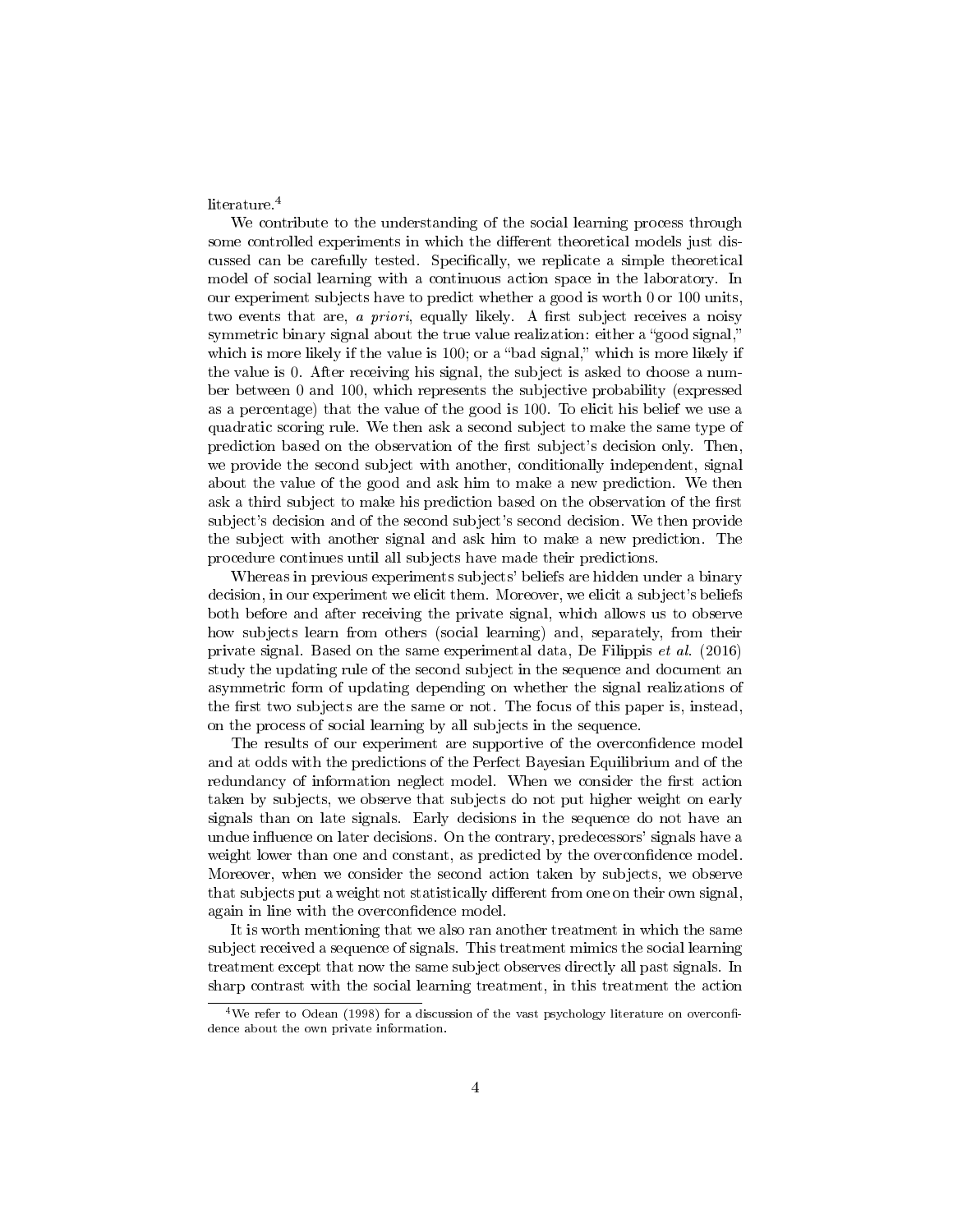that subjects take is consistent with the Bayesian one, that is, the weights on all signals are the same, and not statistically different from one. Thus, our finding in the social learning treatment can safely be attributed to overconfidence as interpreted above, as opposed to being the result of some form of non-Bayesian updating or some form of recency effect, according to which more recent news would have more weight than older news (such alternative theories would imply that we should see departures from the Bayesian prediction in the individual decision making treatment, which we do not).

The rest of the paper is organized as follows. Section 2 describes the theoretical model of social learning and the different theoretical predictions. Section 3 presents the experiment. Section 4 contains the results. Section 5 offers a discussion and Section 6 concludes. An Appendix contains additional material.

#### 2 The Theoretical Model

In our economy there are  $T$  agents who make a decision in sequence. Time is discrete and indexed by  $t = 1, 2, ..., T$ . Each agent, indexed by t, is chosen to take an action only at time  $t$  (in other words agents are numbered according to their position in the sequence). The sequential order in which agents act is exogenously, randomly determined, with each sequence equally likely.

There is a good that can take two values,  $V \in \{0, 100\}$ . The two values are equally likely. Agent t takes an action  $a_t$  in the action space [0, 100]. The agent's payoff depends on his choice and on the value of the good. The payoff is quadratic and, in particular, equal to  $-(V-a_t)^2$ . Each agent t receives a private signal  $s_t \in \{0,1\}$  correlated with the true value V. Specifically, he receives a symmetric binary signal distributed as follows:

$$
Pr(s_t = 1 | V = 100) = Pr(s_t = 0 | V = 0) = q_t.
$$

We assume that, conditional on the value of the good, the signals are independently distributed over time, with precision  $q_t \in (0.5, 1]$ . Since the signal  $s_t = 1$ increases the probability that the value is 100, we will also refer to it as the good signal, and to  $s_t = 0$  as the bad signal.

In addition to observing a private signal, each agent observes the sequence of actions taken by the predecessors. We denote the history of actions until time  $t-1$  by  $h_t$ , that is,  $h_t = \{a_1, a_2, ..., a_{t-1}\}$  (and  $h_1 = \emptyset$ ). Agent t's information is then represented by the couple  $(h_t, s_t)$ . Given the information  $(h_t, s_t)$ , the agent chooses  $a_t$  to maximize his expected payoff  $E^{S}[-(V-a_t)^2]h_t, s_t]$ ; therefore, his optimal action is  $a_t^* = E^S (V | h_t, s_t)^{S}$ 

We now describe the different theoretical predictions.

Let us start with the Perfect Bayesian Equilibrium (PBE). Given that the action space is continuous, each action perfectly reveals the signal realization and its precision. Therefore, observing the sequence of actions is identical to

 $5$ The superscipt S stands for subjective, since we want to allow for subjective expectations in some of the theories discussed below.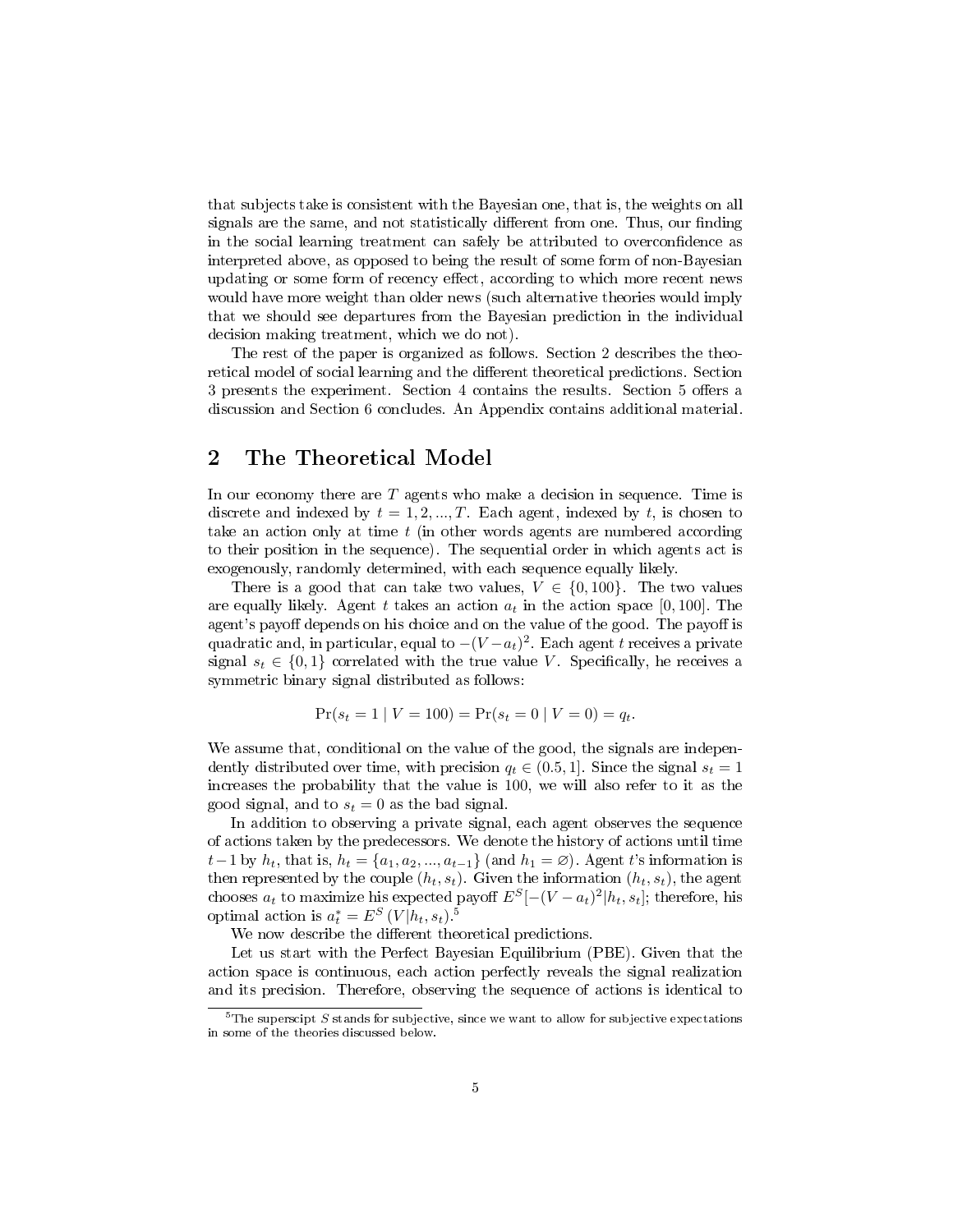observing the sequence of signals and the process of learning is perfectly efficient. These observations lead to the following proposition:

**Proposition 1 (Lee, 1993)** In the PBE, after a sequence of signals  $\{s_1, s_2, ..., s_t\}$ , agent t chooses action  $a_t^{PBE} = a_t^*(s_1, s_2, ..., s_t)$  such that

$$
\frac{a_t^{PBE}}{100 - a_t^{PBE}} = \frac{a_t^*(s_1, s_2, ..., s_t)}{100 - a_t^*(s_1, s_2, ..., s_t)} = \Pi_{i=1}^t \left(\frac{q_i}{1 - q_i}\right)^{2s_i - 1}.
$$

That is, the agent at time t acts as if he observed the sequence of all signals until time t.

Next is the "best response trailing naïve inference" (BRTNI) play proposed by Eyster and Rabin (2010). According to this theory, agents do not realize that predecessors' actions already incorporate previous signals. Each agent learns from his own signals and from the actions of his predecessors, but believes his predecessors choose their actions on the basis of their own signal only. Because of this, agent 3 in a sequence of decisions makers interprets agent 2's decision as revealing his private information only. But in fact agent 2's action also reflects agent 1's signal, which implies that agent 3 counts signal 1 twice, first through agent 1's action and second through agent 2's action.<sup>6</sup> By the same logic, as more agents make their decisions, early signals receive more and more weight. Indeed, the weight on predecessors' signals increases exponentially with time. That leads to a severe overweighting of early signals:

Proposition 2 (Eyster and Rabin, 2010) If agents behave as in BRTNI, after a sequence of signals  $\{s_1, s_2, ..., s_t\}$ , agent t chooses action  $a_t^{BRTNI} =$  $a_t^{**}(s_1, s_2, ..., s_t)$  such that

$$
\frac{a_t^{BRTNI}}{100-a_t^{BRTNI}} = \frac{a_t^{**}(s_1, s_2, .., s_t)}{100-a_t^{**}(s_1, s_2, .., s_t)} = \Pi_{i=1}^{t-1} \left(\frac{q_i}{1-q_i}\right)^{(2s_i-1)(2^{t-i-1})} \left(\frac{q_t}{1-q_t}\right)^{2s_t-1}
$$

.

That is, the agent at time t acts as if, in addition to his own signal, he had observed time i signal  $2^{t-i-1}$  times, for any  $i < t$ .

Note that, while in the PBE each signal has an equal weight of 1 in the choice of the action, in BRTNI the weights are exponentially decreasing.

Another study finding an overweighting of early signals in a model of social learning with a continuous action space is that by Guarino and Jehiel (2013). Their work is aimed at describing a steady state of an economy in which agents only understand the mapping between actions and the state of nature, but not the map with the history of actions. In other words, agents do not take into account the history of decisions and their impact on subsequent agents' decisions; they only consider the aggregate statistics conditional on a state of nature. Imposing a consistency condition on the aggregate statistics  $-$  in agreement with the Analogy Based Expectation Equilibrium (ABEE) of Jehiel  $(2005)$  — and requiring a genericity condition on the precisions, Guarino and Jehiel (2013) obtain the following equilibrium result:

 $6By$  this we mean that the agent at time 3 acts as if he had observed two time-1 signals.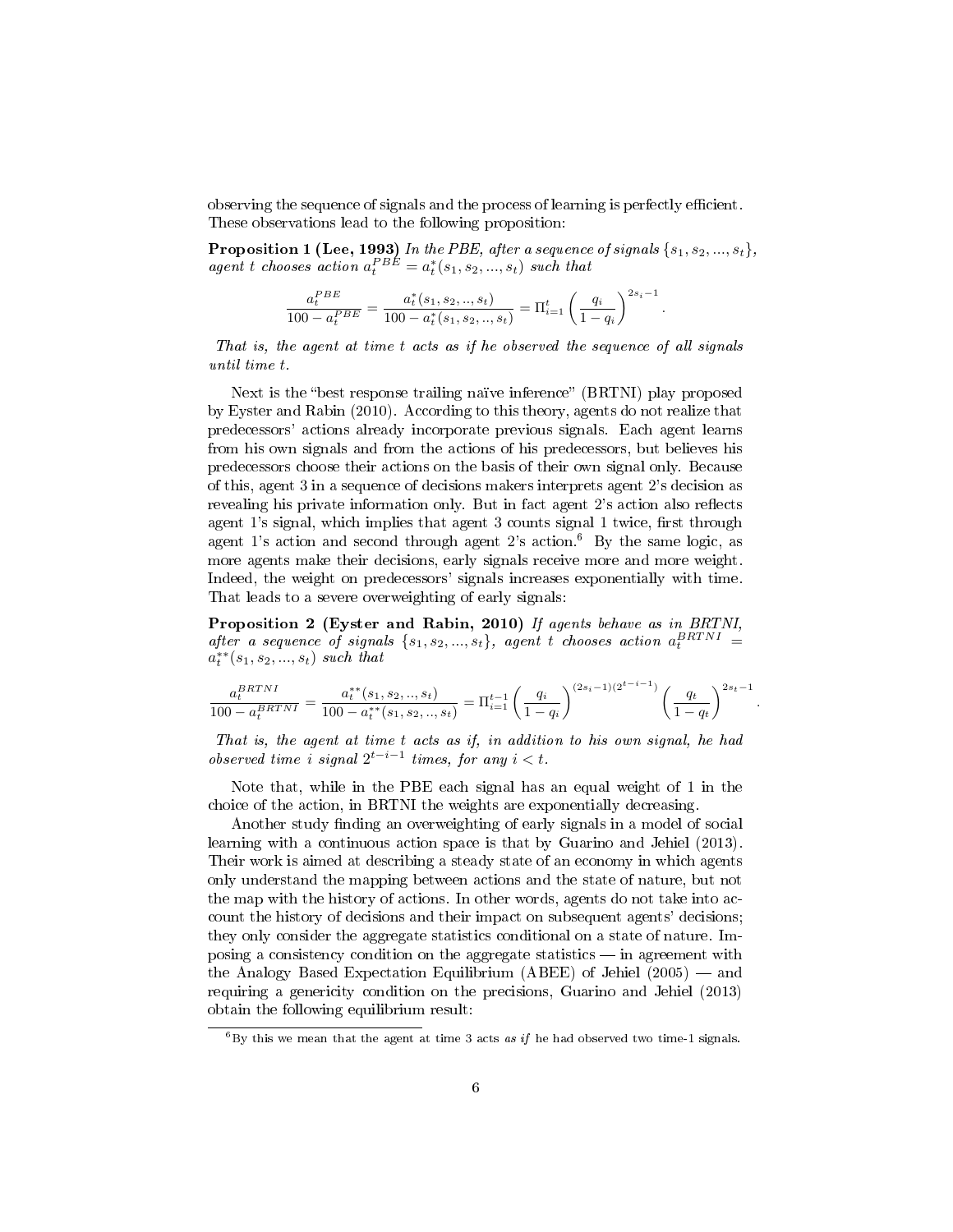Proposition 3 (Guarino and Jehiel, 2013) In the ABEE, after a sequence of signals  $\{s_1, s_2, ..., s_t\}$ , agent t chooses action  $a_t^{ABEE} = a_t^{***}(s_1, s_2, ..., s_t)$  such that

$$
\frac{a_t^{ABEE}}{100 - a_t^{ABEE}} = \frac{a_t^{***}(s_1, s_2,.., s_t)}{100 - a_t^{***}(s_1, s_2,.., s_t)} = \Pi_{i=1}^{t-1} \left(\frac{q_i}{1-q_i}\right)^{(2s_i-1)(t-i)} \left(\frac{q_t}{1-q_t}\right)^{2s_t-1}.
$$

That is, the agent at time t acts as if, in addition to his own signal, he had observed time i signal  $t - i$  times, for any  $i < t$ .

Note that in the ABEE each agent  $t$ 's action in the sequence is taken as if the agent had observed a signal  $i$   $(i < t)$   $t - 1$  times, a much less severe overweighting than that in Eyster and Rabin (2010). It is also worth observing that while this work was not aimed at describing information redundancy neglect, nevertheless, the fact that agents do not take into account the impact of the sequence of decisions on successive actions leads to a form of redundancy neglect. In equilibrium, agents behave as if all actions had the same information content; this content is, however, determined in equilibrium by the aggregate frequencies, since this is what agents focus on.

These predictions are immediately derived from theories already proposed in the literature. As we explained in the Introduction, an alternative paradigm assumes that agents are "overconfident" in that they think others have a lower ability to understand their private signal. A simple interpretation is that agents think that others (and not themselves) may misread a good signal as a bad signal or vice versa. This is equivalent to thinking that others receive a signal of lower precision (which they correctly understand). Essentially, instead of having correct expectations on a predecessor  $i$ 's signal precision, agent  $t$ thinks that agent i's signal precision is lower, so that the likelihood ratio after observing an action is  $\left(\frac{q_i}{1-q_i}\right)^{(2s_i-1)k}$  rather than  $\left(\frac{q_i}{1-q_i}\right)^{(2s_i-1)}$ , where  $k \in (0, 1)$ . We refer to this belief as "k-overconfidence."<sup>7</sup> If k-overconfidence is common knowledge (i.e., each agent is k-overconfident and thinks others are k-overcondent, etc.), then it is easy to see that each predecessor's signal realization can be inferred from the predecessor's action. The agent, however, attributes to each such signal a lower precision. For instance, consider the case in which the first three signals are good. The first agent chooses  $a_1^{OC}$  such that  $\frac{a_1^{OC}}{100-a_1^{OC}} = \left(\frac{q_1}{1-q_1}\right)$ . Agent 2, however, "discounts" this action, since he thinks agent 1 is less able to make the correct inference from the signal. Hence, after receiving his signal, agent 2, chooses  $a_2^{OC}$  such that  $\frac{a_2^{OC}}{100-a_2^{OC}} = \left(\frac{q_1}{1-q_1}\right)^k \left(\frac{q_2}{1-q_2}\right)$ . Agent 3 agrees with agent 2 in reading agent 1's action (and so inferring his signal). Moreover, from observing action  $a_2^{OC}$ , he infers agent 2's signal, since  $\left(\frac{q_2}{1-q_2}\right) = \frac{a_2^{OC}}{100 - a_2^{OC}}$  $\left(\frac{q_1}{1-q_1}\right)^{-k}$ . He then "discounts" agent 2's action and chooses

 $7$ Note that, in agreement with much literature, we are defining overconfidence in relative terms (the agent is confident that he can interpret the signal better then his predecessors). An alternative definition would be that the agent is even overconfident in his own signal, that is, he thinks the signal is more informative than it is. We will come back to this point in the Discussion section.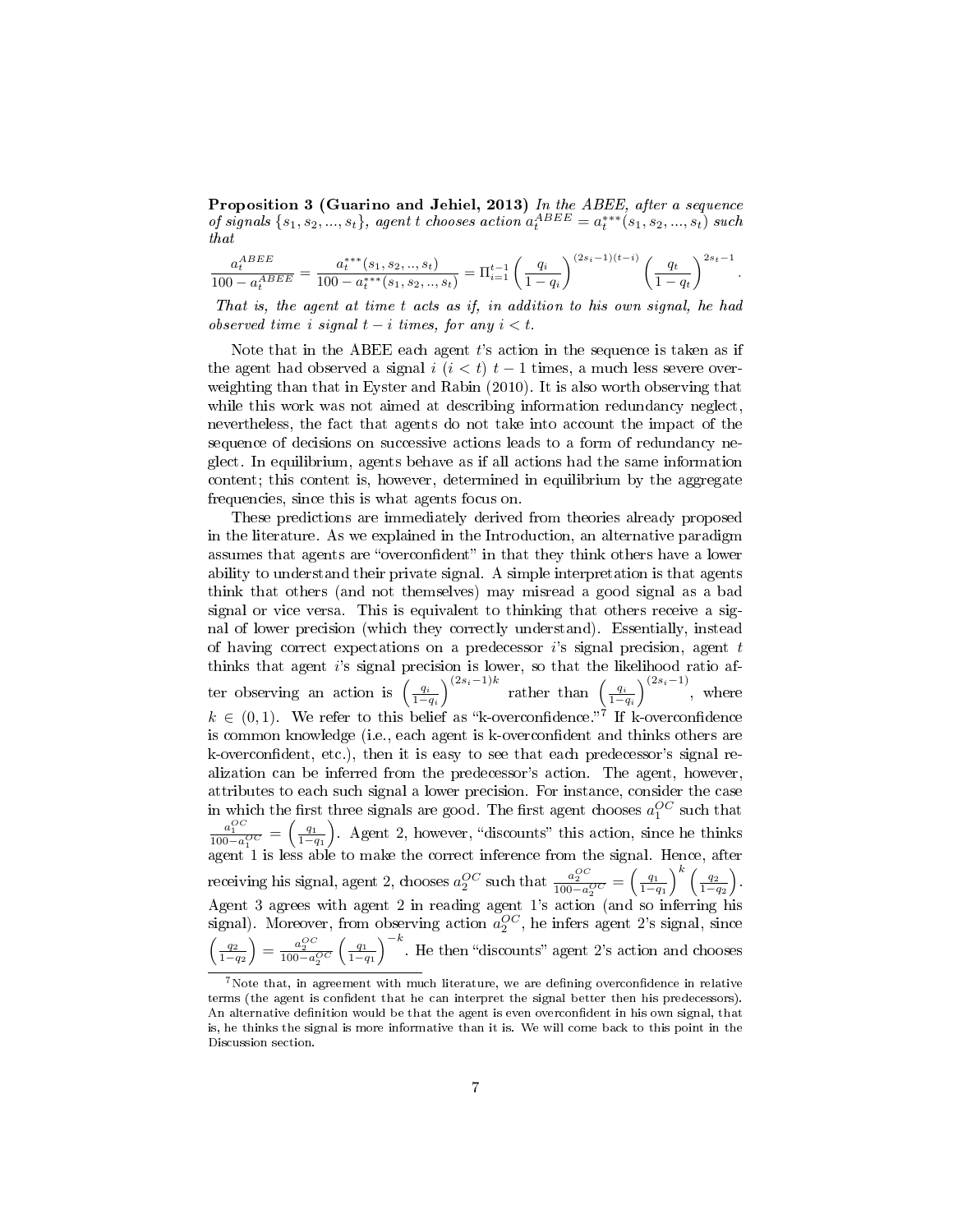$a_3^{OC}$  such that  $\frac{a_3^{OC}}{100-a_3^{OC}} = \left(\frac{q_1}{1-q_1}\right)^k \left(\frac{q_2}{1-q_2}\right)^k \left(\frac{q_3}{1-q_3}\right)^8$ . We refer to this model of learning as the "overconfidence model"  $(OC)$ . The next proposition, proven in Appendix A, describes the equilibrium of the OC model:

Proposition 4 Suppose agents are k-overconfident and this is common knowledge. In equilibrium, after a sequence of signals  $\{s_1, s_2, ..., s_t\}$ , agent t chooses  $action a_t^{OC} = a_t^{***}(s_1, s_2, ..., s_t)$  such that

$$
\frac{a_t^{OC}}{100 - a_t^{OC}} = \frac{a_t^{****}(s_1, s_2, ..., s_t)}{100 - a_t^{****}(s_1, s_2, ..., s_t)} = \Pi_{i=1}^{t-1} \left(\frac{q_i}{1 - q_i}\right)^{(2s_i - 1)k} \left(\frac{q_t}{1 - q_t}\right)^{2s_t - 1},
$$

where  $k \in (0,1)$ . That is, the agent at time t acts as if he had observed the sequence of all signals until time t, but attributing precision  $\left(\frac{q_i}{1-q_i}\right)^k$  $rac{1-q_i}{1+\left(\frac{q_i}{1-q_i}\right)^k}$  to all predecessors' signals.

To conclude, it is worth making two observations. First, the theories we have presented differ in the way agents learn from others and are identical in the way they learn form their own signal. For all theories, agents update their beliefs upon observing their private signal in a Bayesian fashion. Social learning is, instead, different since the theories postulate various ways of forming expectations on the value of the good from others' actions, that is, various ways of inferring signals from actions.<sup>9</sup>

Second, while the propositions above express the relation between an agent's action and his predecessors' signals, the theories also offer a prediction in terms of relations between an agent's action and his predecessors' actions. Let us denote agent t's weight on the predecessor i's signal by  $\beta_{t,i}$  and the weight on the predecessor *i*'s action by  $\gamma_{t,i}$ . In other words, let

$$
\ln \frac{a_t}{100 - a_t} = \sum_{i=1}^{t-1} \beta_{t,i} (2s_i - 1) \ln \left( \frac{q_i}{1 - q_i} \right) + (2s_t - 1) \ln \left( \frac{q_t}{1 - q_t} \right),
$$
  

$$
\ln \frac{a_t}{100 - a_t} = \sum_{i=1}^{t-1} \gamma_{t,i} \ln \left( \frac{a_i}{100 - a_i} \right) + (2s_t - 1) \ln \left( \frac{q_t}{1 - q_t} \right).
$$

We summarize the relations between  $\beta_{t,i}$ 's and  $\gamma_{t,i}$ 's in the next proposition that is proven in Appendix A.

<sup>&</sup>lt;sup>8</sup>For the previous models, we have not explicitly discussed whether the precisions  $q_i$  are private information or common knowledge. For the PBE this is irrelevant since each action reveals both the signal realization and its precision. For the BRTNI and ABEE, the precisions do not have to be known either. For the OC model, one interpretation is that the objective precisions are common knowledge, nevertheless agents use subjective precisions since they believe the predecessors misread the signal realization with some probability. However, for the same logic as for the PBE, the precisions do not need to be common knowledge (since, given that  $k$  is common knowledge, agents can infer them form the actions).

 $9T$ o have a neat understanding of how people learn from others and of how they use their own signal, as we discussed in the Introduction, in the experiment we ask each subjects to make two decisions: one after observing the predecessors' only and another after observing the signal too. The theoretical predictions concerning the first action are given in our propositions by the first part of the formulas, excluding the multiplier  $\left(\frac{q_t}{1-q_t}\right)^{2st-1}$ .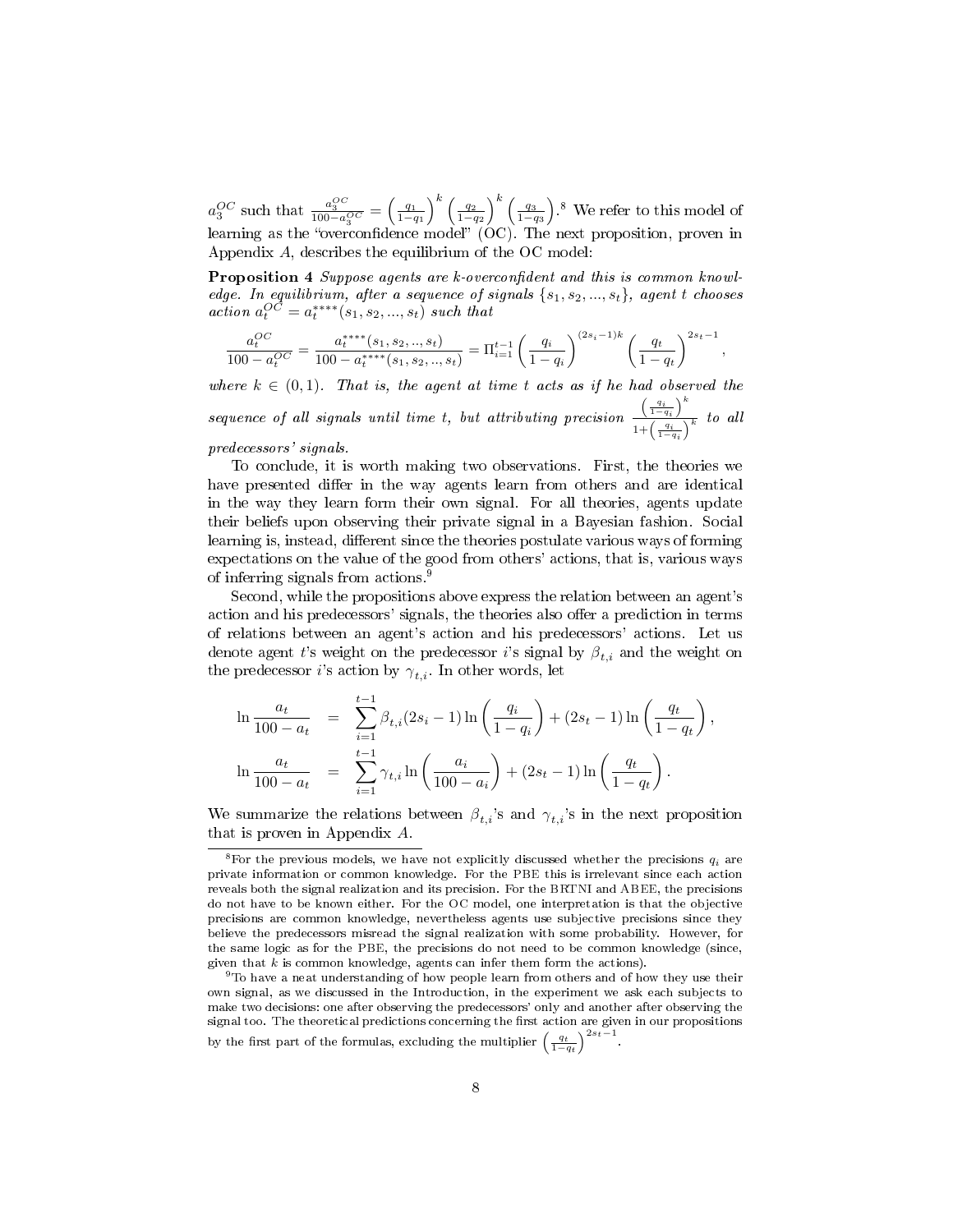**Proposition 5** Consider the matrix  $\Gamma$  containing the weights  $\gamma_{t,i}$  that agent t puts on the predecessors's actions and the matrix B the matrix containing the weights  $\beta_{t,i}$  that he puts on the predecessors's signals:

$$
\mathbf{\Gamma} = \begin{pmatrix} 1 & 0 & \cdots & \cdots & 0 \\ -\gamma_{2,1} & 1 & 0 & \cdots & 0 \\ -\gamma_{3,1} & -\gamma_{3,2} & 1 & & 0 \\ \vdots & \vdots & & & \vdots \\ -\gamma_{t,1} & -\gamma_{t,2} & \cdots & -\gamma_{t,t-1} & 1 \end{pmatrix} \text{ and } \mathbf{B} = \begin{pmatrix} 1 & 0 & \cdots & \cdots & 0 \\ \beta_{2,1} & 1 & 0 & \cdots & 0 \\ \beta_{3,1} & \beta_{3,2} & 1 & & 0 \\ \vdots & \vdots & & & \vdots \\ \beta_{t,1} & \beta_{t,2} & \cdots & \beta_{t,t-1} & 1 \end{pmatrix}.
$$

Matrix  $\Gamma$  is the inverse of matrix  $B: \Gamma = B^{-1}$ . Specifically, for the equilibrium solutions we considered, this implies that:

a) In the PBE, agent t chooses action  $a_t^{PBE}$  such that

$$
\frac{a_t^{PBE}}{100 - a_t^{PBE}} = \frac{a_{t-1}^{PBE}}{100 - a_{t-1}^{PBE}} \left(\frac{q_t}{1 - q_t}\right)^{2s_t - 1}.
$$

b) In BRTNI, agent t chooses action  $a_t^{BRTNI}$  such that

$$
\frac{a_t^{BRTNI}}{100 - a_t^{BRTNI}} = \prod_{i=1}^{t-1} \frac{a_{t-i}^{BRTNI}}{100 - a_{t-i}^{BRTNI}} \left(\frac{q_t}{1 - q_t}\right)^{2s_t - 1}.
$$

c) In ABEE, agent t chooses action  $a_t^{ABEE}$  such that

$$
\frac{a_t^{ABEE}}{100 - a_t^{ABEE}} = \prod_{i=1}^{t-1} \left( \frac{a_{t-i}^{ABEE}}{100 - a_{t-i}^{ABEE}} \right)^{sign(\sin\left(\frac{t-i}{3}\pi\right))} \left( \frac{q_t}{1 - q_t} \right)^{2s_t - 1},
$$
\nwhere the function  $sign(x) = \begin{cases} +1 & \text{if } x > 0, \\ 0 & \text{if } x = 0, \\ -1 & \text{if } x < 0. \end{cases}$ 

d) In the OC model, agent t chooses action  $a_t^{OC}$  such that

$$
\frac{a_t^{OC}}{100 - a_t^{OC}} = \prod_{i=1}^{t-1} \left( \frac{a_{t-i}^{OC}}{100 - a_{t-i}^{OC}} \right)^{k(1-k)^{t-i-1}} \left( \frac{q_t}{1 - q_t} \right)^{2s_t - 1}.
$$

In the PBE, an agent's action is just equal to his immediate predecessor's action (belief) just updated on the basis of the private signal. All previous actions have no weight since all the information (i.e., private signals) until time  $t-1$  is contained in agent  $t-1$ 's action. Agent t would make exactly the same inference if instead of observing the entire sequence of actions, he only observed the immediate predecessor's action. In the case of BRTNI, instead, agent  $t$ 's action depends on all predecessors actions, with equal weight equal to 1. This is in fact the way BRTNI is constructed: by assumption, agents believe that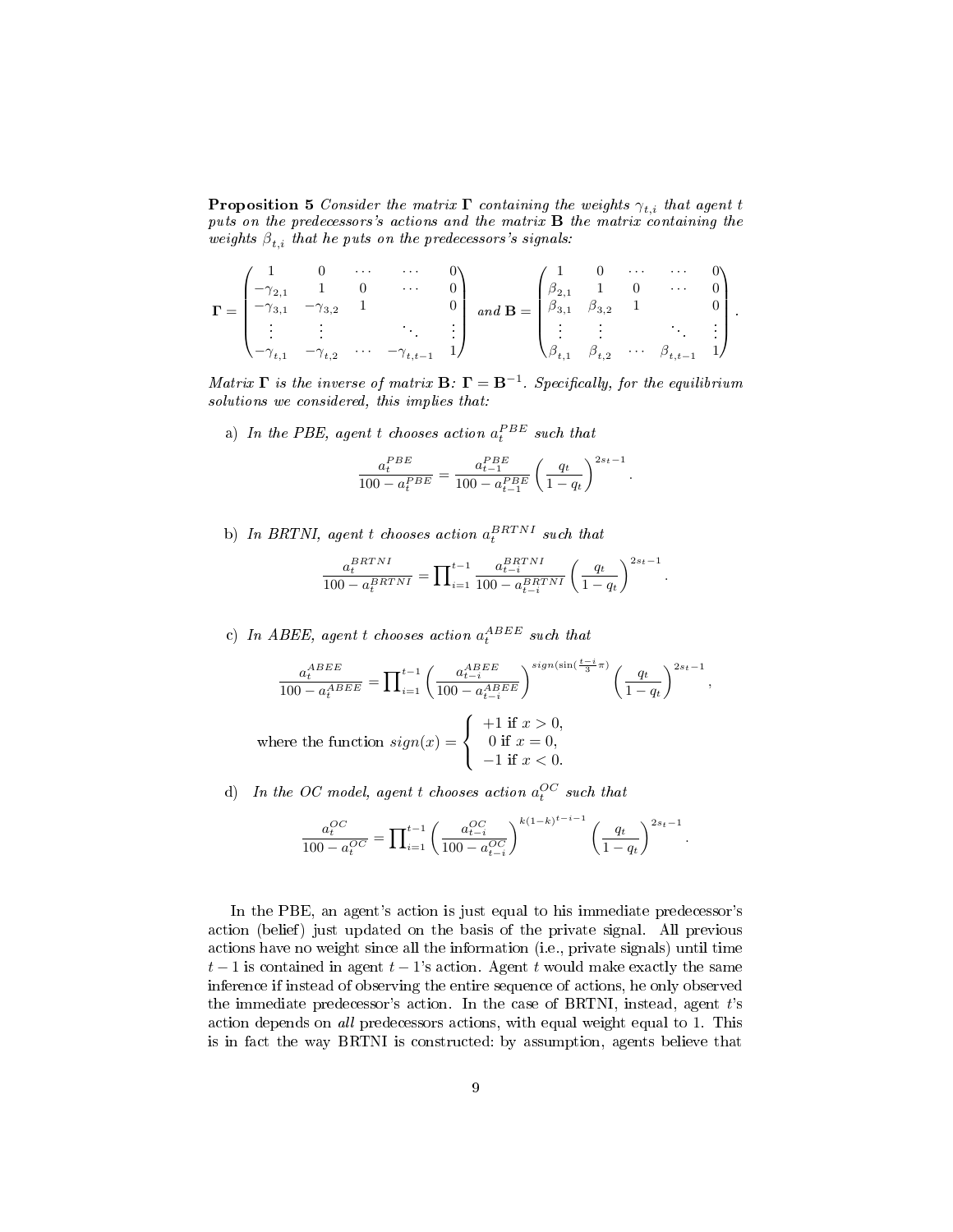the predecessors' actions are chosen on the basis of their private information only. For the ABEE there is no simple intuition in the action space. The reason is that in the ABEE an action is chosen on the basis of the aggregate frequencies conditional on the value of the good, and not on the basis of the sequence. The formula in the proposition shows that actions are weighted in a cyclical way, as implied by the trigonometric function. Finally, for the OC model, agent  $t$ 's action depends on *all* predecessors actions, but the weights are increasing (so that the early actions have little weight). Intuitively, note that when  $k$  approaches 0, the weight on all predecessors' actions goes to 0; when k approaches 1, the weight on the predecessors' action goes to 0, except for the immediate predecessor for which it approaches 1, as in the PBE; for intermediate values, the weights are increasing: early actions keep counting, but less and less, since the information they contain is already partially incorporated in subsequent actions (otherwise the agent would essentially be inferring the same private signal from more than one action).

#### 3 The Experiment and the Experimental Design

#### 3.1 The Experiment

We ran the experiment in the ELSE Experimental Laboratory at the Department of Economics at University College London (UCL) in the fall 2009, winter 2010 and fall 2011. The subject pool mainly consisted of undergraduate students in all disciplines at UCL. They had no previous experience with this experiment. In total, we recruited 267 students. Each subject participated in one session only.

The sessions started with written instructions given to all subjects. We explained to participants that they were all receiving the same instructions. Subjects could ask clarification questions, which we answered privately. The experiment was programmed and conducted with a built-on-purpose software.

Here we describe the baseline treatment (SL1). In the next section, we will explain the experimental design. We ran five sessions for this treatment. In each session we used 10 participants. The procedures were the following:

- 1. Each session consisted of fifteen rounds. At the beginning of each round, the computer program randomly chose the value of a good. The value was equal to 0 or 100 with the same probability, independently of previous realizations.
- 2. In each round we asked all subjects to make decisions in sequence, one after the other. For each round, the sequence was randomly chosen by the computer software. Each subject had an equal probability of being chosen in any position in the sequence.
- 3. Participants were not told the value of the good. They knew, however, that they would receive information about the value, in the form of a symmetric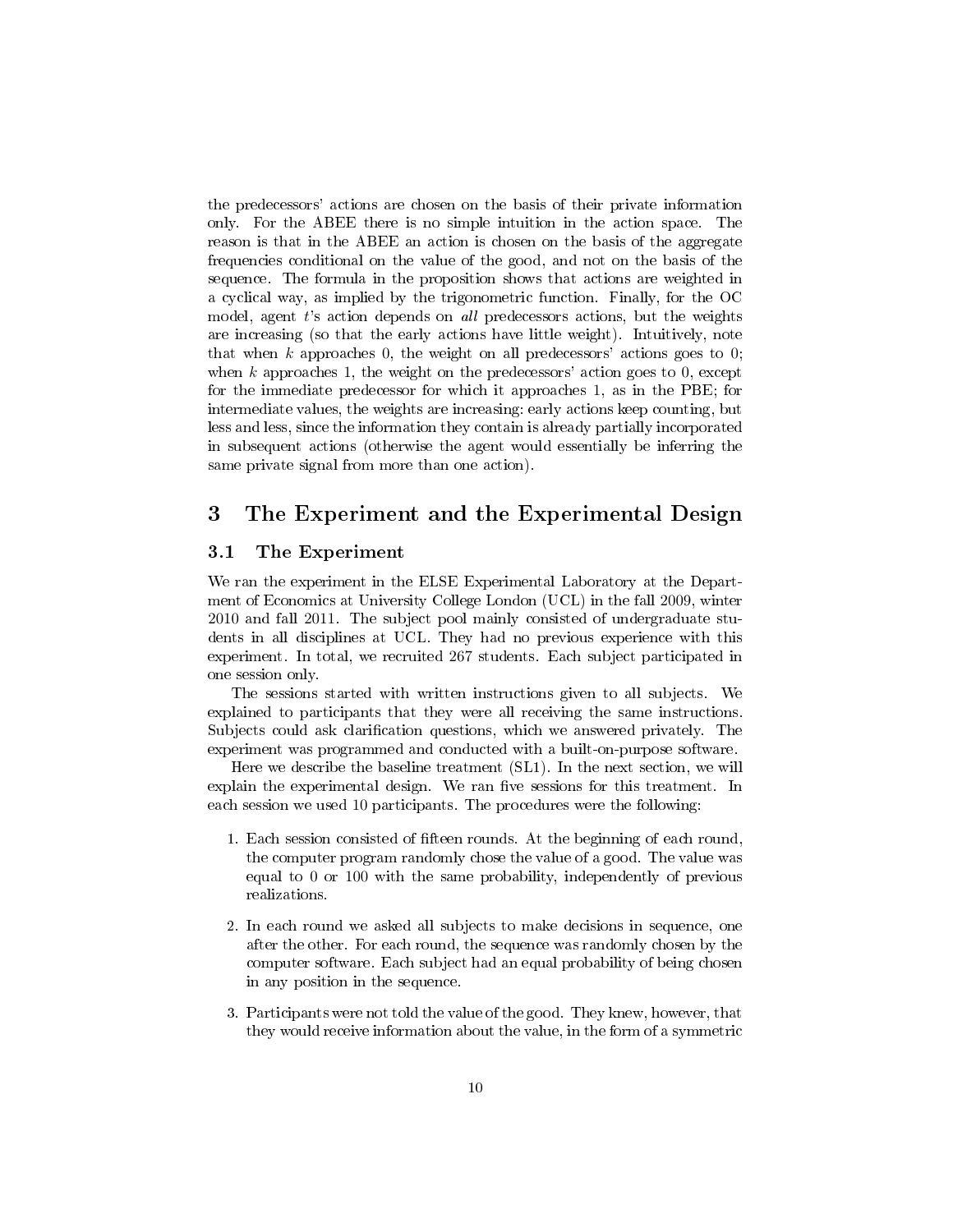binary signal. If the value was equal to 100, a participant would receive a "green ball" with probability  $0.7$  and a "red ball" with probability  $0.3$ ; if the value was equal to 0, the probabilities were inverted. That is, the green signal corresponded to  $s_t = 1$  and the red signal to  $s_t = 0$ , the signal precision  $q_t$  was equal to 0.7 at any time.

- 4. As we said, each round consisted of 10 periods. In the first period a subject was randomly chosen to make a decision. He received a signal and chose a number between 0 and 100, up to two decimal points.
- 5. The other subjects observed the decision made by the first subject on their screens. The identity of the subject was not revealed.
- 6. In the second period, a second subject was randomly selected. He was asked to choose a number between  $\theta$  and  $100$ , having observed the first subject's choice only.
- 7. After he had made that choice, he received a signal and had to make a second decision. This time, therefore, the decision was based on the observation of the predecessor's action and of the private signal.
- 8. In the third period, a third subject was randomly selected and asked to make two decisions, similarly to the second subject: a first decision after observing the choice of the first subject and the second choice of the second subject; a second decision after observing the private signal too. The same procedure was repeated for all the remaining periods, until all subjects had acted. Hence, each subject, from the second to the tenth, made two decisions: one after observing the history of all (second) decisions made by the predecessors; the other after observing the private signal too.
- 9. At the end of the round, after all 10 subjects had made their decisions, subjects observed a feedback screen, in which they observed the value of the good and their own payoff for that round. The payoffs were computed as  $100 - 0.01(V - a_t)^2$  of a fictitious experimental currency called "lira." After participants had observed their payoffs and clicked on an OK button, the software moved on to the next round.

Note that essentially we asked subjects to state their beliefs. To elicit the beliefs, we used a quadratic scoring function, a quite standard elicitation method. In the instructions, we followed Nyarko and Schotter (2002) and explained to subjects that to maximize the amount of money they could expect to gain, it was in their interest to state their true belief.<sup>10</sup>

As should be clear from this description, compared to the existing experimental literature on social learning / informational cascades / herd behavior,

<sup>&</sup>lt;sup>10</sup>This explanation helps the subjects, since they do not have to solve the maximization problem by themselves (and to which extent they are able to do so is not the aim of this paper). For a discussion of methodological issues related to elicitation methods, see the recent survey by Schotter and Trevino (2014).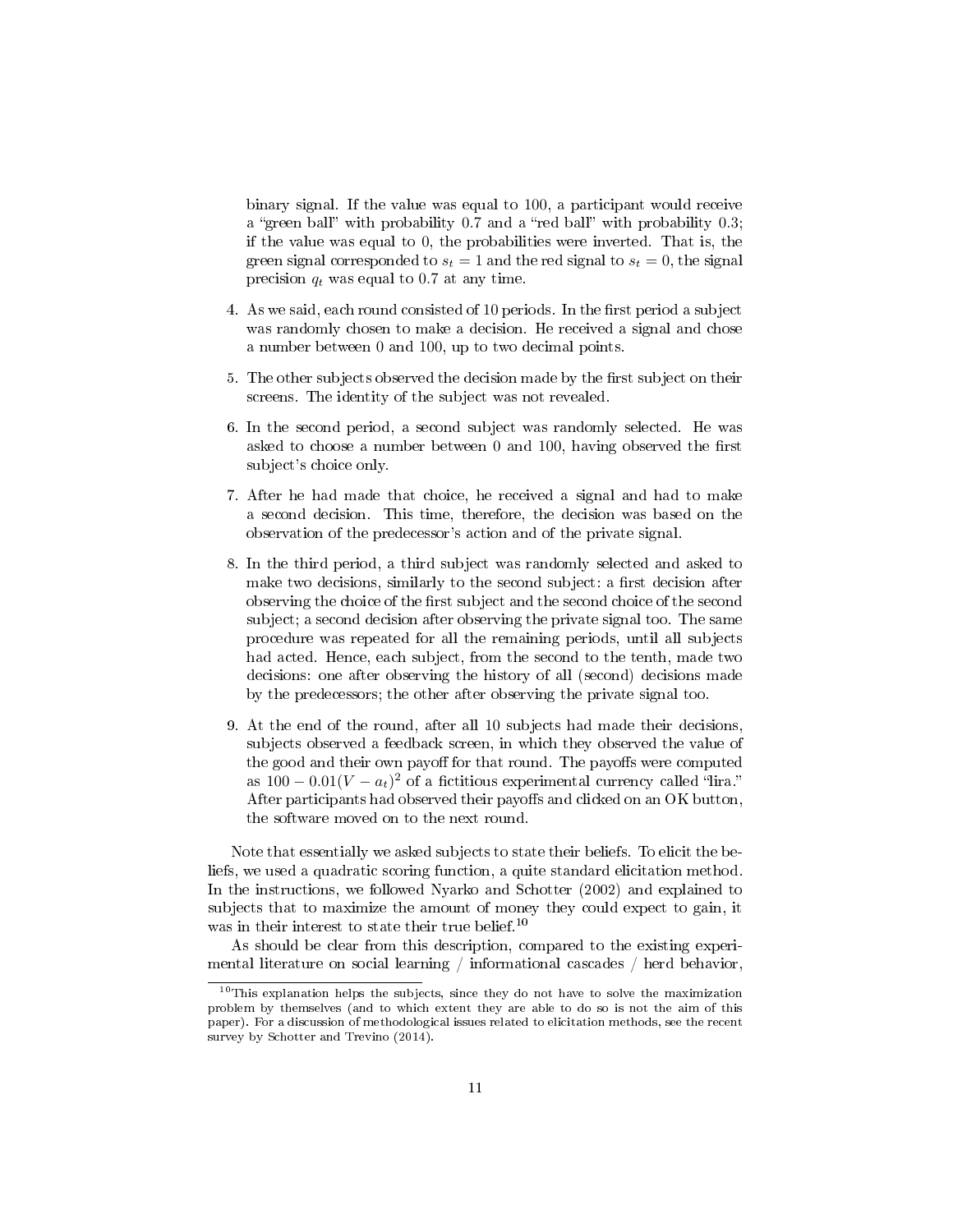we made two important procedural changes. First, in previous experiments subjects were asked to make a decision in a discrete (typically binary) action space, whereas we ask subjects to choose actions in a very rich space which practically replicates the continuum. This allows us to elicit their beliefs, rather than just observing whether they prefer one action to another.<sup>11</sup> Second, in previous experiments subjects made one decision after observing both the predecessors' actions and the signal. In our experiment, instead, they made two decisions, one based on public information only and one based on the private information as well.<sup>12</sup>

To compute the final payment, we randomly chose (with equal chance) one round among the first five, one among rounds  $6-10$  and one among the last five rounds. For each of these rounds we then chose either decision 1 or decision 2 with equal chance (with the exception of subject 1, who was paid according to the only decision he made in the round). We summed up the payoffs obtained in these decisions and, then, converted the sum into pounds at the exchange rate of 100 liras for 7 GBP. Moreover, we paid a participation fee of £5. Subjects were paid in cash, in private, at the end of the experiment. On average, in this treatment subjects earned  $\pounds 21$  for a 2 hour experiment.

#### 3.2 Experimental Design

Social Learning (SL). In addition to the social learning treatment (SL1) just described, we ran a second treatment  $(SL2)$  which only differed from the first because the signal had a precision which was randomly drawn in the interval [0.7, 0.71] as opposed to having a constant precision of 0.7 as in SL1. Each subject observed not only the ball color but also the exact precision of his own signal. A third treatment (SL3) was identical to SL2, with the exception that instead of having sequences of 10 subjects, we had sequences of 4 subjects. Given the smaller number of subjects, each round lasted less time; for this reason, we decided to run 30 rounds per session, rather than 15. We have no evidence that the outcomes from these three treatments are any different. In particular, for each period, we ran a Wilcoxon rank-sum test on the session-specific medians, separately for the first and the second decision taken by subjects. Except in one case, which we attribute to chance, we never reject the null hypothesis that outcomes come from the same distribution (the results of these tests are reported in Appendix  $B$ ). Therefore, we consider the three treatments as just

<sup>11</sup>Within the discrete action space experiments, exceptions to the binary action space are the financial market experiments of Cipriani and Guarino (2005, 2009) and Drehman et al. (2005) where subjects can choose to buy, to sell or not to trade. In the interesting experimental design of Çelen and Kariv (2004), subjects choose a cut off value in a continuous signal space: depending on the realization of the signal, one of the two actions is implemented (as in a Becker, DeGroot and Marschak, 1964, mechanism). That design allows the authors to distinguish herd behavior from informational cascades.

 $12$ Cipriani and Guarino (2009) use a quasi strategy method, asking subject to make decisions conditional on either signal they might receive. Still, at each time, a subject never makes a decision based only on the predecessors' decisions.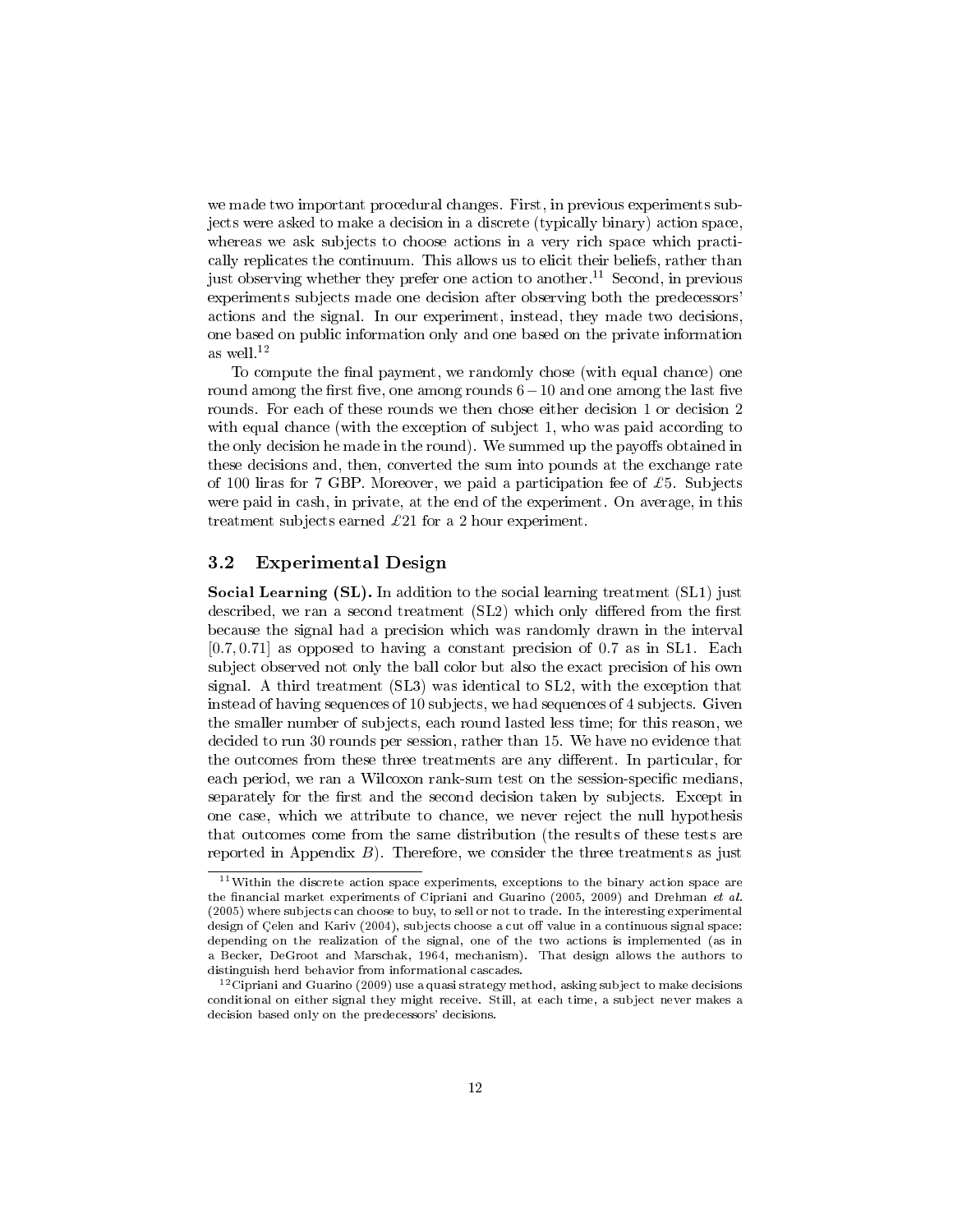one experimental condition.<sup>13</sup> We will refer to it as the SL treatment.<sup>14</sup>

Individual Decision Making (IDM). In the social learning treatments subjects make decisions after observing private signals and the actions of others. Clearly, we may expect departures from the PBE even independently of the social learning aspect if subjects do not update in a Bayesian fashion. To control for this, we ran a treatment in which subjects observed a sequence of signals and made more than one decision.<sup>15</sup> Specifically, a subject received a signal (as subject 1 in the SL treatments) and had to make a choice in the interval [0, 100]. Then, with a 50% probability, he received another signal and had to make a second decision (similarly to the second decision of subject 2 in the SL treatments). Then, he could make two more decisions, and the probability of moving from one decision to the next was always a 50%. Note that, at the cost of collecting less data, we decided not to ask subjects to make more than one decision in all rounds. Our purpose was to make the task of the subject as close possible as possible to that of a subject in the SL treatments. In other words, we wanted the subject to make his first decision not knowing whether he would be asked to make a second one; the second without knowing whether he could make a third, and so on. This way, his decisions were made in conditions as close as possible to the SL treatments.

Table 1: Treatments' Features

|                     | SL1 | SL2         | SL3         | IDM              |
|---------------------|-----|-------------|-------------|------------------|
| Signal precision    | 0.7 | [0.7, 0.71] | [0.7, 0.71] | 0.7              |
| Sequence            |     | 10          |             | 1 or 2 or 3 or 4 |
| Subjects in a group | 10  | 10          |             |                  |
| Groups              | h   | 5           |             |                  |
| Participants        | 50  | 49          | 20          | 30               |
| Rounds              | 15  | 15          | 30          | 30               |

SL: Social Learning; IDM: Individual Decision Making. In SL2 there are 49 subjects since one session was run with 9 participants rather than 10 due to a last minute unavailability of one subject.

<sup>&</sup>lt;sup>13</sup>Drawing the precision from the tiny interval [0.7, 0.71], instead of having the simpler set up with fixed precision equal to 0.7, was in line with models such as Eyster and Rabin  $(2010)$  and Guarino and Jehiel  $(2013)$ , where the precision is indeed different for each agent. Reducing the length of the sequence to 4 subjects was instead motivated by the opportuneness to collect more data for the first periods of the sequence.

 $14$ Since the results of SL1 and SL2 were not statistically different, we did not run more treatments with signals of different precision. Moreover, as we will see, in the experiment we observed a lot of heterogeneity in subjects' updating after observing the signal, and adding more heterogeneity in precisions would have just made the experiment computationally more demanding for the subjects (and with less possibilities of learning).

<sup>&</sup>lt;sup>15</sup>This treatment was conducted in the fall 2014. The payment followed the same rules. The exchange rate was appropriately modified so that, in expectation, subjects could receive a similar amount of money per hour spent in the laboratory.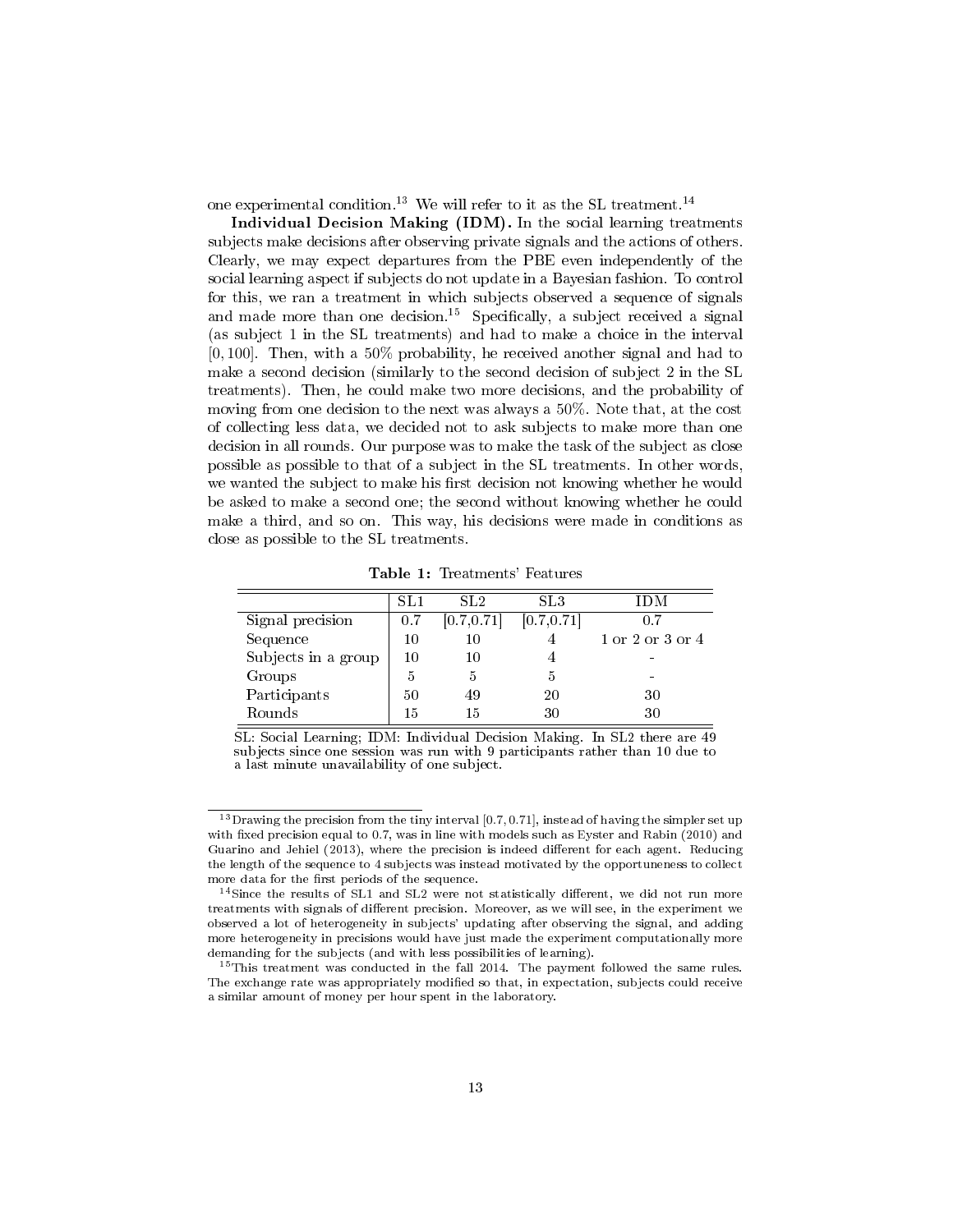#### 4 Results

Our main objective is to understand how human subjects learn from the observation of their predecessors' choices (social learning). To this purpose we first focus on the first action taken by subjects at any time  $t > 1$  (denoted by  $a_t^1$ ). We will later study how subjects learn from their own signal together with social learning, by focusing on their second action at any time  $t$  (denoted by  $a_t^2$ ). Note that we use the notation  $a_t^2$  for mnemonic purposes;  $a_t^2$  coincides with  $a_t$ , as defined in Section 2 for the theoretical models (since in that section we only considered the theoretical action after observing the predecessors and the own signal).

#### 4.1 Inferring Others' Signals

Let us start by considering how the first action chosen by a subject at time  $t > 1$  ( $a_t^1$ ) is influenced by the signals received by the subject's predecessors. Of course, the subject does not observe these signals, but he does observe the actions the predecessors have chosen upon receiving these signals. The first four propositions in Section 2 give very different predictions on how these signals are weighted. According to the PBE, each signal is correctly inferred and given an equal weight of 1. According to the redundancy of information neglect model, early signals have a much higher weight. According to the OC model, the weights are all equal but lower than 1.

We use median regressions throughout the analysis. Specifically, for each period  $t = 2, 3, ..., 10$ , we regress the loglikelihood ratio of  $a_t^1$  on all the predecessors' signal likelihood ratios:

$$
\ln\left(\frac{a_t^1}{100 - a_t^1}\right) = \beta_{t,1} \ln\left(\frac{q_1}{1 - q_1}\right)^{2s_1 - 1} + \beta_{t,2} \ln\left(\frac{q_2}{1 - q_2}\right)^{2s_2 - 1} + \dots
$$

$$
+ \beta_{t,t-1} \ln\left(\frac{q_{t-1}}{1 - q_{t-1}}\right)^{2s_{t-1} - 1} + \varepsilon_t,
$$
(1)

with  $Med(\varepsilon_t|s_1, s_2, ..., s_{t-1}) = 0$ . Each coefficient  $\beta_{t,i}$  is the weight given by the median agent t to signal  $s_i$   $(i < t)$ . Subjects in the experiment sometimes choose the extreme values  $0$  and  $100$ ; for the dependent variable to be well defined in these cases, we rewrite  $a_t^1 = 100$  as  $a_t^1 = 100 - 0.1$  and  $a_t^1 = 0$  as  $a_t^1 = 0.1$ . Clearly, the choice of  $0.1$  is arbitrary. This choice, however, does not affect the median of the distribution, captured by our regression. In other words, we use a median regression rather than a linear regression, since the results of the latter are sensitive to extremely large or small values of the dependent variable and, hence, to how extreme values of the action are treated in the analysis. Given the experimental design, we have 300 observations for  $t = 2, 3, 4; 150$ observations for  $t = 5, \ldots, 9$ ; and 135 for  $t = 10^{16}$  To account for unobserved

 $16$ Recall that in one the session we had 9 rather than 10 subjects due to a last minute no show up by one subject.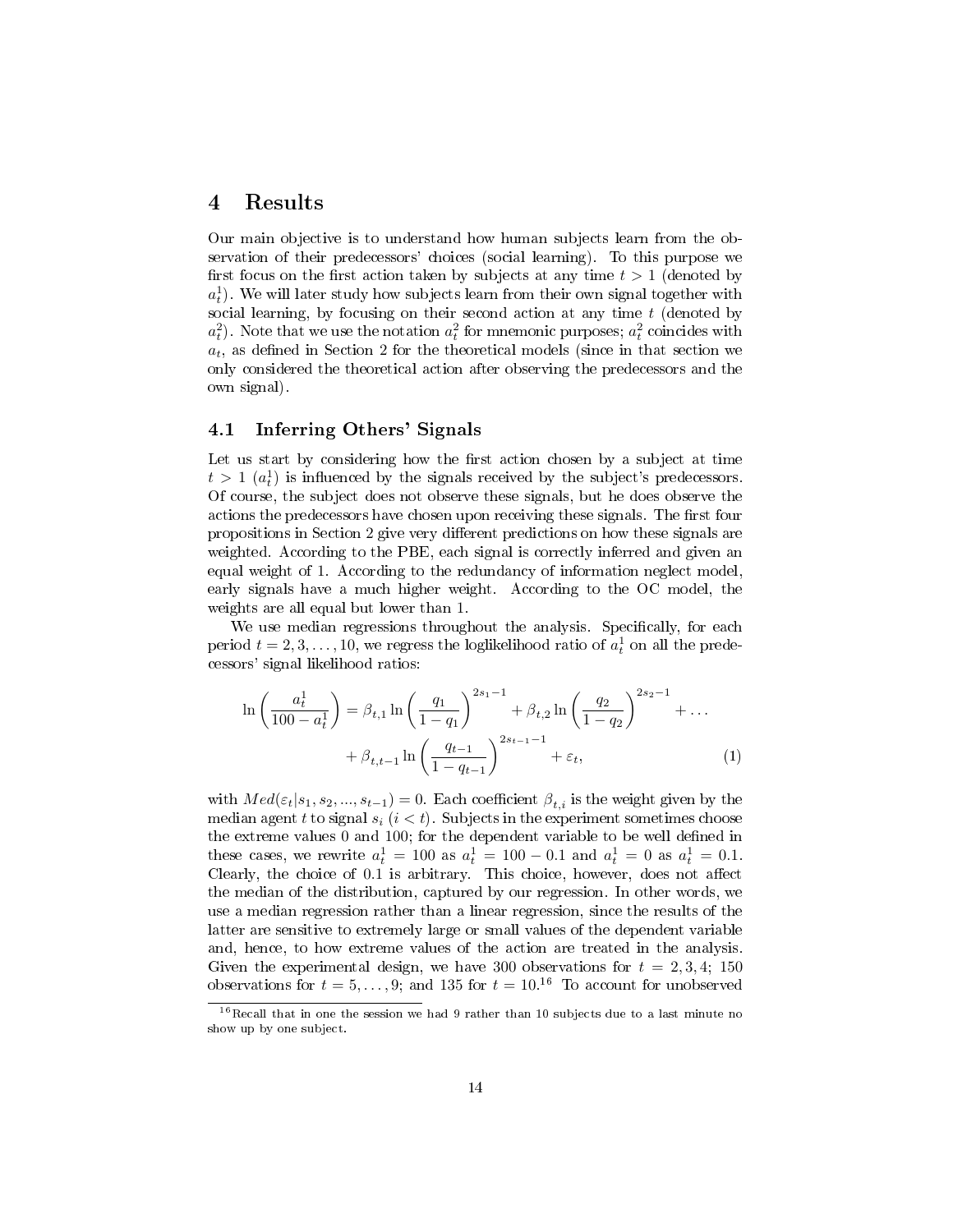

Figure 1: Median Regressions of Action 1 on Predecessors' Signals (Estimated Weights)

The figure shows the estimated coefficients from a median regression of action 1 on predecessors' signals. For each period  $t = 1, \ldots, 10$ , predecessors' signals,  $s_i, i = 1, \ldots, t-1$ , are on the x-axis; corresponding point estimates and 95% confidence intervals are on the y-axis, represented by black dots and dashed capped lines, respectively. Confidence intervals are computed by bootstrap (500 replications), clustering at the session level.

correlations among subjects within each session, we compute bootstrap standard errors (using 500 replications) clustering at the session level (Hahn, 1995).

Figure 1 shows the estimated coefficients  $\beta_{t,i}$ , and their 95% confidence intervals. The estimated coefficients are systematically below 1, and do not exhibit any tendency to decrease from early to late periods. As shown in Table 2, the null hypothesis that the weights are equal to 1 (as in the PBE) is rejected at conventional significance levels. We find even stronger evidence against the hypothesis that the  $\beta_{t,i}$  coefficients take values according to the BRTNI and the ABEE predictions. On the other hand, the null hypothesis that weights are constant across periods is never rejected at the 5% signicance level. These results reject the PBE as well as the redundancy of information neglect model predictions. Instead, they do not falsify the OC model.

We estimate the "degree of overconfidence"  $k$ , under the hypothesis that at any time t the weight is constant for all signals 1, 2,  $t-1$ , as predicted by the OC model. Table 3 reports the results. Estimates are significantly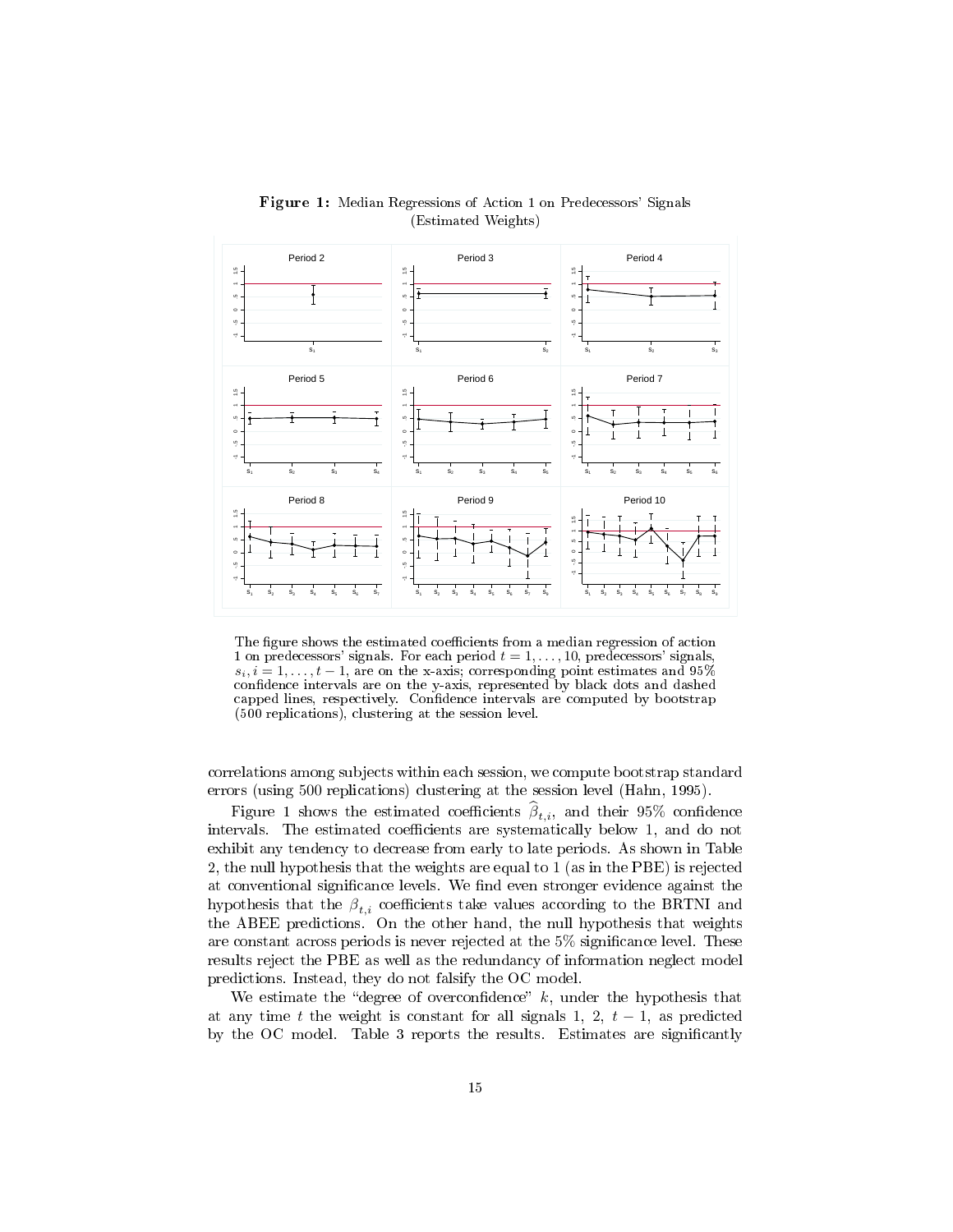|           | $\overline{H_0^{PBE}}$                     | $\overline{H_0^{BRTNT}}$ .                              |
|-----------|--------------------------------------------|---------------------------------------------------------|
|           | $\beta_{t,1} = \cdots = \beta_{t,t-1} = 1$ | $\beta_{t,i} = 2^{t-i-1} \; \forall i = 1, \ldots, t-1$ |
| Period 2  | 0.035                                      | 0.035                                                   |
| Period 3  | 0.000                                      | 0.000                                                   |
| Period 4  | 0.023                                      | 0.000                                                   |
| Period 5  | 0.000                                      | 0.000                                                   |
| Period 6  | 0.000                                      | 0.000                                                   |
| Period 7  | 0.000                                      | 0.000                                                   |
| Period 8  | 0.000                                      | 0.000                                                   |
| Period 9  | 0.000                                      | 0.000                                                   |
| Period 10 | 0.003                                      | 0.000                                                   |
|           | $H_0^{ABEE}$                               | $H_0^{OC}$ :                                            |
|           | $\beta_{t,i}=t-i \ \forall i=1,\ldots,t-1$ | $\beta_{t,1} = \cdots = \beta_{t,t-1}$                  |
| Period 2  | 0.035                                      |                                                         |
| Period 3  | 0.000                                      | 0.871                                                   |
| Period 4  | 0.000                                      | 0.098                                                   |
| Period 5  | 0.000                                      | 0.986                                                   |
| Period 6  | 0.000                                      | 0.857                                                   |
| Period 7  | 0.000                                      | 0.805                                                   |
| Period 8  | 0.000                                      | 0.830                                                   |
| Period 9  | 0.000                                      | 0.921                                                   |
| Period 10 | 0.000                                      | 0.262                                                   |

Table 2: Hypothesis Testing: Weights on Predecessors' Signals (p-values) Dependent Variable: Action 1

The table reports tests based on bootstrap standard errors (500 replications), clustering at the session level.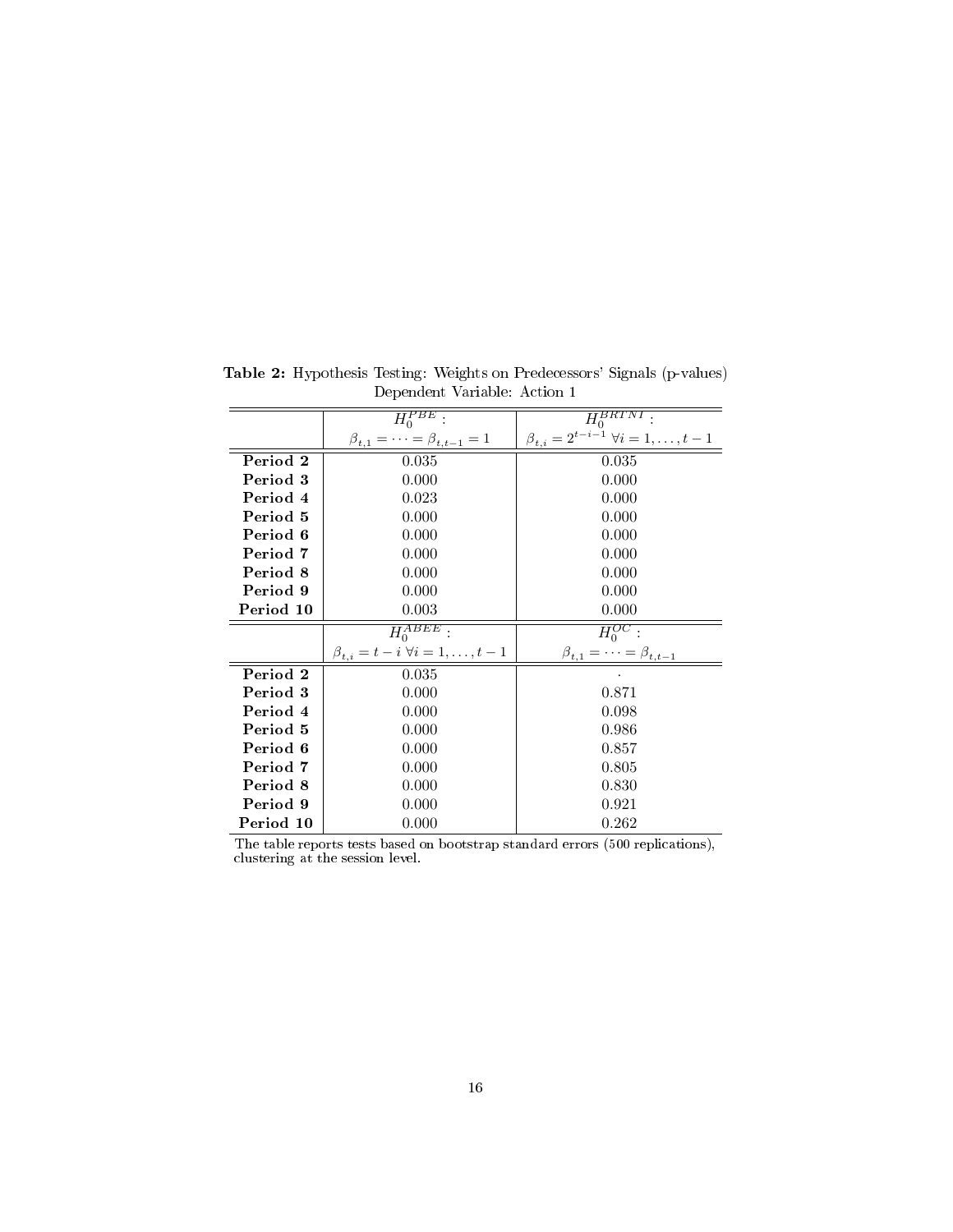|           |           | 95% Confidence Interval |             |
|-----------|-----------|-------------------------|-------------|
|           | $\hat{k}$ | lower limit             | upper limit |
| Period 2  | 0.653     | 0.261                   | 0.975       |
| Period 3  | 0.635     | 0.508                   | 0.874       |
| Period 4  | 0.674     | 0.503                   | 0.997       |
| Period 5  | 0.504     | 0.332                   | 0.664       |
| Period 6  | 0.416     | 0.142                   | 0.706       |
| Period 7  | 0.404     | 0.180                   | 0.648       |
| Period 8  | 0.358     | 0.200                   | 0.554       |
| Period 9  | 0.381     | 0.257                   | 0.649       |
| Period 10 | 0.489     | 0.301                   | 0.997       |
| A 11      | 0.488     | 0.327                   | 0.706       |

Table 3: Median Regressions of Action 1 on Predecessors' Signals: Estimation of k under  $H_0^{OC}$  :  $\beta_{t,1} = \cdots = \beta_{t,t-1}$ 

The table reports 95% confidence intervals obtained with bootstrap (500 replications), clustering at the session level.

lower than 1 for all periods, approximately between 0.4 and 0.6. Note that our theoretical OC model imposes a further restriction, that is, that the parameter  $k$  is the same across periods. When we impose the further restriction that the parameter  $k$  is the same across periods, we obtain an estimate of 0.49 (last row of Table 3). Hence, subjects put on a predecessor's signal approximately half the weight that a Bayesian agent would put on a signal he would directly observe. Testing the null hypothesis that the parameters  $k$  are all equal across periods gives a p-value of 0.09, that is we cannot reject the hypothesis that the parameters are equal (at  $5\%$ ). It is rather remarkable that the degree of overconfidence remains constant over time. One may suspect that the inference problem becomes more complicated for later decision makers in the sequence, and that, as a consequence, subjects attribute a lower information content to later predecessors' actions. This is not what the experimental data indicate. Perhaps, subjects just form an expectation on how signals are reflected in each action and attribute it to all the actions they observe.

So far we have estimated equation  $(1)$  and the parameter k using all predecessors' signals. One could observe that in some cases subjects did not have a chance to infer the signal from the action. Consider, for instance, a subject in period 2 who observed  $a_1 = 50$ . Since the belief stated by subject 1 is identical to the prior, it was impossible to infer his signal.<sup>17</sup> To tackle this issue and check the robustness of our findings, we repeat our entire analysis after excluding the cases in which an action was, presumably, uninformative. For instance, we exclude the cases in which  $a_1 = 50$  and  $a_t^2 = a_{t-1}^2$  for  $t \ge 2$ . The results do

 $17$ This is true even looking at the frequencies. Empirically, the choice of action 50 in period 1 was only slightly more frequent upon receiving a bad signal than a good one. Knowing these frequencies, the posterior belief upon observing action 50 at time 1 would have been 0.54.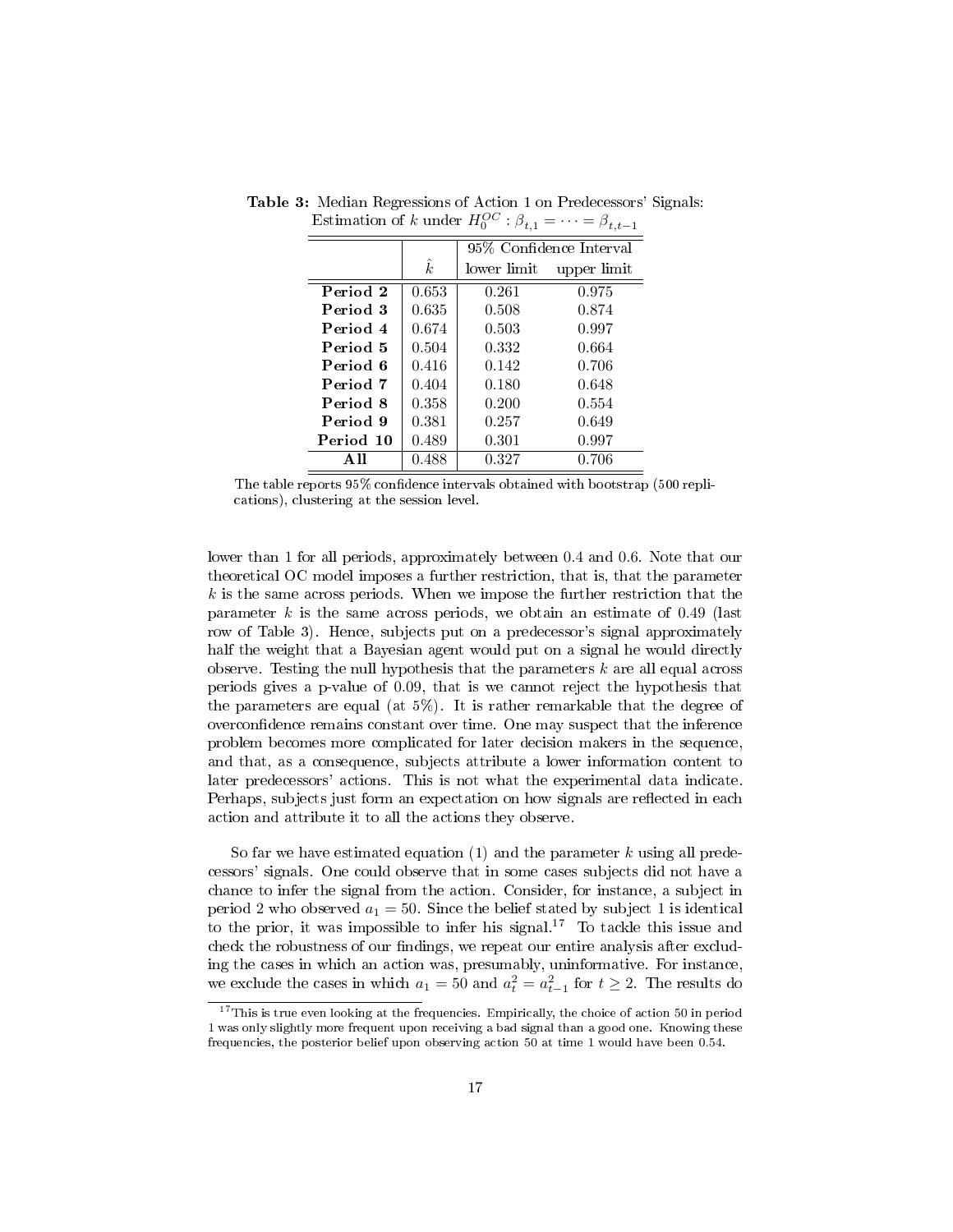not change compared to the present ones. We refer the reader to Appendix C, where we discuss the precise methodology adopted and report the corresponding results.

#### 4.2 Inferring Others' Signals and Learning from the Own Signal

While the previous results are compatible with the OC model, we still have to verify how subjects update their belief upon receiving their own signal. Recall that according to the OC model, agents, whereas attributing a lower weight to the predecessors' signals, weigh their own signal correctly. To investigate this issue, we now study how subjects chose their second action,  $a_t^2$ . Specifically, for each period  $t = 2, 3, ..., 10$ , we regress the loglikelihood ratio of  $a_t^2$  on all the predecessors' signal likelihood ratios and on the own signal likelihood ratio:

$$
\ln\left(\frac{a_t^2}{100-a_t^2}\right) = \beta_{t,1} \ln\left(\frac{q_1}{1-q_1}\right)^{2s_1-1} + \beta_{t,2} \ln\left(\frac{q_2}{1-q_2}\right)^{2s_2-1} + \dots
$$

$$
+ \beta_{t,t-1} \ln\left(\frac{q_{t-1}}{1-q_{t-1}}\right)^{2s_{t-1}-1} + \beta_{t,t} \ln\left(\frac{q_t}{1-q_t}\right)^{2s_t-1} + \varepsilon_t.
$$
 (2)

As one can see from Figure 2, for each period  $t$ , the weight on the own signal is very close to 1 (and statistically not different from 1), with the only exception of period 10, for which it is actually higher than 1. The results of the hypothesis testing reported in Table 4 reveal that the predictions of the PBE, BRTNI and ABEE are again strongly rejected by the data  $-$  with the trivial exception of period 1, in which there is no social learning, and that of period 7 for the PBE, which, in the absence of a clear pattern, may well be attributed to chance. We find, instead, support for the predictions of the OC model, which are not rejected by the data at any period, except for period 10. In view of the results presented in Table 3 for the weights on predecessors' signals, the rejection of the OC model in period 10 is presumably due to the weight on the own signal being even higher than 1.

In summary, our analysis shows that the median subject puts the correct weight of 1 on his own signal and approximately half the weight on his predecessors' signals.<sup>18</sup>

#### 4.3 A Control: Inferring from a Sequence of Signals

In our experiment, the private signal also happens to be the latest piece of information subjects receive before making their decision. One may wonder whether a tendency of human subjects to put more weight on the most recent

 $18$ Our results are somehow at odds with those in Eyster *et al.* (2015) in which the PBE is quite successful in predicting behavior in what they call the single-file treatment (one action per time). It should be noted though, that the subjects' task in that experiment is easier than in ours: subjects have to sum up signals, whereas in our case there is an inference problem. The different difficulty in the task is likely to be at the root of the different predictive power of the PBE.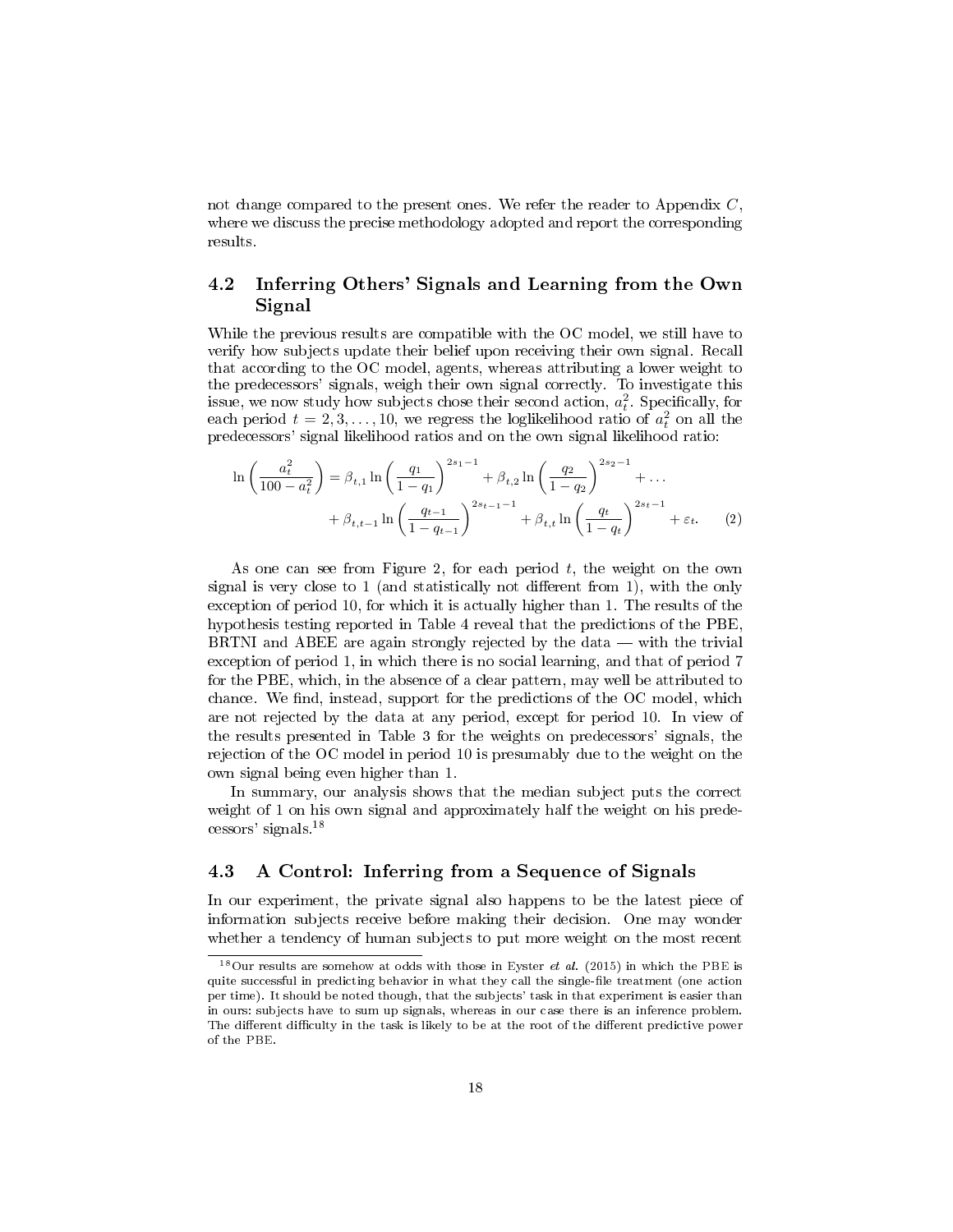

Figure 2: Median Regressions of Action 2 on Own and Predecessors' Signals (Estimated Weights)

The figure shows the estimated coefficients from a median regression of action 1 on own and predecessors' signals. For each period  $t = 1, \ldots, 10$ , predecessors' signals,  $s_i, i = 1, \ldots, t - 1$ , and own signal,  $s_t$ , are on the x-axis; corresponding point estimates and 95% confidence intervals are on the y-axis, represented by black dots and dashed capped lines, respectively. Confidence intervals are computed by bootstrap (500 replications), clustering at the session level.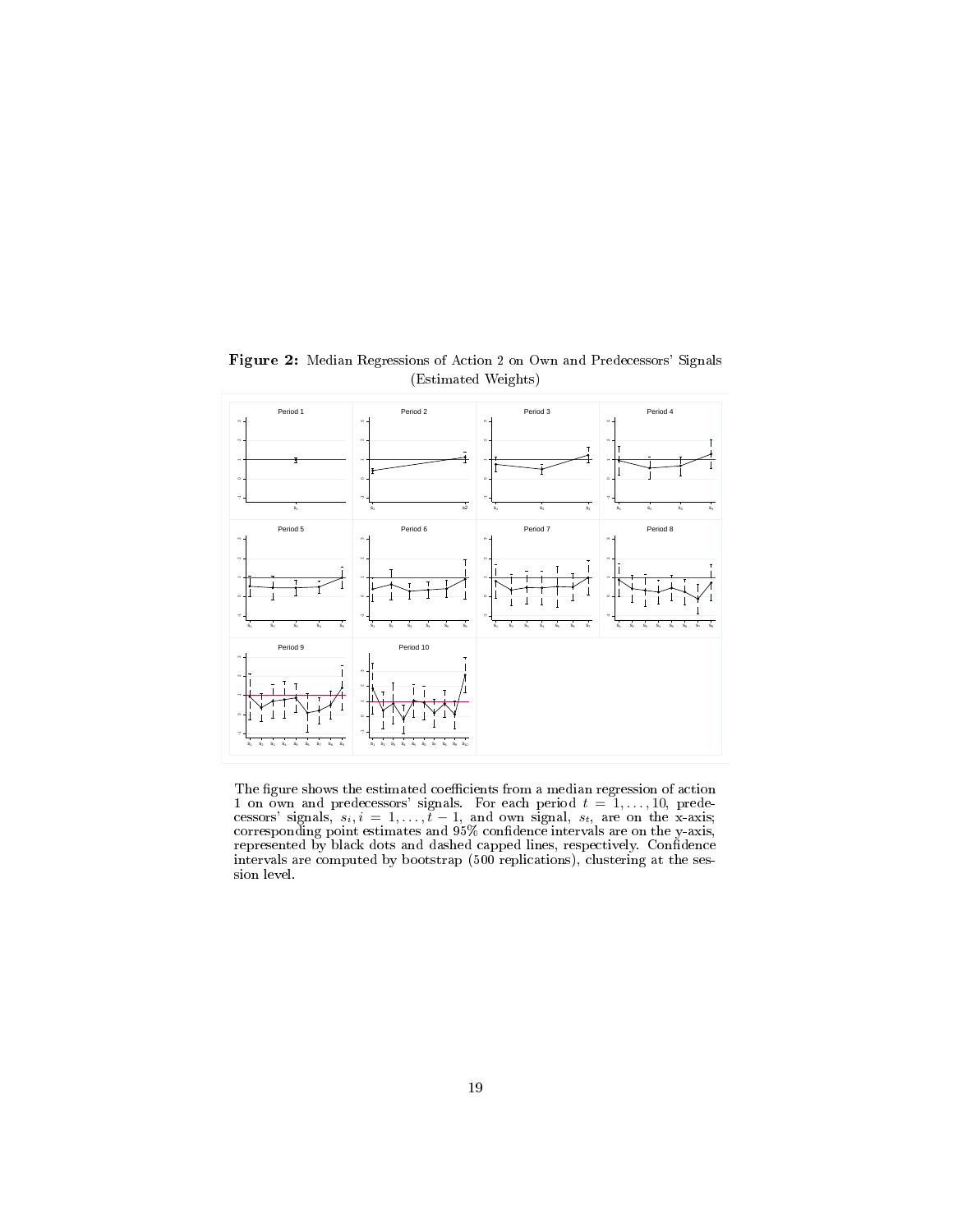|           | $H_0^{PBE}$ :                                          | $\overline{H_0^{BRTNI}}$ :                               |
|-----------|--------------------------------------------------------|----------------------------------------------------------|
|           |                                                        |                                                          |
|           | $\beta_{t,1} = \cdots = \beta_{t,t} = 1$               | $\beta_{t,i} = 2^{t-i-1} \; \forall i = 1, \ldots, t-1,$ |
|           |                                                        | $\beta_{t,t}=1$                                          |
| Period 1  | 0.977                                                  | 0.977                                                    |
| Period 2  | 0.000                                                  | 0.000                                                    |
| Period 3  | 0.000                                                  | 0.000                                                    |
| Period 4  | 0.040                                                  | 0.000                                                    |
| Period 5  | 0.006                                                  | 0.000                                                    |
| Period 6  | 0.000                                                  | 0.000                                                    |
| Period 7  | 0.301                                                  | 0.000                                                    |
| Period 8  | 0.000                                                  | 0.000                                                    |
| Period 9  | 0.000                                                  | 0.000                                                    |
| Period 10 | 0.000                                                  | 0.000                                                    |
|           | $H_0^{ABEE}$ :                                         | $H_0^{OC}$ :                                             |
|           | $\beta_{t,i} = t - i \; \forall i = 1, \ldots, t - 1,$ | $\beta_{t,1} = \cdots = \beta_{t,t-1},$                  |
|           | $\beta_{t,t}=1$                                        | $\beta_{t,t}=1$                                          |
| Period 1  | 0.977                                                  | 0.977                                                    |
| Period 2  | 0.000                                                  | $0.376^{\dagger}$                                        |
| Period 3  | 0.000                                                  | 0.414                                                    |
| Period 4  | 0.000                                                  | 0.584                                                    |
| Period 5  | 0.000                                                  | 0.994                                                    |
| Period 6  | 0.000                                                  | 0.940                                                    |
| Period 7  | 0.000                                                  | 0.941                                                    |
| Period 8  | 0.000                                                  | 0.232                                                    |
| Period 9  | 0.000                                                  | 0.887                                                    |
| Period 10 | 0.000                                                  | 0.004                                                    |

Table 4: Hypothesis Testing: Weights on Own and Predecessors' Signals (p-values) Dependent Variable: Action 2

The table reports tests based on bootstrap standard errors (500 replications), clustering at the session level. †: the reported p-value refers to the null hypothesis that  $\beta_{2,2} = 1$ , while  $\beta_{2,1}$  can take any value. We also compute the value of  $\beta_{2,1}$  that minimizes the quantile regression criterion function, under the constraint that  $\beta_{2,2} = 1$ . We obtain a value of  $\beta_{2,1} = 0.476$  with a bootstrap  $95\%$  confidence interval of  $[0.322, 0.630]$ .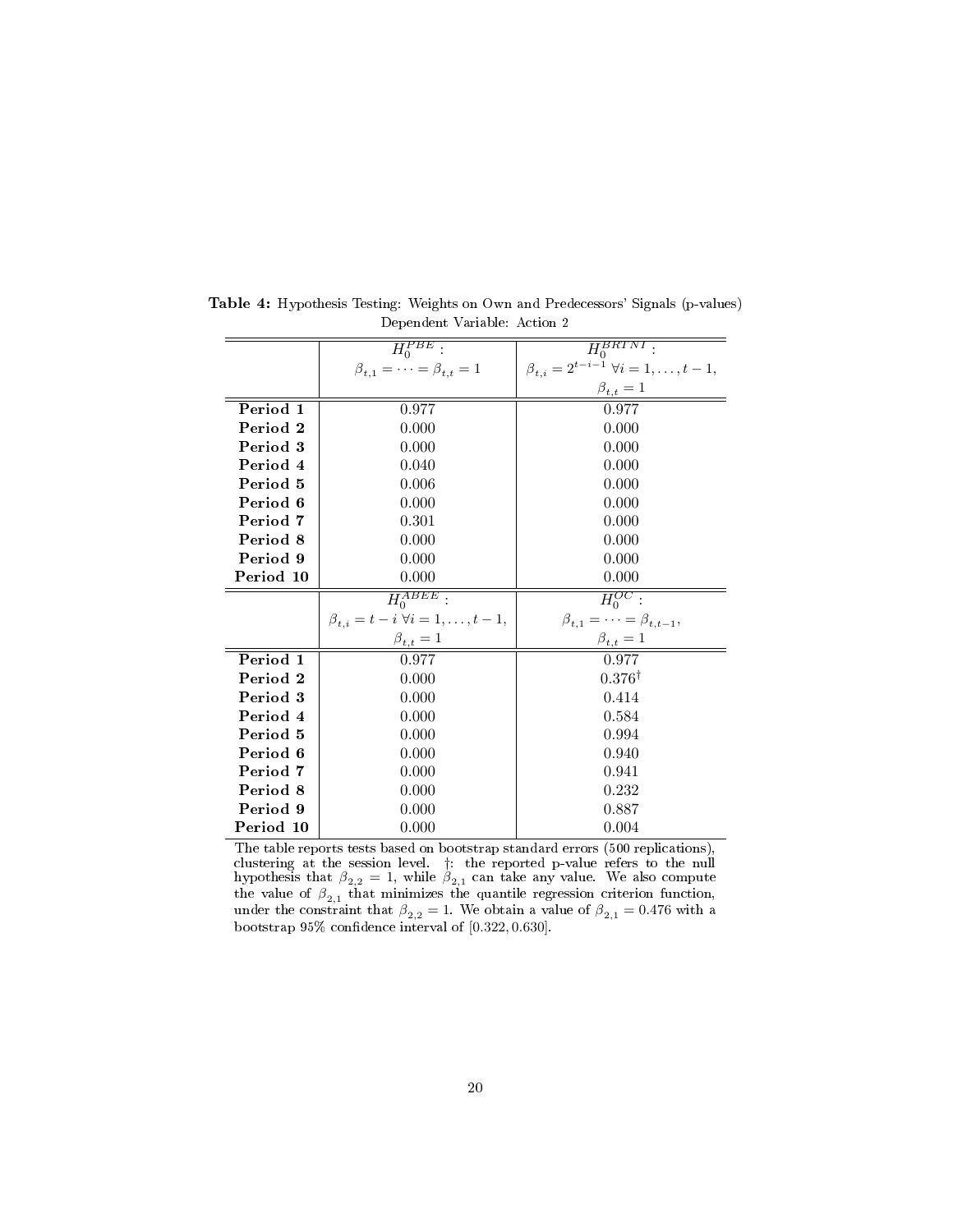

Figure 3: Median Regressions of Action on Own Signals in IDM Treatment (Estimated Weights)

The figure shows the estimated coefficients from a median regression of subjects' action on own signals. For each period  $t = 1, 2, 3, 4$ , own signals,  $s_t$ , are on the x-axis; corresponding point estimates and 95% confidence intervals are on the y-axis, represented by black dots and dashed capped lines, respectively. Confidence intervals are computed by bootstrap (500 replications), clustering at the session level.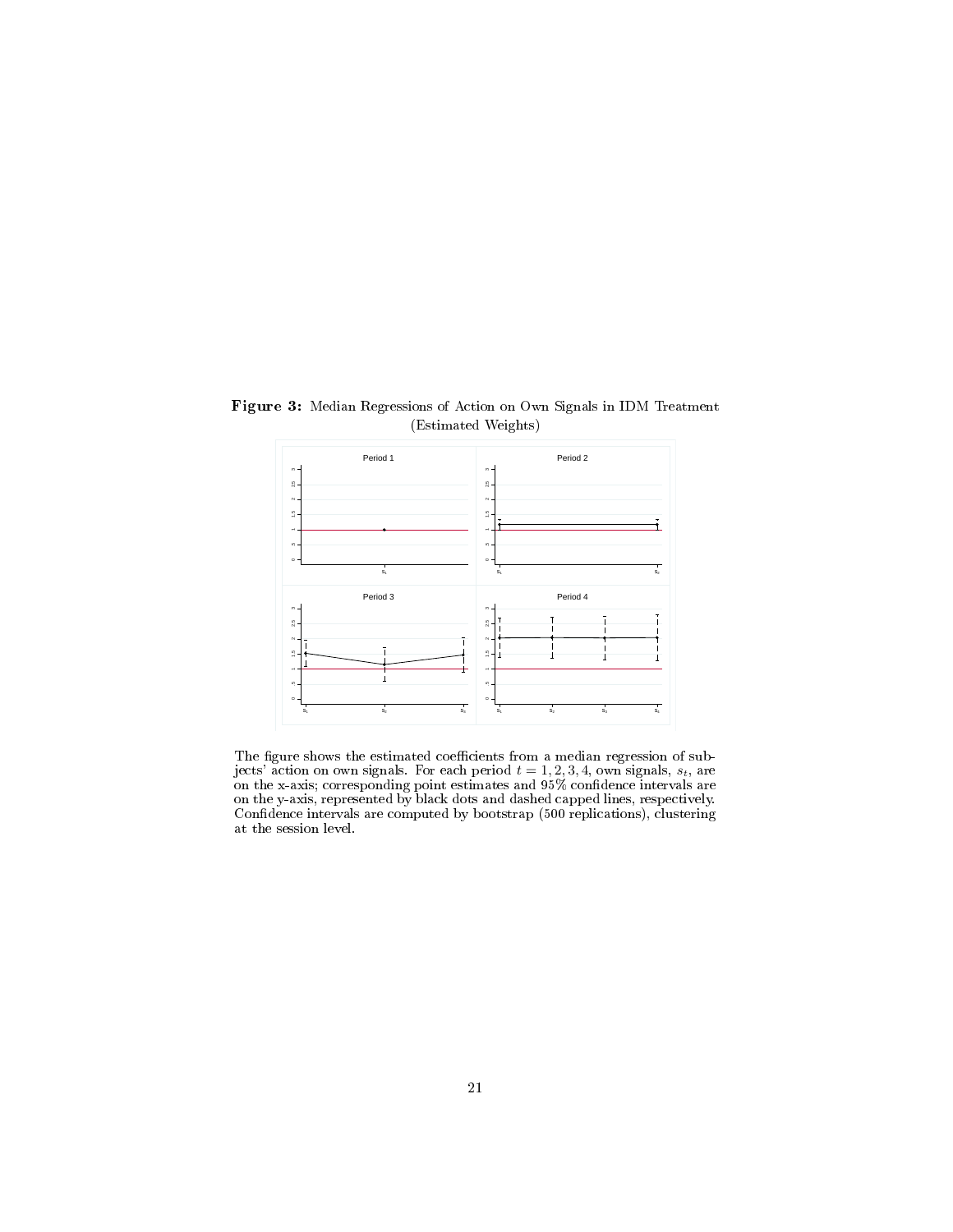piece of information, could explain (or, at least, affect) our results. It could be that, independently of social learning, subjects put more weight on the latest signal, compared to previous information.

To check for this possibility and, more generally, for deviation from equilibrium due to behavioral departures from Bayesian updating, we ran a treatment in which subjects observed directly a sequence of signals (IDM treatment). Figure 3 shows the results. Subjects put the same weight on all signals, a result which holds at any period. While the weight is not significantly different from 1 for the first three periods, it is significantly higher in period 4 (the p-value for the hypothesis that all weights are equal to 1 in period 4 is 0.00). The result is, however, affected by subjects choosing extreme actions  $(0 \text{ or } 100)$  after four signals of the same color. If we exclude these cases, the weights are again not significantly different from  $1$  (p-value of 0.30).

Overall, the results of this treatment confirm that our findings in the SL treatment are indeed related to how they learn from the actions of others, and not to subjective beliefs on signal precisions or to behavioral departures from Bayesian updating (which would emerge even when subjects directly receive information rather than having to infer it from others' actions).

#### 4.4 Social Learning

The results presented in the previous sections are a direct test of our first four theoretical propositions. Note that this is a joint test: a test that subjects form expectations from predecessors' actions as the theoretical models predict, and that predecessors use their own signals as the models predict. In this section, we study how subject  $t$ 's action is related not to his predecessors' signals, but to his predecessors' actions. There are various reasons to do this. First, predecessors' actions are observed by a subject, whereas predecessors' signals are not. Second, if subjects behaved as in theory, the two analyses would lead to the same results, but if they do not (e.g., because of mistakes in choosing the action), an analysis of how subjects react to the predecessors' actions can reveal a behavior not detectable by focusing on the signals. As an example, suppose subject 4 forms expectations as in the PBE, and chooses the action as in the PBE. Suppose he observes a sequence of actions 70, 83, 70. He then chooses 70, which is consistent with the PBE. If, however, subject 3 had received the good signal and not the bad signal (and not used his signal as in the PBE), by studying the relation between actions and predecessors' signals we would not classify subject 4's action as PBE.<sup>19</sup> For PBE and BRTNI this analysis offers a more immediate test of the theories, since the PBE predicts that only the immediate predecessor's action matter  $(a_t^2 = a_{t-1}^2)$ , and BRTNI predicts that subjects take

<sup>19</sup>Of course, there is a merit in studying the relation with signals, as we did before. Consider the case in which the first three signals are all good and the sequence of actions is 70, 99, 93. Subject 4 could infer that all three signals were good (the third subject corrected the overreaction by subject 2) and act as in a PBE. The PBE prediction would not be falsified by considering the relation between an actions and the predecessors' signals, whereas it would be by considering that between an action and the predecessors' actions.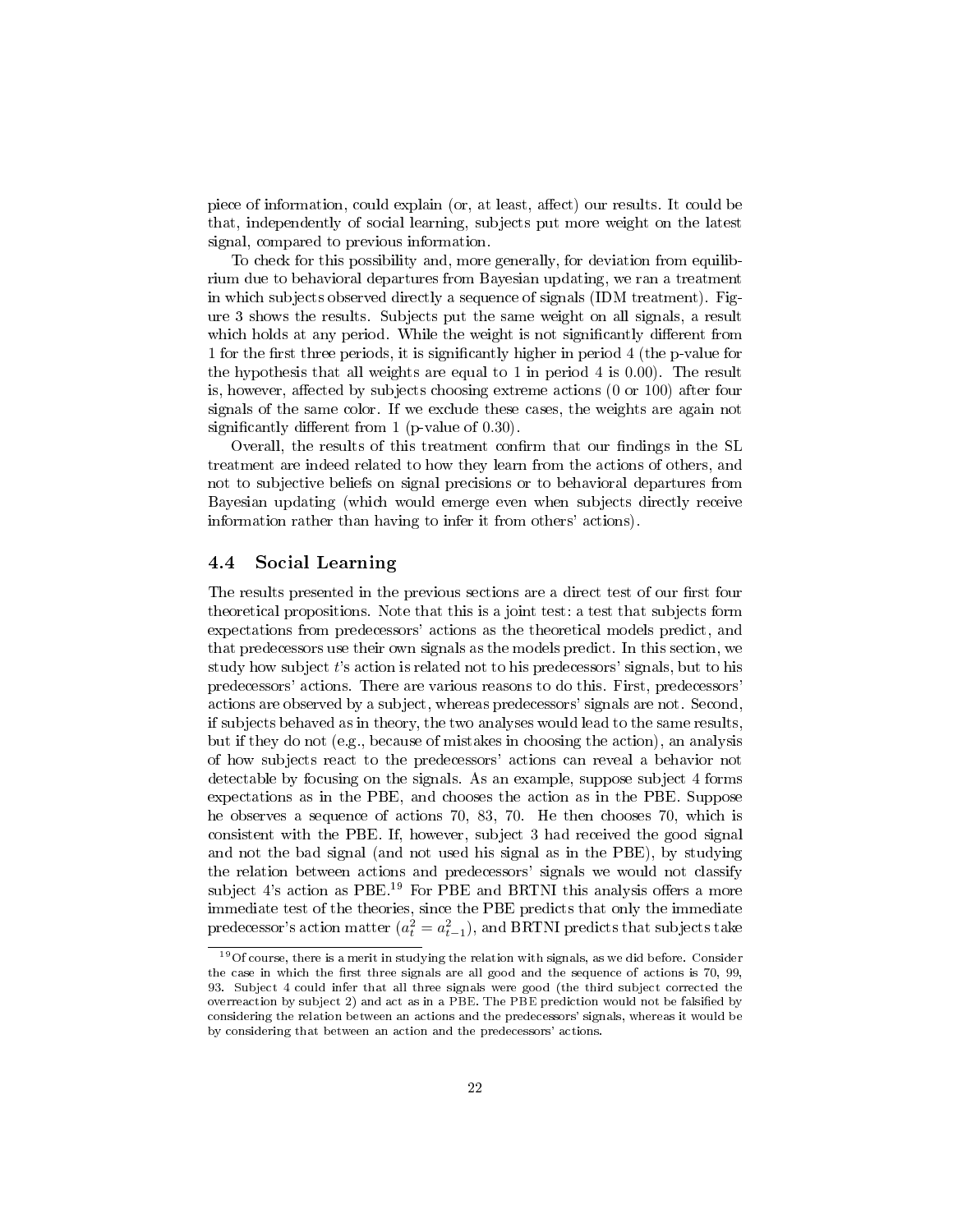

Figure 4: Median Regressions of Action 1 on Predecessors' Action 2 (Estimated Weights)

The figure shows the estimated coefficients from a median regression of action 1 on predecessors' action 2. For each period  $t = 1, \ldots, 10$ , predecessors' actions,  $a_i^2$ ,  $i = 1, ..., t - 1$ , are on the x-axis; corresponding point estimates and 95% confidence intervals are on the y-axis, represented by black dots and dashed capped lines, respectively. Confidence intervals are computed by bootstrap (500 replications), clustering at the session level.

actions as signals. Essentially, by studying the relation between an action and the predecessors' actions, we do not need to rely on assumptions on how subjects relate predecessors' actions to their signals. This analysis offers a test of the predictions described in Proposition 5.

Recall, that in the PBE only the immediate predecessor's action is relevant for the choice of action  $a_t^1$  (all other actions have zero weight). According to BRTNI, instead, all previous actions have an equal weight of 1. The OC model predicts a specific relation between the action taken at time  $t$  and the predecessors' actions, with early actions having less weight than late ones. To test these predictions, we estimate the following regression equations:

$$
\ln\left(\frac{a_t^1}{100 - a_t^1}\right) = \gamma_{t,1} \ln\left(\frac{a_1^2}{100 - a_1^2}\right) + \gamma_{t,2} \ln\left(\frac{a_2^2}{100 - a_2^2}\right) + \dots
$$

$$
+ \gamma_{t,t-1} \ln\left(\frac{a_{t-1}^2}{100 - a_{t-1}^2}\right) + \varepsilon_t.
$$
 (3)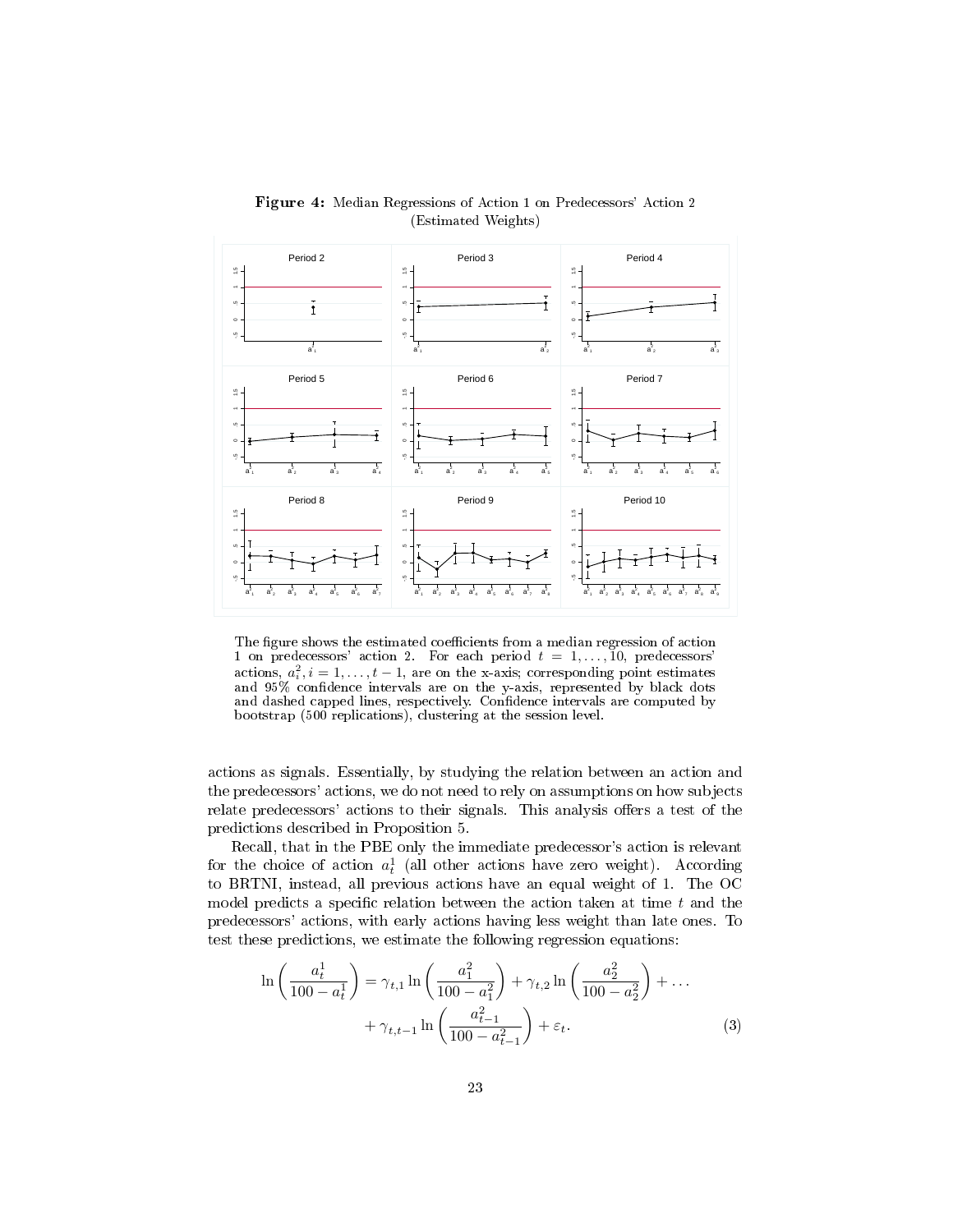|           | $H_0^{PBE}$ :                                 | $\overline{H_0^{BRTNI}}$ :                               |  |
|-----------|-----------------------------------------------|----------------------------------------------------------|--|
|           | $\gamma_{t,1} = \cdots = \gamma_{t,t-2} = 0,$ | $\gamma_{t,1} = \cdots = \gamma_{t,t-1} = 1$             |  |
|           | $\gamma_{t,t-1}=1$                            |                                                          |  |
| Period 2  | 0.000                                         | 0.000                                                    |  |
| Period 3  | 0.000                                         | 0.000                                                    |  |
| Period 4  | 0.000                                         | 0.000                                                    |  |
| Period 5  | 0.000                                         | 0.000                                                    |  |
| Period 6  | 0.000                                         | 0.000                                                    |  |
| Period 7  | 0.000                                         | 0.000                                                    |  |
| Period 8  | 0.000                                         | 0.000                                                    |  |
| Period 9  | 0.000                                         | 0.000                                                    |  |
| Period 10 | 0.000                                         | 0.000                                                    |  |
|           |                                               |                                                          |  |
|           | $H_0^{ABEE}$                                  | $H_0^{OC}$ :                                             |  |
|           | $\gamma_{t,i} = sign(\sin(\frac{t-i}{3}\pi))$ | $\gamma_{t,i} = \gamma_{t-1} (1 - \gamma_{t-1})^{t-i-1}$ |  |
|           | $\forall i=1,\ldots,t-1$                      | $\forall i=1,\ldots,t-1$                                 |  |
| Period 2  | 0.000                                         |                                                          |  |
| Period 3  | 0.000                                         | 0.111                                                    |  |
| Period 4  | 0.000                                         | 0.251                                                    |  |
| Period 5  | 0.000                                         | 0.234                                                    |  |
| Period 6  | 0.000                                         | 0.523                                                    |  |
| Period 7  | 0.000                                         | 0.134                                                    |  |
| Period 8  | 0.000                                         | 0.867                                                    |  |
| Period 9  | 0.000                                         | 0.028                                                    |  |

Table 5: Hypothesis Testing: Weights on Predecessors' Action 2 (p-values) Dependent Variable: Action 1

The table reports tests based on bootstrap standard errors (500 replications), clustering at the session level.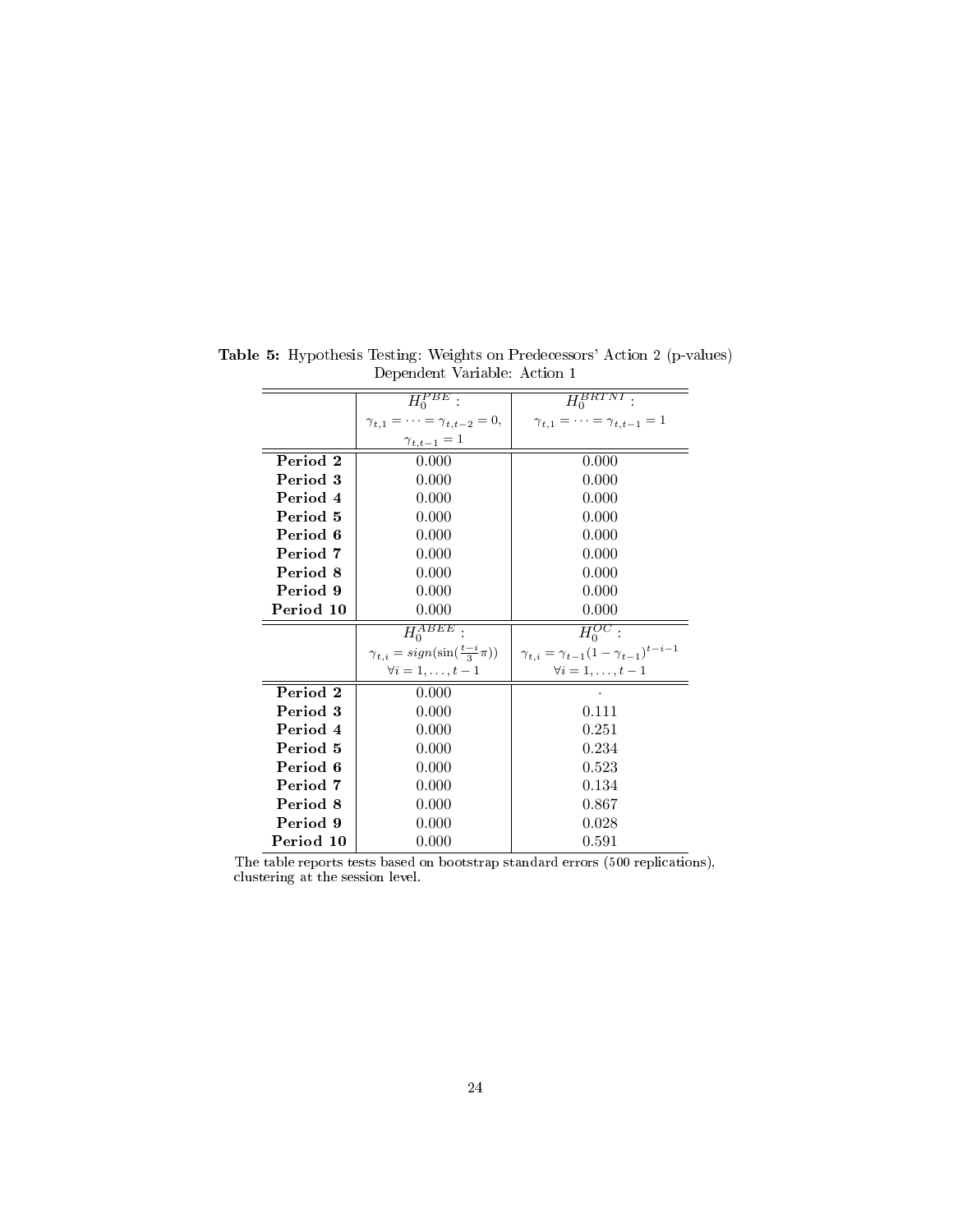|           |           | 95% Confidence Interval |             |
|-----------|-----------|-------------------------|-------------|
|           | $\hat{k}$ | lower limit             | upper limit |
| Period 3  | 0.469     | 0.204                   | 0.598       |
| Period 4  | 0.580     | 0.248                   | 0.840       |
| Period 5  | 0.154     | 0.127                   | 0.394       |
| Period 6  | 0.154     | 0.077                   | 0.801       |
| Period 7  | 0.248     | 0.104                   | 0.717       |
| Period 8  | 0.180     | 0.083                   | 0.745       |
| Period 9  | 0.324     | 0.102                   | 0.430       |
| Period 10 | 0.211     | 0.132                   | 0.336       |
| A II      | 0.320     | 0.156                   | 0.526       |

Table 6: Median Regressions of Action 1 on Predecessors' Action 2: Estimation of k under  $H_0^{OC}$ :  $\gamma_{t,i} = \gamma_{t-1} (1 - \gamma_{t-1})^{t-i-1}$   $\forall i = 1, ..., t-1$ 

The table reports 95% confidence intervals obtained with bootstrap (500 replications), clustering at the session level.

$$
\ln\left(\frac{a_t^1}{100 - a_t^1}\right) = \gamma_{t,1} \ln\left(\frac{a_1^2}{100 - a_1^2}\right) + \gamma_{t,2} \ln\left(\frac{a_2^2}{100 - a_2^2}\right) + \dots + \gamma_{t,t-1} \ln\left(\frac{a_{t-1}^2}{100 - a_{t-1}^2}\right) + \gamma_{t,t} \ln\left(\frac{q_t}{1 - q_t}\right)^{2s_t - 1} + \varepsilon_t.
$$
 (4)

Note that for the right-hand-side variables, we approximate  $a_t^2 = 100$  as  $a_t^2 =$  $100 - 0.1$  and  $a_t^2 = 0$  as  $a_t^2 = 0.1$  (the same approximation remains true for the dependent variable, as explained in the previous subsection).

The results of the estimation of equation (3) are shown in Figure 4 and Tables 5-6. They confirm our previous findings: while the data are at odds with the PBE, the BRTNI and the ABEE, they support the predictions of the OC model. Specifically, the estimated coefficients on the predecessors' actions exhibit a somewhat increasing pattern, as suggested by the OC model, which is more marked in periods  $2-5$ . The estimates of the k parameter are again lower than 1 and actually typically lower than the estimates from the regressions of actions on predecessors' signals, although for most periods, and overall (when we assume that  $k$  is constant across periods), the estimates obtained from the two different regressions are not statistically different from each other.<sup>20</sup>

Finally, in Figure 5 and Table 7 we report the results of the estimation of equation (4). Once again, the data are in contrast with the PBE, the BRTNI and the ABEE, but not with the OC model.<sup>21</sup> This model is never rejected,

 $^{20}$ In the case of constant k, the p-value is 0.08.

 $^{21}$ It is worth mentioning that whereas in the social learning literature, as in much psychological literature, researchers have talked about "overnconfidence," in other experimental studies subjects show "underconfidence." In particular, in experiments on decision making with naive advice, it has been observed that when given a choice between getting advice or the information upon which the advice is based, subjects tend to opt for the advice, indicating a kind of underconfidence in their decision making abilities [...]" (Schotter, 2003). Our result is in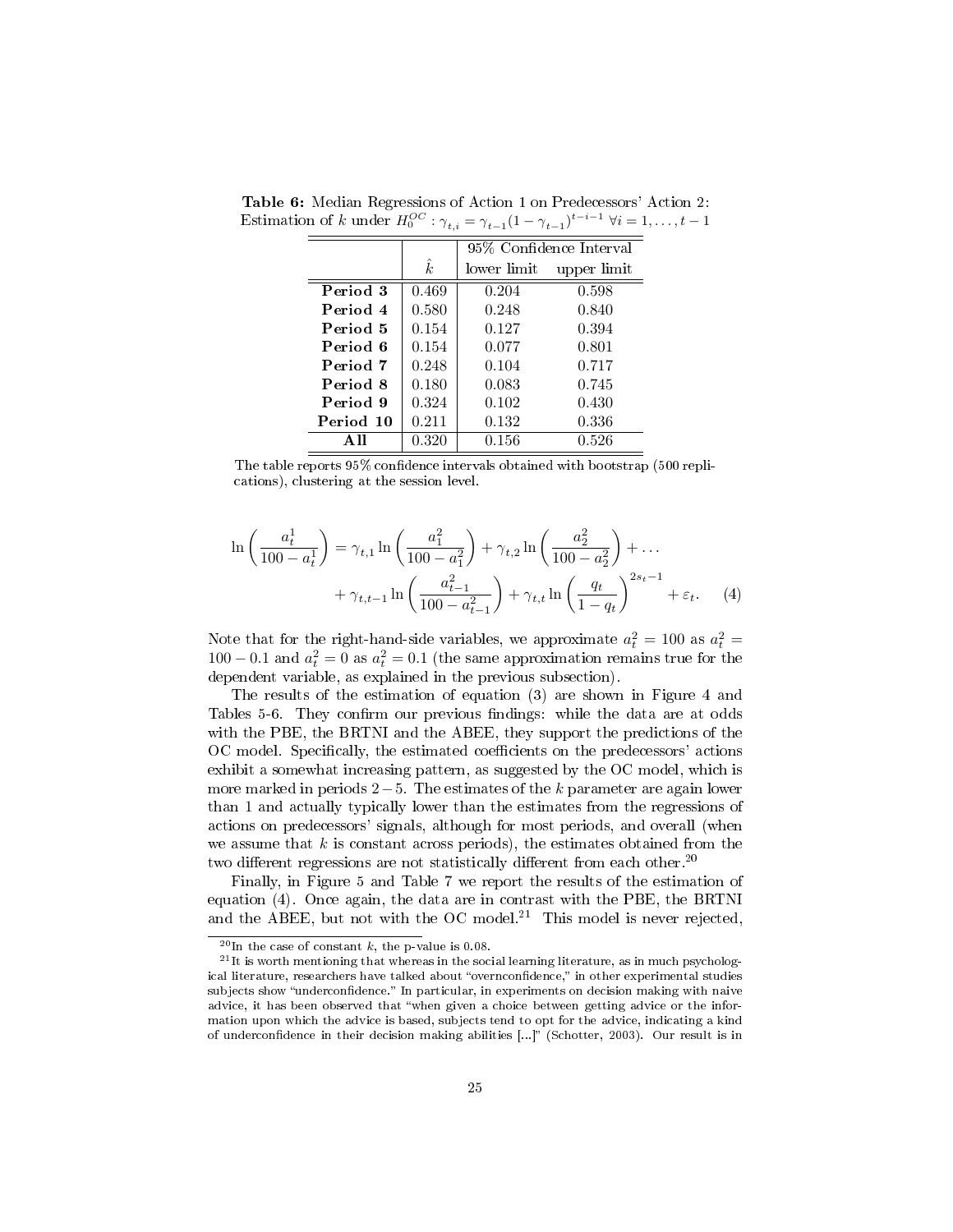

Figure 5: Median Regressions of Action 2 on Predecessors' Action 2 and Own Signal (Estimated Weights)

The figure shows the estimated coefficients from a median regression of action 2 on predecessors' action 2 and own signals. For each period  $t = 1, \ldots, 10$ , predecessors' actions,  $a_i^2$ ,  $i = 1, ..., t - 1$ , and own signal,  $s_t$ , are on the x-axis; corresponding point estimates and 95% condence intervals are on the y-axis, represented by black dots and dashed capped lines, respectively. Confidence intervals are computed by bootstrap (500 replications), clustering at the session level.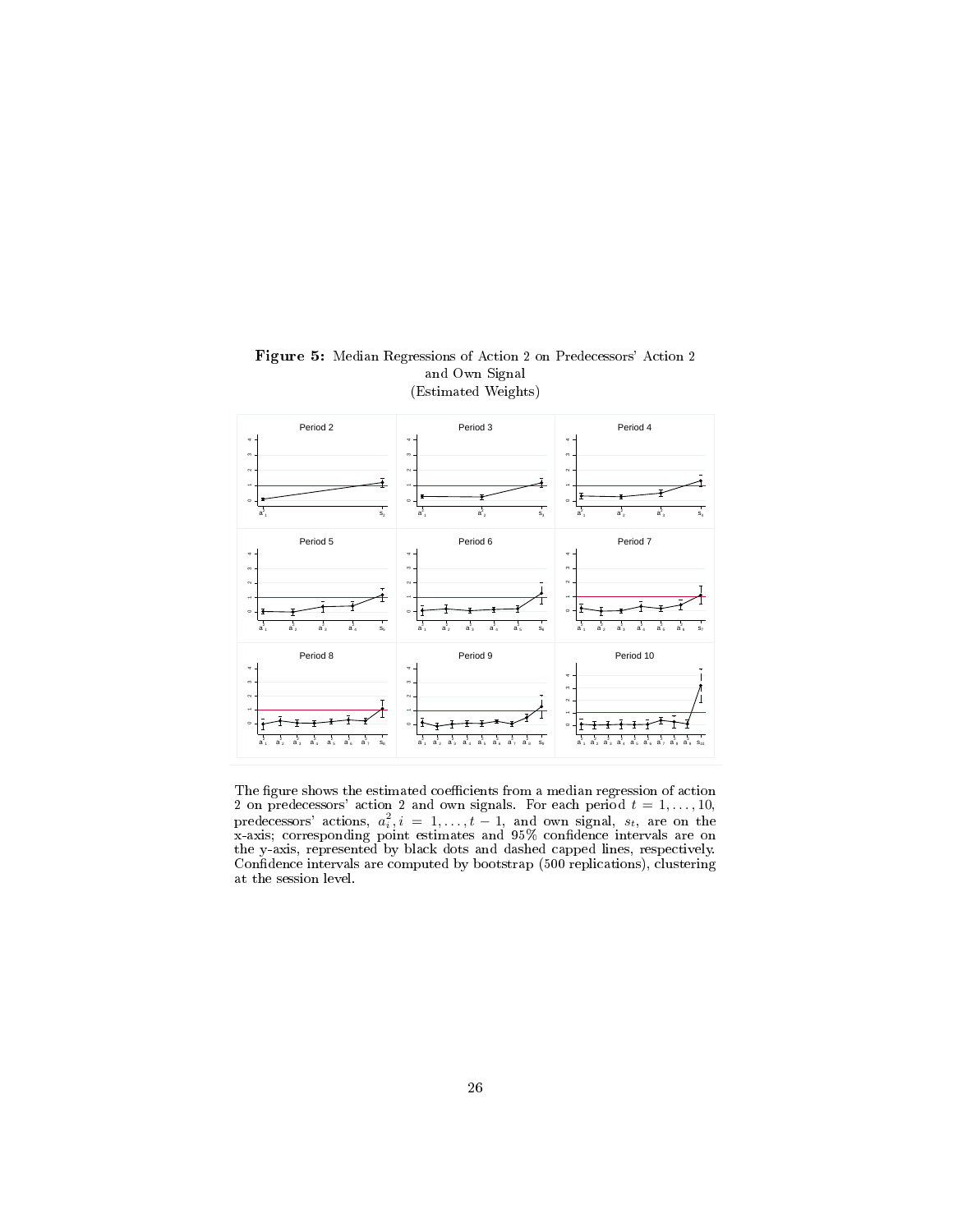|           | $H_0^{PBE}$ :                                 | $\overline{H_0^{BRTNI}}$ :                               |  |
|-----------|-----------------------------------------------|----------------------------------------------------------|--|
|           | $\gamma_{t,1} = \cdots = \gamma_{t,t-2} = 0,$ | $\gamma_{t,1} = \cdots = \gamma_{t,t-1} = 1$             |  |
|           | $\gamma_{t,t-1}=1$                            | $\bar{\beta}_{t,t}=1$                                    |  |
|           | $\beta_{t,t}=1$                               |                                                          |  |
| Period 2  | 0.000                                         | 0.000                                                    |  |
| Period 3  | 0.000                                         | 0.000                                                    |  |
| Period 4  | 0.000                                         | 0.000                                                    |  |
| Period 5  | 0.002                                         | 0.000                                                    |  |
| Period 6  | 0.000                                         | 0.000                                                    |  |
| Period 7  | 0.016                                         | 0.000                                                    |  |
| Period 8  | 0.000                                         | 0.000                                                    |  |
| Period 9  | 0.000                                         | 0.000                                                    |  |
| Period 10 | 0.000                                         | 0.000                                                    |  |
|           | $H_0^{ABEE}$ :                                | $\overline{H_0^{OC}}$ :                                  |  |
|           | $\gamma_{t,i} = sign(\sin(\frac{t-i}{3}\pi))$ | $\gamma_{t,i} = \gamma_{t-1} (1 - \gamma_{t-1})^{t-i-1}$ |  |
|           | $\forall i=1,\ldots,t-1$                      | $\forall i=1,\ldots,t-1$                                 |  |
|           | $\beta_{t,t}=1$                               | $\beta_{t,t}=1$                                          |  |
| Period 2  | 0.000                                         |                                                          |  |
| Period 3  | 0.000                                         | 0.170                                                    |  |
| Period 4  | 0.000                                         | 0.143                                                    |  |
| Period 5  | 0.000                                         | 0.402                                                    |  |
| Period 6  | 0.000                                         | 0.944                                                    |  |
| Period 7  | 0.000                                         | 0.477                                                    |  |
| Period 8  | 0.000                                         | 0.862                                                    |  |
| Period 9  | 0.000                                         | 0.164                                                    |  |
| Period 10 | 0.000                                         | 0.017                                                    |  |

Table 7: Hypothesis Testing: Weights on Predecessors' Action 2 and Own Signal (p-values) Dependent Variable: Action 2

The table reports tests based on bootstrap standard errors (500 replications), clustering at the session level.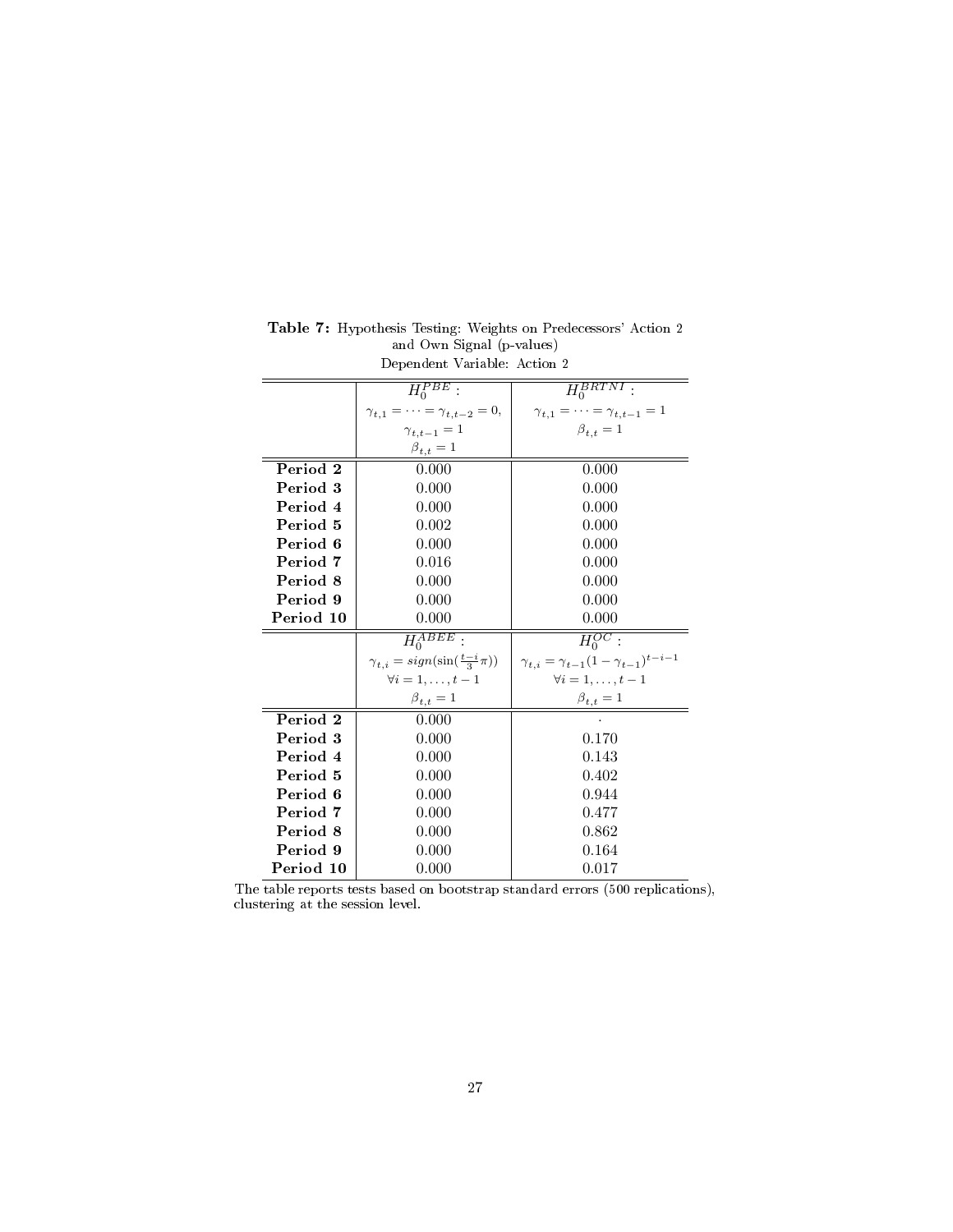except for period 10, presumably because the estimated coefficient on the own signal takes a larger value than 1.

#### 4.5 Efficiency and Convergence

At last, we want to study the consequences of the observed behavior in the laboratory in terms of learning (in)efficiency. The PBE offers a benchmark for efficient learning: in the PBE, each agent perfectly infers the signals from the predecessors' action and uses the information to choose the optimal action. The private information is aggregated and, eventually, agents learn the true value of the good almost surely. In the other theoretical models we have presented, in contrast, there are inefficiencies, due to the incorrect beliefs agents form. Asymptotic convergence to the realized value occurs in the other theoretical models, with the exception of BRTNI, where, given the extreme overweight of early actions, beliefs can converge to the incorrect value of the good (Eyster and Rabin, 2010). While in our experiment, with sequences of 4 or 10 signals, we cannot study asymptotic convergence to the realized value, still we can compare the stated beliefs with the PBE ones. We proceed in two ways. First, to study efficiency, we compare, period by period, the realized average payoffs with the expected theoretical payoffs under PBE. Second, we look at the distance between stated and PBE beliefs at the end of the sequence of decision making (i.e., period 4 in treatment SL3 and period 10 in treatments SL1 and SL2).

Figure 6 reports the average realized per-period payoff as a ratio of the average payoff subjects would have obtained, had they played as in the PBE.<sup>22</sup> In round 1, subjects earn 96% of what is potentially obtainable. Over rounds, this percentage declines but only slightly, to over around  $90\%$  in the final periods of the experiment. The figure also reports the ratio between the average  $OC$ , ABEE and BRTNI payoffs and the average PBE payoffs.<sup>23</sup> Note that the OC model predicts a slightly higher efficiency than the realized one. This is true even at time 1, however, when, according to the model learning is fully efficient (since the inference from the signal is always correct). Although, as we have seen, the median action at time  $1$  is in line with the PBE (and so is efficient), there is heterogeneity in the actions, and this determines the loss in efficiency (as highlighted by the realized payoffs). This loss is approximately constant over periods, as one can notice by comparing the blue solid line and the orange dashed line. In other words, once we take into account this loss of efficiency due to the heterogenous use of the own signal, the OC model predicts the inefficiency in the data remarkably well. The BRTNI model, instead, predicts a marked reduction in efficiency (red dotted line) that we do not observe in the data.

Figure 7 reports the histogram of the distance between stated beliefs (as measured by  $a_t^2$ ) and PBE beliefs in the last period of decision making (i.e.,

favour of overconfidence and at odds with underconfidence.

 $^{22}$ In toehr words, for each period t, the PBE payoff is computed as 100 – 0.01  $\left(V-a_{ti}^{PBE}\right)^2$ for each observation  $i$  and averaging across all observations.

 $^{23}$  The average theoretical payoffs are computed analogously to what explained in the previous footnote for the PBE. For the OC model, we used the estimated value  $k = 0.320$ .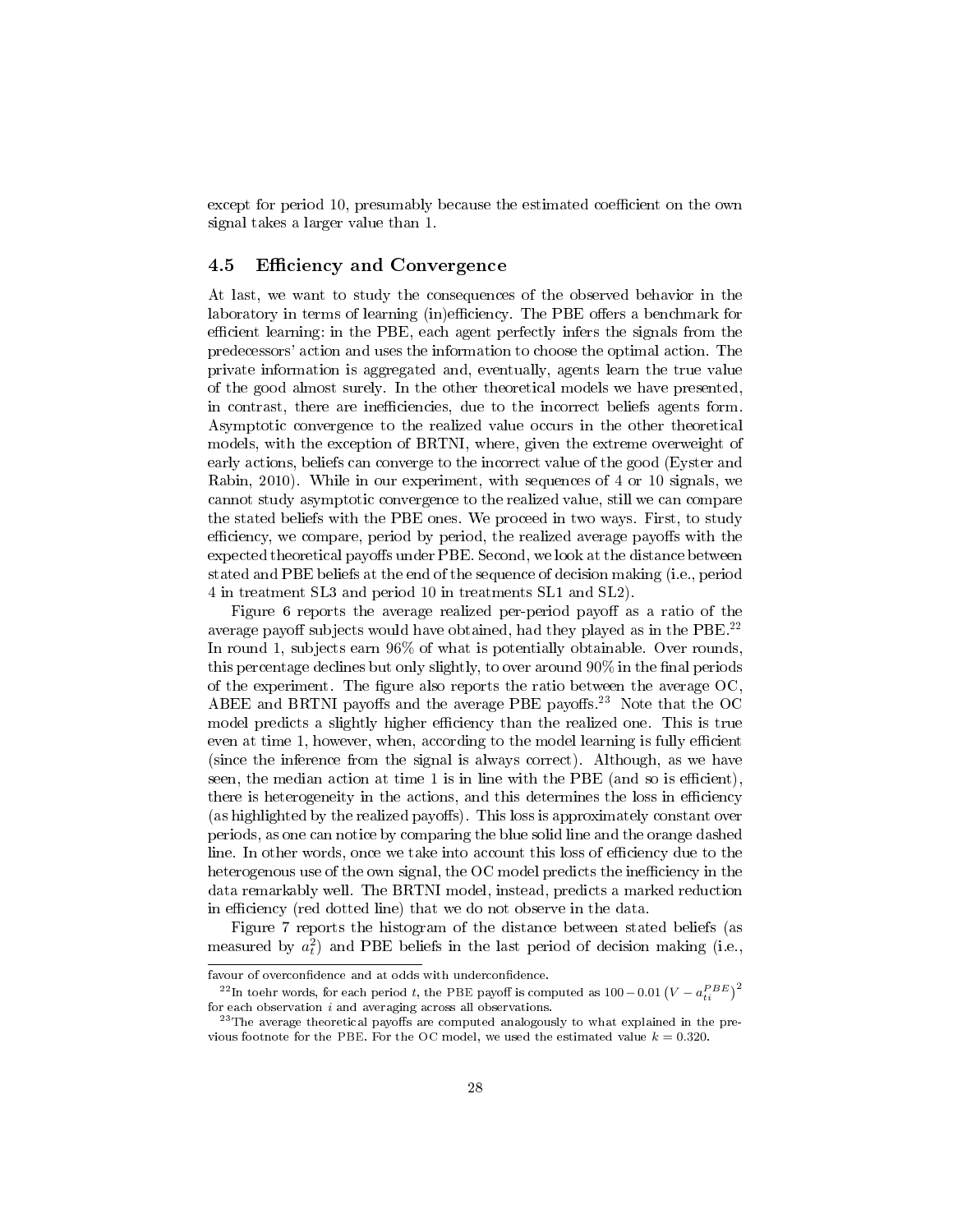

Figure 6: Ratio of Average Payoff to Average PBE Payoff

To compute payoffs under the OC model, we assume a value of the overconfidence  $k$  parameter equal to 0.320 (last row in Table 6).



Figure 7: Distance between Stated and PBE Beliefs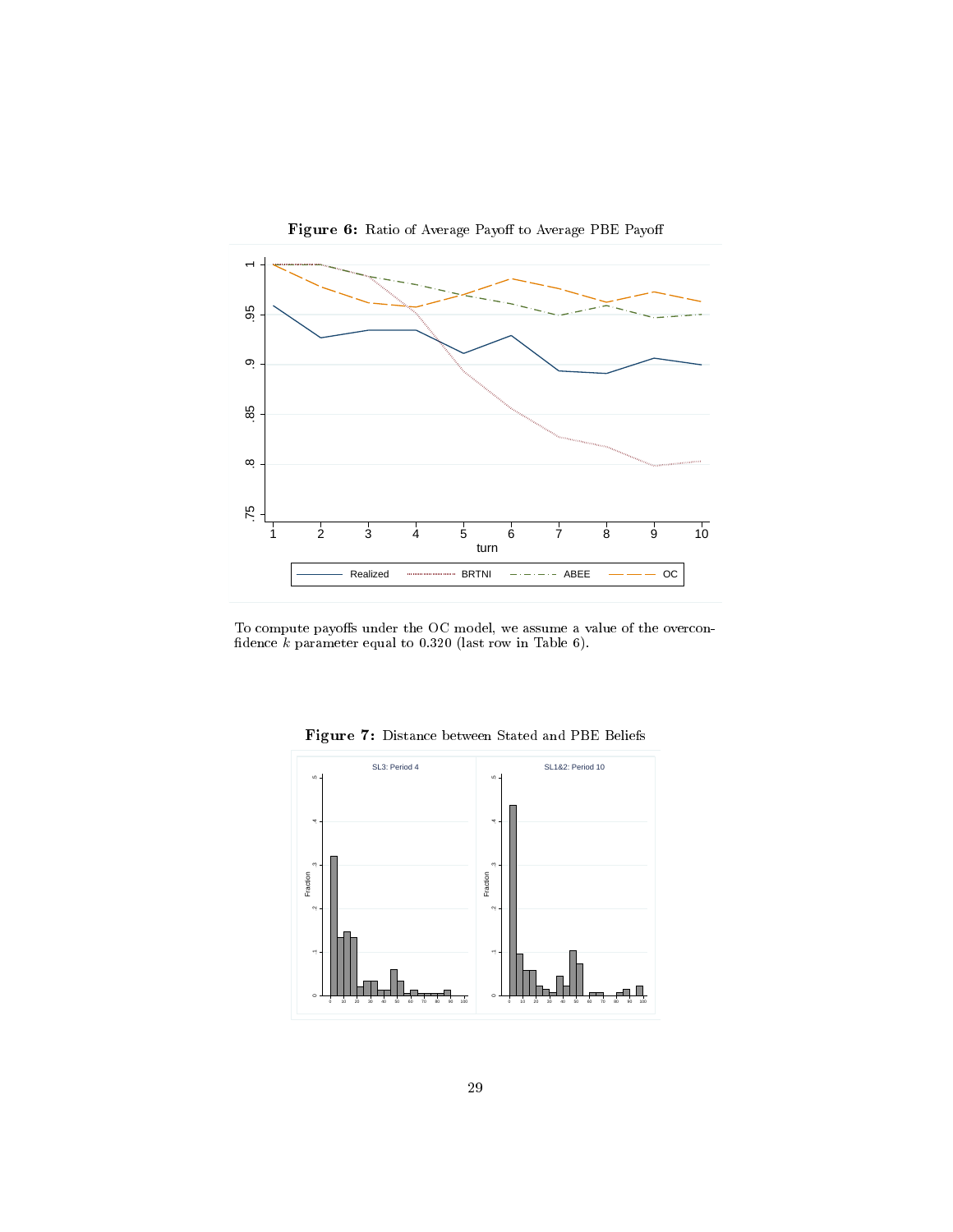period 4 in SL3 and period 10 in SL1 and SL2). The distance is computed as the absolute value of the difference between the two beliefs. A distance lower than 5 occurred in 33% of the cases in period 4 (SL3) and in 44% of the cases in period 10 (SL1 and SL2), indicating also a process of convergence over time. Overall, while the underweight of the predecessors' signals poses a limit to a perfect convergence, the cases in which the inference is strongly incorrect are few, as shown by the low occurrence of instances in which the distance is higher than 50.

#### 5 Discussion and Conclusions

To conclude, it is worth discussing some aspects of our experiment and our results.

First, our OC model assumes the overconfidence parameter  $k$  to be common knowledge among players. Such assumption, while strong, is shared by a number of other papers, for example about bargaining (see, Yildiz, 2003, 2011). Other assumptions would sound plausible as well, for example allowing the k parameter to be heterogeneous among agents or allowing agents to entertain subjective beliefs about the ability of others to correctly observe (or interpret) the actions of their predecessors. The main rationales for our OC specification are that the model is simple (it depends on just one parameter,  $k$ ) and it explains the data well.

Second, as we pointed out in Section 2, our OC model describes agents who are overconfident in a relative form: they believe they have a higher ability to understand the private signal (or to act upon it) than their predecessors. An alternative definition of overconfidence is in absolute value, that is, the agent is overcondent in his own signal, attributing to it a precision higher than the objective one. The results of our experiments support relative overcondence and not overconfidence in the own signal. The clearest evidence that overconfidence in the own signal is rejected is at time 1, since the subject only observes his signal and does not have to weigh his signal relative to other information: as we have shown in Figure 2, the estimated coefficient for time 1 is 1, indicating that the median action is perfectly in line with the Bayesian one (and there is no overconfidence). The estimated coefficients at later periods confirm this finding.

Third, our OC model shares some similarity with the Quantal Response Equilibrium (QRE; McKelvey and Palfrey, 1995), in that both allow agents to believe that others make mistakes. In the QRE, however, there is the extra restriction that beliefs about the error rates are correct, a restriction not imposed in our analysis. As a matter of fact, the restriction is also rejected by the data. The cases in which subjects updated in the wrong direction (i.e.,  $a_t^2 > a_t^1$  after observing a bad signal or  $a_t^2 > a_t^1$  after observing a good signal) amount to only 6% (a percentage approximately constant across periods). In this respect, our OC model is similar in spirit to the Subjective Quantal Response Equilibrium (SQRE; Goeree et al., chapter 3), in which agents may have a misconceived (or subjective) view about the noise parameter defining the distribution of mistakes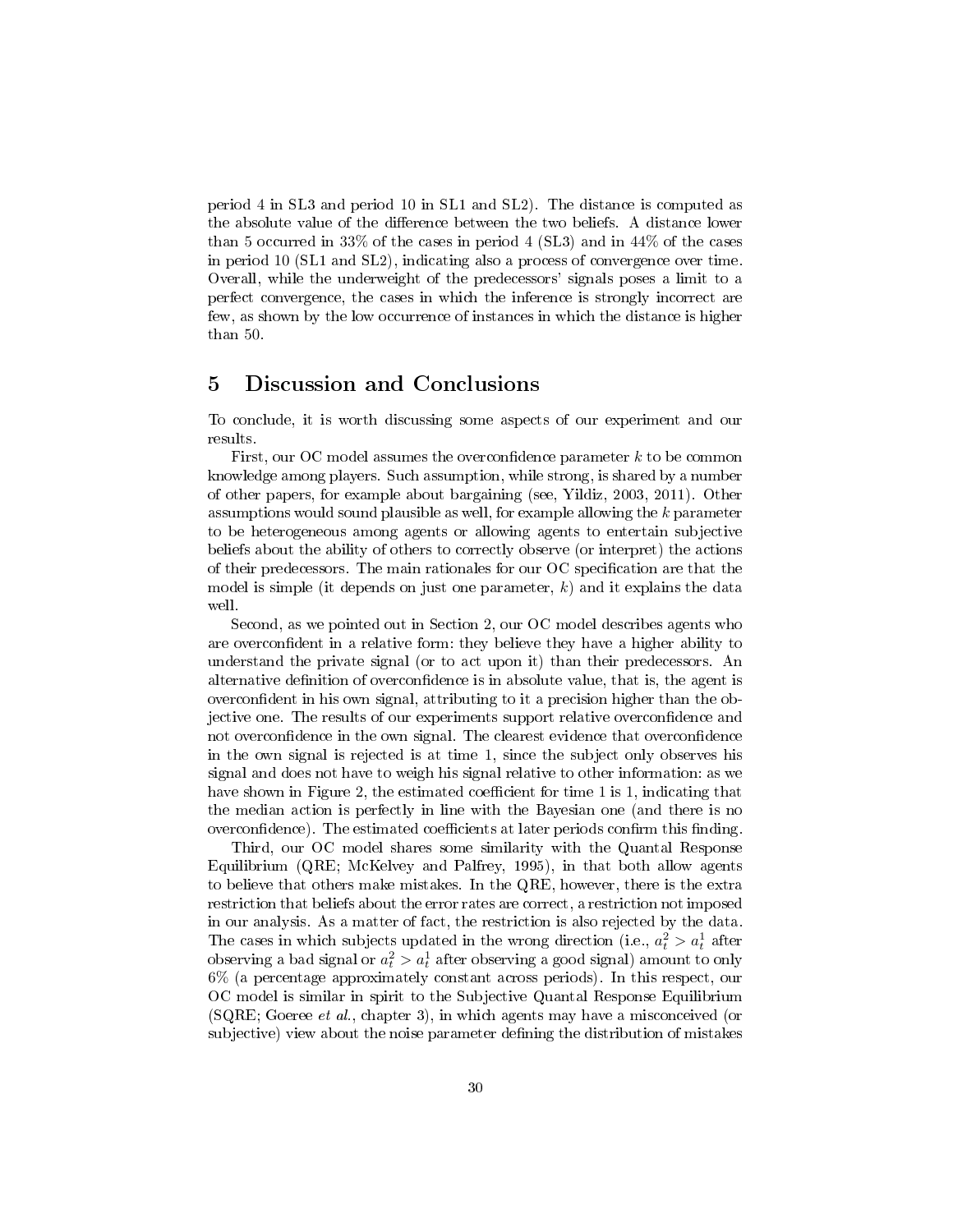of the other agents. This feature is also present in the experimental work on the formation of informational cascades by Kübler and Weizsäcker (2004). Our OC model is in line with such an extension of QRE. Yet, it is simpler while providing a good fit for the observed data.

Fourth, De Filippis et al. (2016) use the same experimental data to show that at time 2 subjects update their private information in an asymmetric way, depending on whether it confirms or contradicts the belief formed on the observation of time 1's action only. De Filippis  $et \ al.$  (2016) study this issue at a considerable level of detail in that paper, since it is an important aspect of the updating used by subjects. In the present analysis, in which we study decisions at any time, we have abstracted from this issue. Our focus here is on social learning, that is, on how subjects learn from others (and form their "first belief,"  $a_t$ ) rather than on how they update on their private information (and form their "posterior belief,"  $a_t^2$ ). Moreover, while at time 2 the meaning of contradicting and confirming signal is well defined, (since there is just one predecessor) at later periods it becomes less clear. In an attempt to fit the data better, one could, perhaps, incorporate asymmetric updating in our framework, but our results seem already to be clearly supporting one model and rejecting others.

Fifth, the OC model we have presented makes the PBE more flexible, by letting agents have a subjective belief on the predecessors' signal precisions. One may contemplate the possibility of having such a flexibility for the BRTNI and the ABEE models too. It would, however, be difficult to give a reasonable interpretation of these amended models. The founding idea of BRTNI is that agents take another agent's action as a signal. It is not so natural to think that they then discount this mis-constructed signal. Similarly, the ABEE is obtained assuming that agents only consider the aggregate frequencies of actions given a state of the world (the value of the good, in our set up). It is unnatural to think that then they add an error rate to the decisions they observe. In other words, for both these theories of bounded rationality, a process of introspection would probably let the agents to cast doubts on the theories in the first place and rethink their process of decision making, rather than adding error rates to the actions they observe.

Sixth, for the ABEE, it is perhaps not so surprising that it does not offer good predictions in this type of experiment. The assumption that agents only consider the aggregate frequencies of actions seems plausible in real world contexts, in which access to other statistics may even be difficult, but is less plausible in a laboratory experiment in which a subject stares at the sequence of actions other participants have chosen before him. It could be interesting to study whether presenting subjects with aggregate statistics changed their behavior and made it more in line with the ABEE. This is left for future research.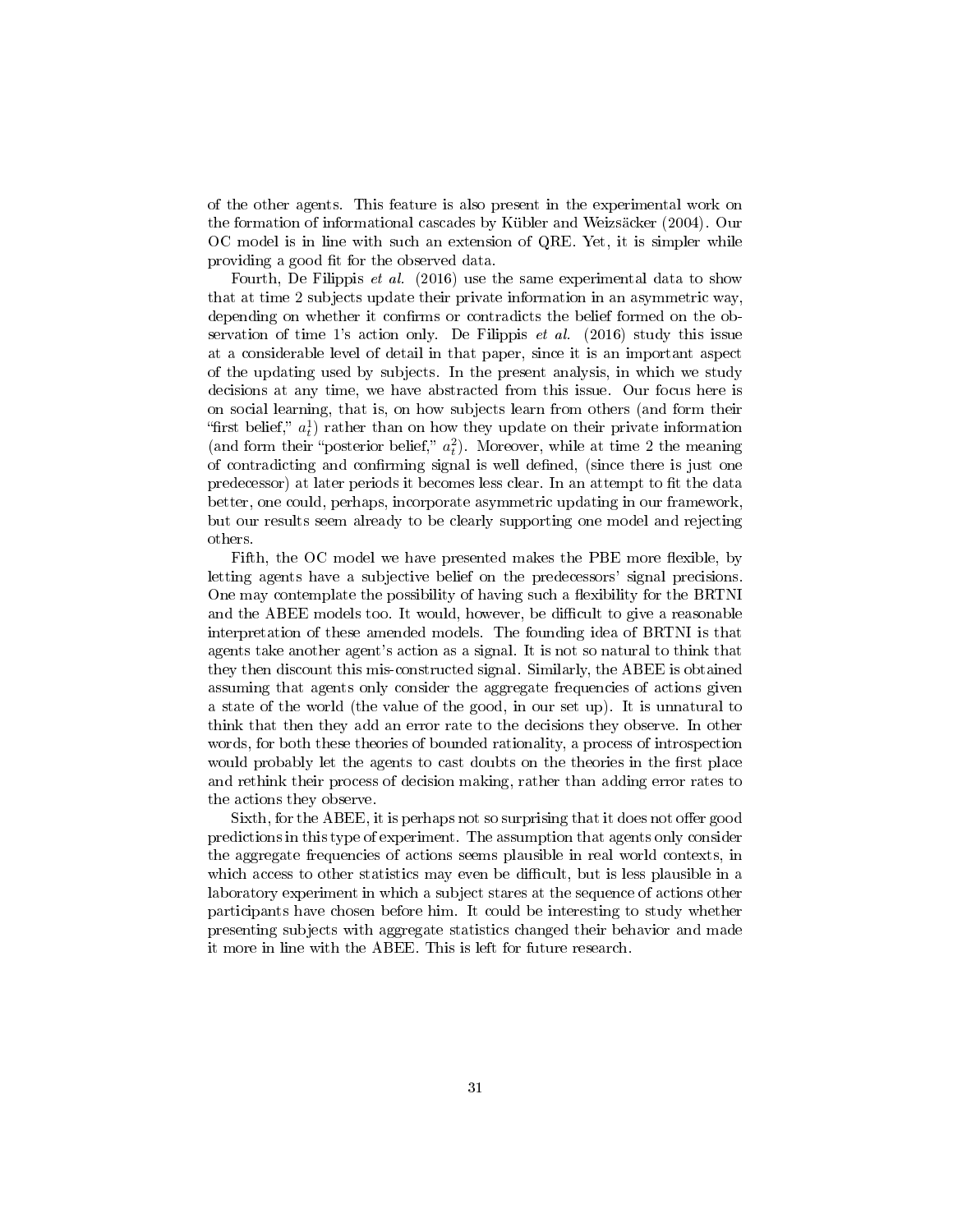## Appendix (for online publication)

#### A Proofs

#### Proof of Proposition 4

The proposition can be proven in a recursive way. Agent 1 only observes his signal and chooses

$$
\frac{a_1^{OC}}{100 - a_1^{OC}} = \frac{a_1^{****}(s_1)}{100 - a_1^{****}(s_1)} = \left(\frac{q_1}{1 - q_1}\right)^{2s_t - 1}.
$$

Agent 2 observes  $a_1^{OC}$  and infers the signal realization, since an action greater (lower) than 50 can only be taken after observing a good (bad) signal. By the assumption of "k-overconfidence," he has subjective expectations on the predecessor's signal precision, and the likelihood ratio after observing the action is  $\left(\frac{q_1}{1-q_1}\right)^{(2s_1-1)k}$  rather than  $\left(\frac{q_1}{1-q_1}\right)^{(2s_1-1)}$ . Hence,

$$
\frac{a_2^{OC}}{100 - a_2^{OC}} = \frac{a_2^{***}(s_1, s_2)}{100 - a_2^{***}(s_1, s_2)} = \left(\frac{q_1}{1 - q_1}\right)^{(2s_1 - 1)k} \left(\frac{q_2}{1 - q_2}\right)^{2s_2 - 1}
$$

.

Note that this is equivalent to attributing precision  $\left(\frac{q_1}{1-q_1}\right)^k$  $\frac{\left(1-q_1\right)}{1+\left(\frac{q_1}{1-q_1}\right)^k}$  to the predeces-

sor's signals. Since k-overconfidence is common knowledge, agent 3 infers the signal realizations from the observation of  $a_1^{OC}$  and  $a_2^{OC}$  (since  $a_2^{OC} > a_1^{OC}$  is only possible after observing a signal  $s_2 = 1$ , and  $a_2^{OC} < a_1^{OC}$  after observing a signal  $s_2 = 0$ ) and again uses subjective expectations for the precision of both, thus choosing  $a_3^{OC}$  such that

$$
\frac{a_3^{OC}}{100 - a_3^{OC}} = \frac{a_3^{****}(s_1, s_2, s_3)}{100 - a_3^{****}(s_1, s_2, s_3)} = \Pi_{i=1}^2 \left(\frac{q_i}{1 - q_i}\right)^{(2s_i - 1)k} \left(\frac{q_3}{1 - q_3}\right)^{2s_3 - 1}.
$$

The same steps apply to any further agent  $t = 4, 5, ..., T$ .

#### Proof of Proposition 5

Let us define  $l(x) := \log \frac{x}{1-x}$ . First, observe that, for each  $t \geq 2$ , the  $\beta$  $coefficients$  are determined by the following equations:

$$
l(a_1^2) = (2s_1 - 1) l(q_1),
$$
  
\n
$$
l(a_2^2) = \beta_{2,1} (2s_1 - 1) l(q_1) + (2s_2 - 1) l(q_2)
$$
  
\n
$$
\vdots
$$
  
\n
$$
l(a_t^2) = \beta_{t,1} (2s_1 - 1) l(q_1) + \dots + \beta_{t,t-1} (2s_t - 1) l(q_{t-1}) + (2s_t - 1) l(q_t).
$$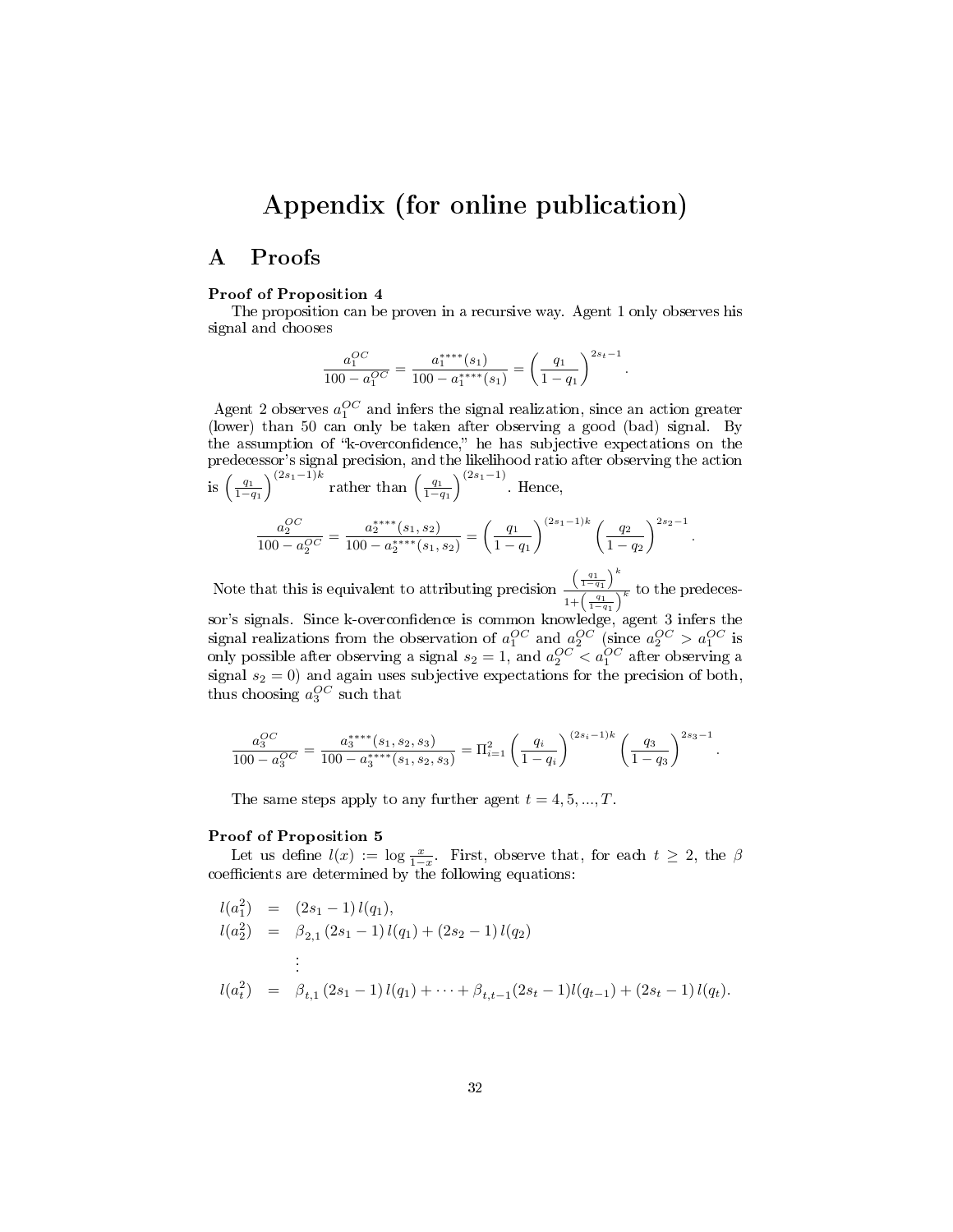In matrix notation,

$$
\begin{pmatrix} l(a_1^2) \\ l(a_2^2) \\ \vdots \\ l(a_t^2) \end{pmatrix} = B \cdot \begin{pmatrix} (2s_1 - 1)l(q_1) \\ (2s_2 - 1)l(q_2) \\ \vdots \\ (2s_t - 1)l(q_2) \end{pmatrix}, \tag{A.1}
$$

where  $B$  is the  $t \times t$  lower triangular matrix

$$
B = \begin{pmatrix} 1 & 0 & \cdots & \cdots & 0 \\ \beta_{2,1} & 1 & 0 & \cdots & 0 \\ \beta_{3,1} & \beta_{3,2} & 1 & & 0 \\ \vdots & \vdots & & & \vdots \\ \beta_{t,1} & \beta_{t,2} & \cdots & \beta_{t,t-1} & 1 \end{pmatrix}.
$$

Similarly, the  $\gamma$  coefficients are defined by the following equations:

$$
l(a_1^2) = (2s_1 - 1) l(q_1),
$$
  
\n
$$
l(a_2^2) = \gamma_{2,1} l(a_1^2) + (2s_2 - 1) l(q_2),
$$
  
\n
$$
\vdots
$$
  
\n
$$
l(a_t^2) = \gamma_{t,1} l(a_1^2) + \dots + \gamma_{t,t-1} (2s_t - 1) l(a_{t-1}^2) + (2s_t - 1) l(q_t).
$$

In matrix notation,

$$
\Gamma\begin{pmatrix}l(a_1^2) \\ l(a_2^2) \\ \vdots \\ l(a_t^2)\end{pmatrix} = \begin{pmatrix} (2s_1 - 1)l(q_1) \\ (2s_2 - 1)l(q_2) \\ \vdots \\ (2s_t - 1)l(q_2)\end{pmatrix},
$$

where  $\Gamma$  is the  $t \times t$  lower triangular matrix containing  $\gamma$  coefficients,

$$
\Gamma = \begin{pmatrix}\n1 & 0 & \cdots & \cdots & 0 \\
-\gamma_{2,1} & 1 & 0 & \cdots & 0 \\
-\gamma_{3,1} & -\gamma_{3,2} & 1 & & 0 \\
\vdots & \vdots & & & \vdots \\
-\gamma_{t,1} & -\gamma_{t,2} & \cdots & -\gamma_{t,t-1} & 1\n\end{pmatrix} .
$$
\n(A.2)

By comparing  $(A.1)$  with  $(A.2)$ , one can see that, since  $B$  is nonsingular,  $\Gamma = B^{-1}$  must hold. Hence, for  $l < t$ ,  $-\gamma_{t,l}$  is given by the  $[t, l]$ -element of  $B^{-1}$ .

The closed form solutions for  $\gamma_{y,i}$  for each theory can also be obtained in a recursive way.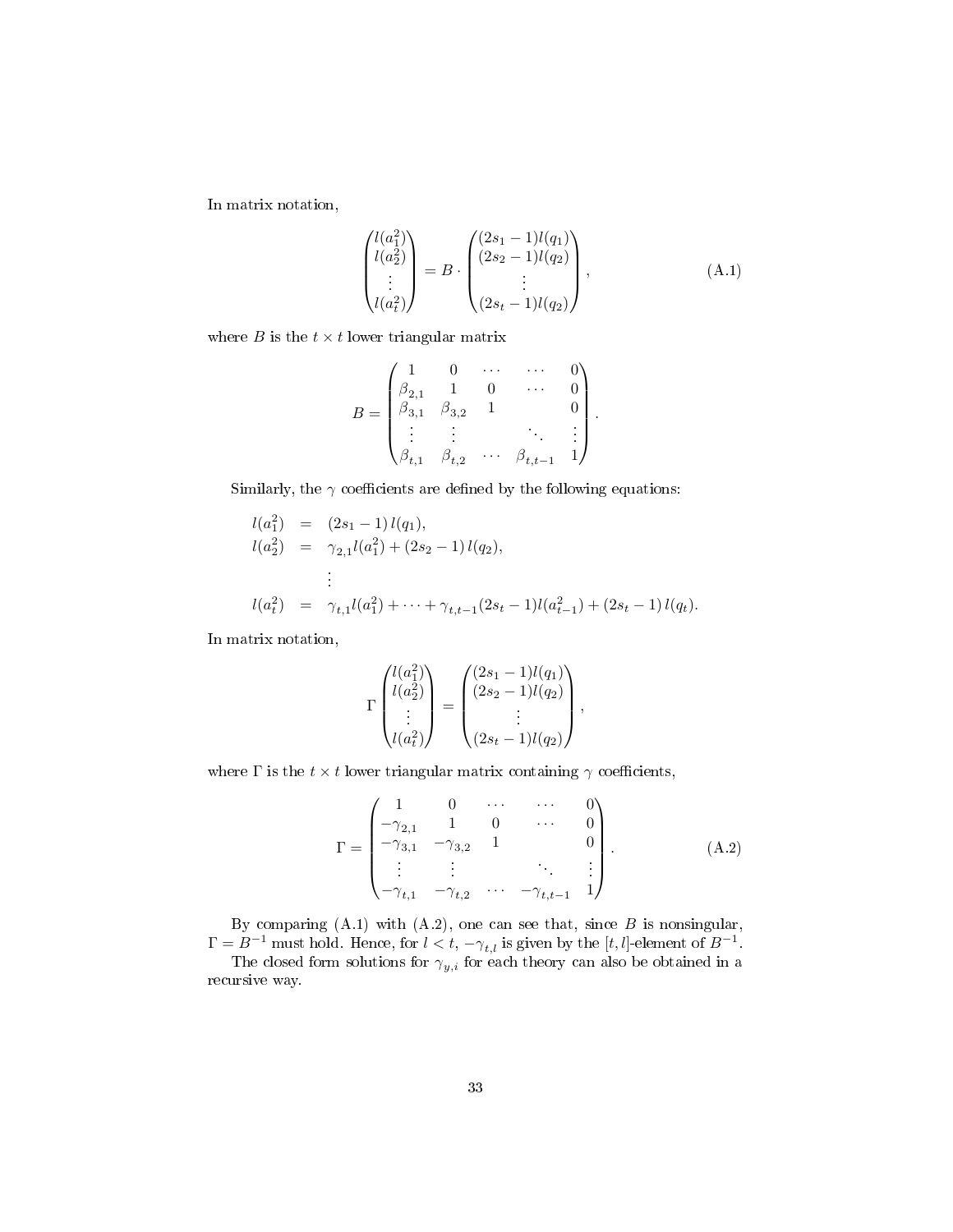For the PBE, note that agent t chooses action  $a_t^{PBE}$  such that

$$
\frac{a_t^*(s_1, s_2, ..., s_t)}{100 - a_t^*(s_1, s_2, ..., s_t)} = \Pi_{i=1}^t \left(\frac{q_i}{1 - q_i}\right)^{2s_i - 1} =
$$

$$
\Pi_{i=1}^{t-1} \left(\frac{q_i}{1 - q_i}\right)^{2s_i - 1} \left(\frac{q_t}{1 - q_t}\right)^{2s_t - 1} =
$$

$$
\frac{a_{t-1}^*(s_1, s_2, ..., s_{t-1})}{100 - a_{t-1}^*(s_1, s_2, ..., s_{t-1})} \left(\frac{q_t}{1 - q_t}\right)^{2s_t - 1}.
$$

1. For BRTNI, observe that, by assumption, agent t chooses action  $a_t^{BRTNI}$ such that

$$
\frac{a_t^{BRTNI}}{100 - a_t^{BRTNI}} = \prod_{i=1}^{t-1} \frac{a_{t-i}^{BRTNI}}{100 - a_{t-i}^{BRTNI}} \left(\frac{q_t}{1 - q_t}\right)^{2s_t - 1}.
$$

(Indeed, Eyster and Rabin (2009) derive the  $\beta$  coefficients from this formula).

In the OC model, agent 2 chooses action  $a_2^{OC}$  such that

$$
\frac{a_2^{OC}}{100 - a_2^{OC}} = \left(\frac{q_1}{1 - q_1}\right)^{(2s_1 - 1)k} \left(\frac{q_2}{1 - q_2}\right)^{2s_2 - 1} = \left(\frac{a_1^{OC}}{100 - a_1^{OC}}\right)^k \left(\frac{q_2}{1 - q_2}\right)^{2s_2 - 1}.
$$

Agent 3 chooses action  $a_3^{OC}$  such that

$$
\frac{a_3^{OC}}{100 - a_3^{OC}} = \Pi_{i=1}^2 \left(\frac{q_i}{1 - q_i}\right)^{(2s_i - 1)k} \left(\frac{q_3}{1 - q_3}\right)^{2s_3 - 1} =
$$

$$
\left(\frac{a_1^{OC}}{100 - a_1^{OC}}\right)^k \left(\frac{q_2}{1 - q_2}\right)^{(2s_2 - 1)k} \left(\frac{q_3}{1 - q_3}\right)^{2s_3 - 1} =
$$

$$
\left(\frac{a_1^{OC}}{100 - a_1^{OC}}\right)^k \left(\frac{a_2^{OC}}{100 - a_2^{OC}}\right)^k \left(\frac{a_1^{OC}}{100 - a_1^{OC}}\right)^{-k^2} \left(\frac{q_3}{1 - q_3}\right)^{2s_3 - 1} =
$$

$$
\left(\frac{a_1^{OC}}{100 - a_1^{OC}}\right)^{k(1 - k)} \left(\frac{a_2^{OC}}{100 - a_2^{OC}}\right)^k \left(\frac{q_3}{1 - q_3}\right)^{2s_3 - 1}.
$$

The same steps apply to any further agent  $t = 4, 5, ..., T$ .

Finally, let us consider the ABEE. First of all, recall that in the ABEE  $\beta_{t,i} = t - i$ , that is,  $\beta_{t,t-k} = k$  for all  $t = 2, 3, ...,$  and  $k = 1, 2, ..., (t-1)$ .

Consider now the system of equations  $\Gamma B = I$ . For  $t = 2, 3, 4, \ldots$ , the product of the t-th row vector of  $\Gamma$  and the  $(t-1)$ -th column vector of B gives

$$
-\gamma_{t,t-1} + \beta_{t,t-1} = 0,
$$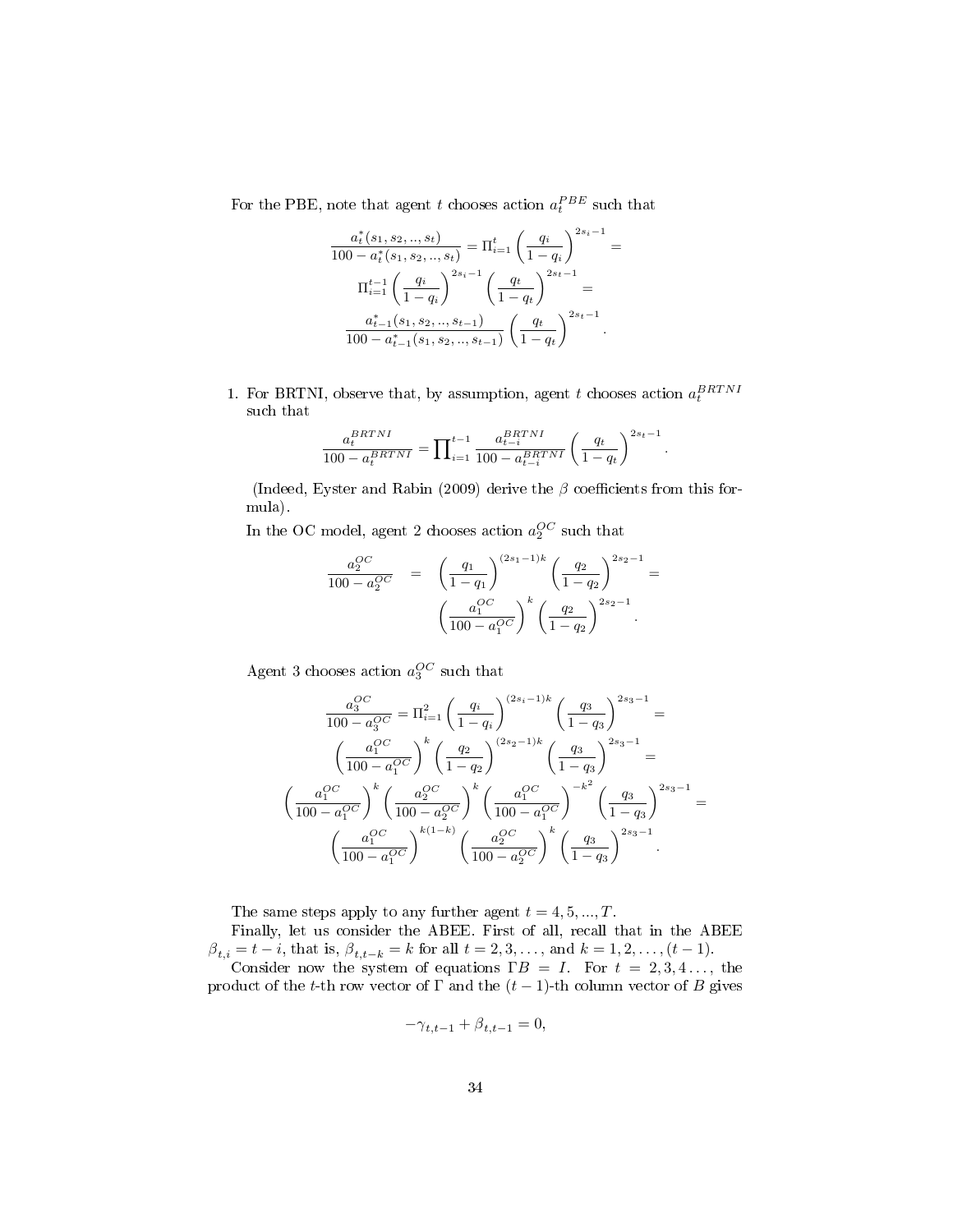from which we obtain that  $\gamma_{t,t-1} = 1$ . For  $t = 3, 4, 5, \ldots$ , the product of the t-th row vector of  $\Gamma$  and the  $(t-2)$ -th column vector of B gives

$$
-\gamma_{t,t-2} - \gamma_{t,t-1}\beta_{t-1,t-2} + \beta_{t,t-2} = 0,
$$

from which we obtain that  $\gamma_{t,t-2} = 1$ . For  $t = 4, 5, 6, \dots$ , the product of the t-th row vector of  $\Gamma$  and the  $(t-3)$ -th column vector of B gives

$$
-\gamma_{t,t-3} - \gamma_{t,t-2}\beta_{t-2,t-3} - \gamma_{t,t-1}\beta_{t-1,t-3} + \beta_{t,t-3} = 0,
$$

from which we obtain that  $\gamma_{t,t-3} = 0$ .

Now, let us consider all  $t = 5, 6, 7, \ldots$ , and  $k = 4, 5, 6, \ldots, (t-1)$ . The product of the t-th row vector of  $\Gamma$  and the  $(t - k)$ -th column vector of B gives

$$
\gamma_{t,t-k} = -\sum_{j=1}^{k-1} \gamma_{t,t-k+j} \beta_{t,t-j} + \beta_{t,t-k}
$$
  
= 
$$
-\sum_{j=1}^{k-1} \gamma_{t,t-k+j} j + k.
$$

On the basis of this equation, observe that the difference of  $\gamma_{t,t-k-1}$  and  $\gamma_{t,t-k}$ gives

$$
\gamma_{t,t-k-1} - \gamma_{t,t-k} = -\gamma_{t,t-k} - \gamma_{t,t-k+1} - \gamma_{t,t-k+2} - \dots - \gamma_{t,t-1} + 1.
$$

Similarly, the difference between  $(\gamma_{t,t-k-2} - \gamma_{t,t-k-1})$  and  $(\gamma_{t,t-k-1} - \gamma_{t,t-k})$ gives

$$
\gamma_{t,t-k-2} = \gamma_{t,t-k-1} - \gamma_{t,t-k}.
$$

Moreover, the sum of  $\gamma_{t,t-k-2}$  and  $\gamma_{t,t-k-3}$  gives

$$
\gamma_{t,t-k-3}=-\gamma_{t,t-k}.
$$

Hence, starting from the three initial values,  $\gamma_{t,t-1} = \gamma_{t,t-2} = 1$  and  $\gamma_{t,t-3} =$ 0, this equation iteratively pins down the whole sequence of  $(\gamma_{t,t-1}, \gamma_{t,t-2}, \ldots, \gamma_{t,1})$ . Specifically,  $(\gamma_{t,t-4}, \gamma_{t,t-5}, \gamma_{t,t-6}) = (-1, -1, 0)$ ,  $(\gamma_{t,t-7}, \gamma_{t,t-8}, \gamma_{t,t-9}) = (1, 1, 0)$ ,  $(\gamma_{t,t-10}, \gamma_{t,t-11}, \gamma_{t,t-12}) = (-1, -1, 0)$ , and so on. For instance, for subject 10, the weights are  $(\gamma_{10,1}, \gamma_{10,2}, \gamma_{10,3}, \ldots, \gamma_{10,9}) = (0, 1, 1, 0, -1, -1, 0, 1, 1).$ 

Finally note that, given its cyclical feature, the sequence of weights can be expressed as  $\gamma_{t,t-k} = sign(\sin(\frac{k}{3}\pi))$ , or  $\gamma_{t,i} = sign(\sin(\frac{t-i}{3}\pi))$ .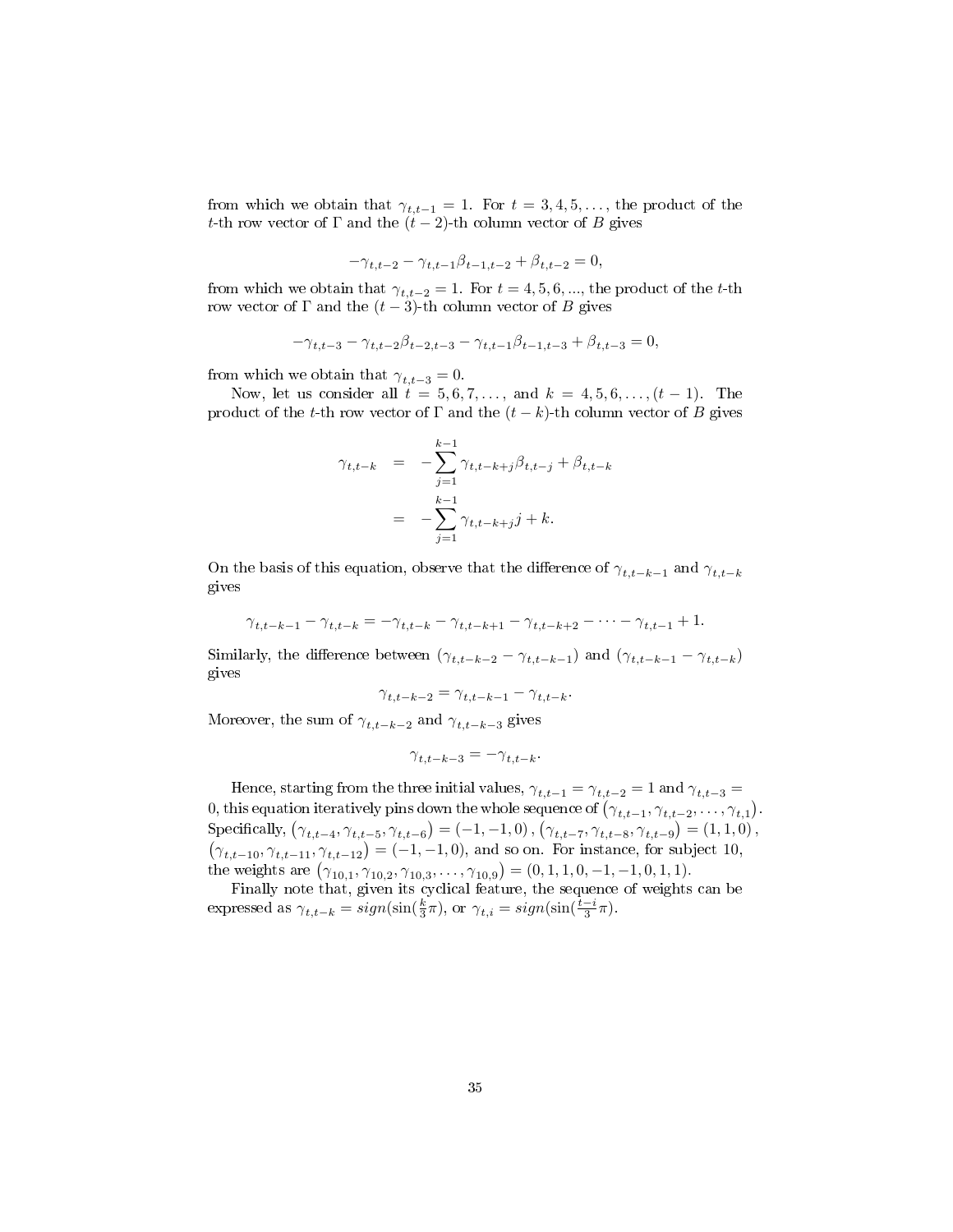### B Testing Differences across Treatments

|           | SL1 vs. SL2 | SL1 vs. SL3 | $SL2$ vs. $SL3$ |
|-----------|-------------|-------------|-----------------|
| Period 1  | 0.999       | 0.999       | 0.999           |
| Period 2  | 0.136       | 0.520       | 0.738           |
| Period 3  | 0.317       | 0.881       | 0.317           |
| Period 4  | 0.738       | 0.597       | 0.829           |
| Period 5  | 0.881       |             |                 |
| Period 6  | 0.911       |             |                 |
| Period 7  | 0.316       |             |                 |
| Period 8  | 0.289       |             |                 |
| Period 9  | 0.435       |             |                 |
| Period 10 | 0.420       |             |                 |

Table B.1: Differences across Treatments: Median Rank-sum Test for Action 1 (p-value)

For each period, the test is performed using session-specific medians.

Table B.2: Differences across Treatments: Median Rank-sum Test for Action 2 (p-value)

|           | SL1 vs. SL2 | SL1 vs. SL3 | SL2 vs. SL3 |
|-----------|-------------|-------------|-------------|
| Period 1  | 0.459       | 0.834       | 0.751       |
| Period 2  | 0.220       | 0.999       | 0.243       |
| Period 3  | 0.218       | 0.345       | 0.914       |
| Period 4  | 0.281       | 0.244       | 0.117       |
| Period 5  | 0.911       |             |             |
| Period 6  | 0.599       |             |             |
| Period 7  | 0.023       |             |             |
| Period 8  | 0.590       |             |             |
| Period 9  | 0.529       |             |             |
| Period 10 | 0.805       |             |             |

For each period, the test is performed using session-specific medians.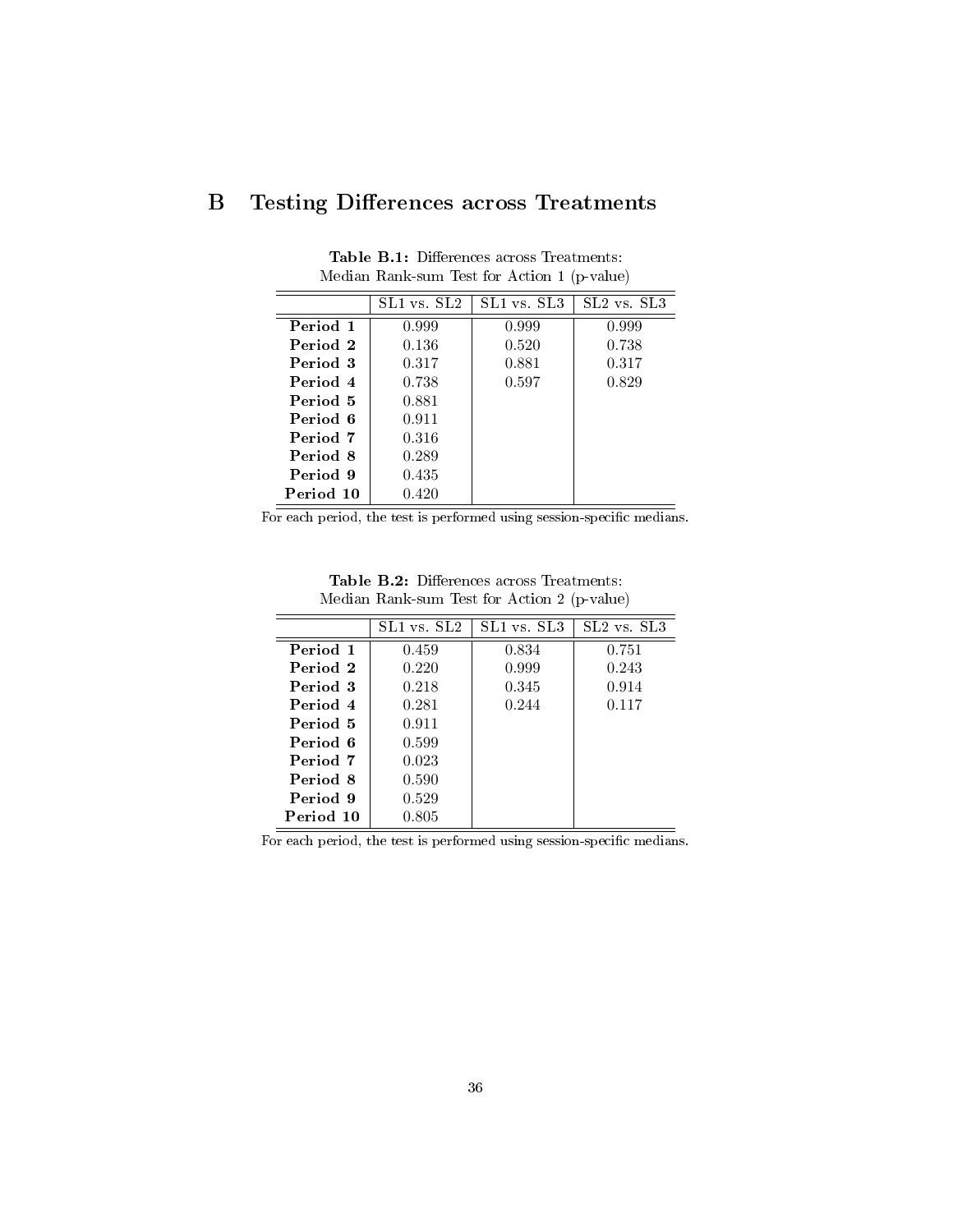#### C Factoring Out Uninformative Actions

In this section we offer a robustness check, by factoring out actions that are, presumably, uninformative. In particular, as a first step, we define an action at time  $i$  as uninformative according to the criterion:

$$
(a_{i=1}^2 = 50)
$$
 or  $(a_i^2 = a_{i-1}^2)$  for  $i = 2, \dots, t-1$ .

To factor out these actions, we eliminate them and renumber the entire sequence (e.g., if action 3 is uninformative, then action 3 is eliminated, period 4 becomes period 3, period 5 becomes period 4 and so on).

It is worth noting that this procedure implies a loss of observations for later periods. In particular, the available observations for  $t = 10$  are 47. Coefficients for this period are not reliably estimated. We report them without confidence intervals and only for the sake of completeness. For the same reason, we do not report hypothesis testing p-values and estimates of k for this period.



Figure C.1: Quantile Regressions of Action 1 on Predecessors' Signals Eliminating Uninformative Periods (Estimated Weights)

The figure shows the estimated coefficients from a median regression of action 1 on predecessors' signals after eliminating uninformative periods. For each period  $t = 1, \ldots, 10$ , predecessors' signals,  $s_i, i = 1, \ldots, t-1$ , are on the x-axis; corresponding point estimates and 95% condence intervals are on the y-axis, represented by black dots and dashed capped lines, respectively. Confidence intervals are computed by bootstrap (500 replications), clustering at the session level.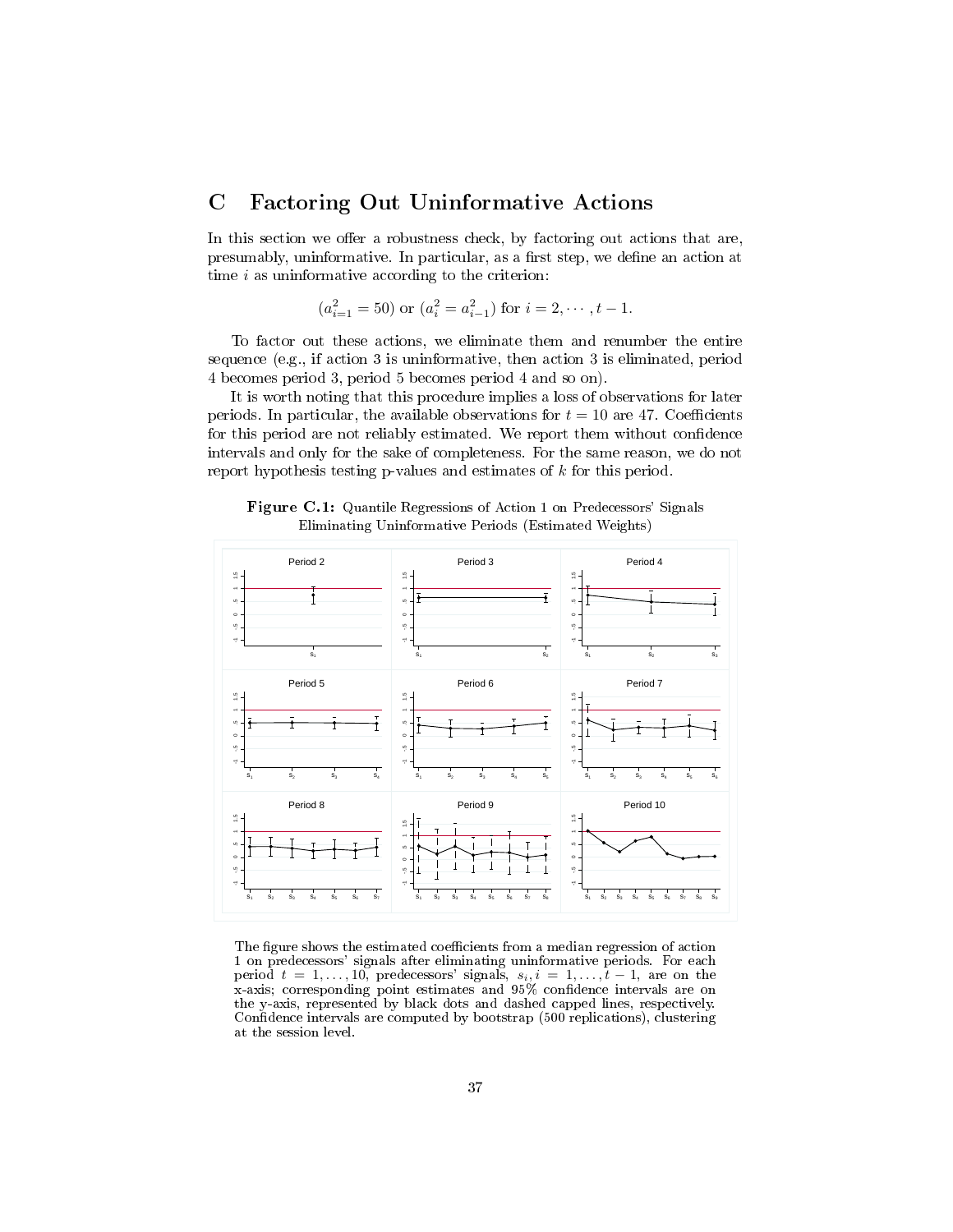|          | $\bar{H}^{PBE}_0$                                    | $\bar{H}_0^{\overline{BRTNT}}$                          |
|----------|------------------------------------------------------|---------------------------------------------------------|
|          | $\beta_{t,1} = \cdots = \beta_{t,t-1} = 1$           | $\beta_{t,i} = 2^{t-i-1} \; \forall i = 1, \ldots, t-1$ |
| Period 2 | 0.155                                                | 0.155                                                   |
| Period 3 | 0.000                                                | 0.000                                                   |
| Period 4 | 0.004                                                | 0.000                                                   |
| Period 5 | 0.000                                                | 0.000                                                   |
| Period 6 | 0.000                                                | 0.000                                                   |
| Period 7 | 0.000                                                | 0.000                                                   |
| Period 8 | 0.000                                                | 0.000                                                   |
| Period 9 | 0.000                                                | 0.000                                                   |
|          | $H_0^{\overline{ABEE}}$                              | $H_0^{OC}$ :                                            |
|          | $\beta_{t,i} = t - i \,\forall i = 1, \ldots, t - 1$ | $\beta_{t,1} = \cdots = \beta_{t,t-1}$                  |
| Period 2 | 0.155                                                |                                                         |
| Period 3 | 0.000                                                | 0.999                                                   |
| Period 4 | 0.000                                                | 0.094                                                   |
| Period 5 | 0.000                                                | 0.993                                                   |
| Period 6 | 0.000                                                | 0.583                                                   |
| Period 7 | 0.000                                                | 0.620                                                   |
| Period 8 | 0.000                                                | 0.995                                                   |
| Period 9 | 0.000                                                | 0.995                                                   |

Table C.1: Hypothesis Testing: Weights on Predecessors' Signals (p-values) Dependent Variable: Action 1 Eliminating Uninformative Periods

The table reports tests based on bootstrap standard errors (500 replications), clustering at the session level.

We have repeated the analysis using a more stringent criterion according to which an action  $i$  is classified as uninformative if and only if

$$
(a_{i=1}^2 = 50)
$$
 or  $(a_i^2 = a_{i-1}^2)$  or  $(a_{i-1}^2 = 0$  or  $a_{i-1}^2 = 100)$  for  $i = 2, \dots, t-1$ .

The results are similar to those presented here and available upon request.

We have also used a different methodology, by attributing the value  $s_i =$ 0.5 (uninformative signal) to any uninformative action. The results are again broadly similar to those presented here and available upon request.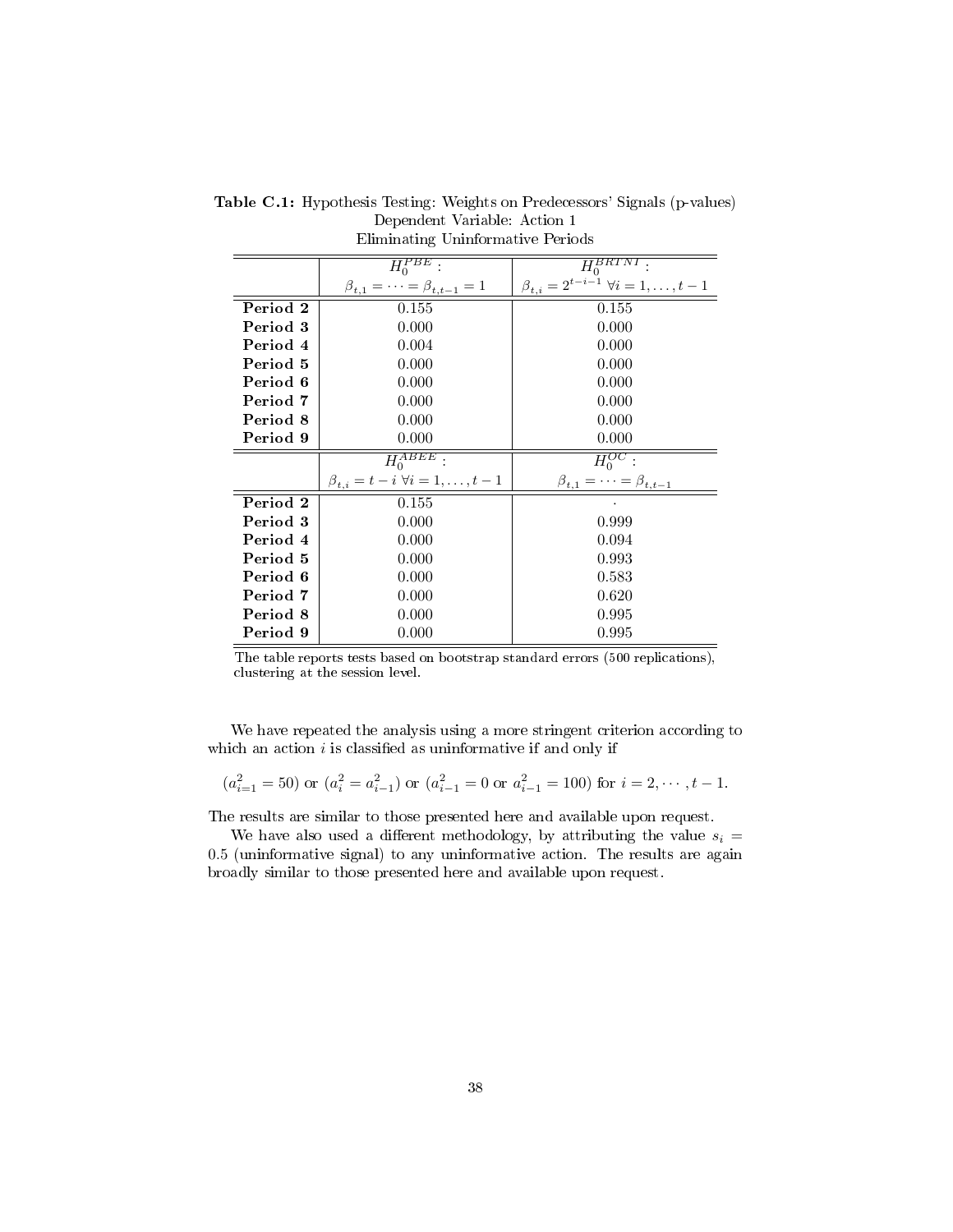|          |           | 95% Confidence Interval |             |
|----------|-----------|-------------------------|-------------|
|          | $\hat{k}$ | lower limit             | upper limit |
| Period 2 | 0.752     | 0.460                   | 0.996       |
| Period 3 | 0.650     | 0.518                   | 0.821       |
| Period 4 | 0.559     | 0.438                   | 0.997       |
| Period 5 | 0.508     | 0.332                   | 0.648       |
| Period 6 | 0.422     | 0.250                   | 0.547       |
| Period 7 | 0.332     | 0.200                   | 0.511       |
| Period 8 | 0.272     | 0.097                   | 0.436       |
| Period 9 | 0.351     | 0.001                   | 0.997       |
|          | 0.463     | 0.327                   | 0.622       |

Table C.2: Quantile Regressions of Action 1 on Predecessors' Signals: Estimation of k under  $H_0^{OC}$  :  $\beta_{t,1} = \cdots = \beta_{t,t-1}$ Eliminating Uninformative Periods

The table reports  $95\%$  confidence intervals obtained with bootstrap (500 replications), clustering at the session level.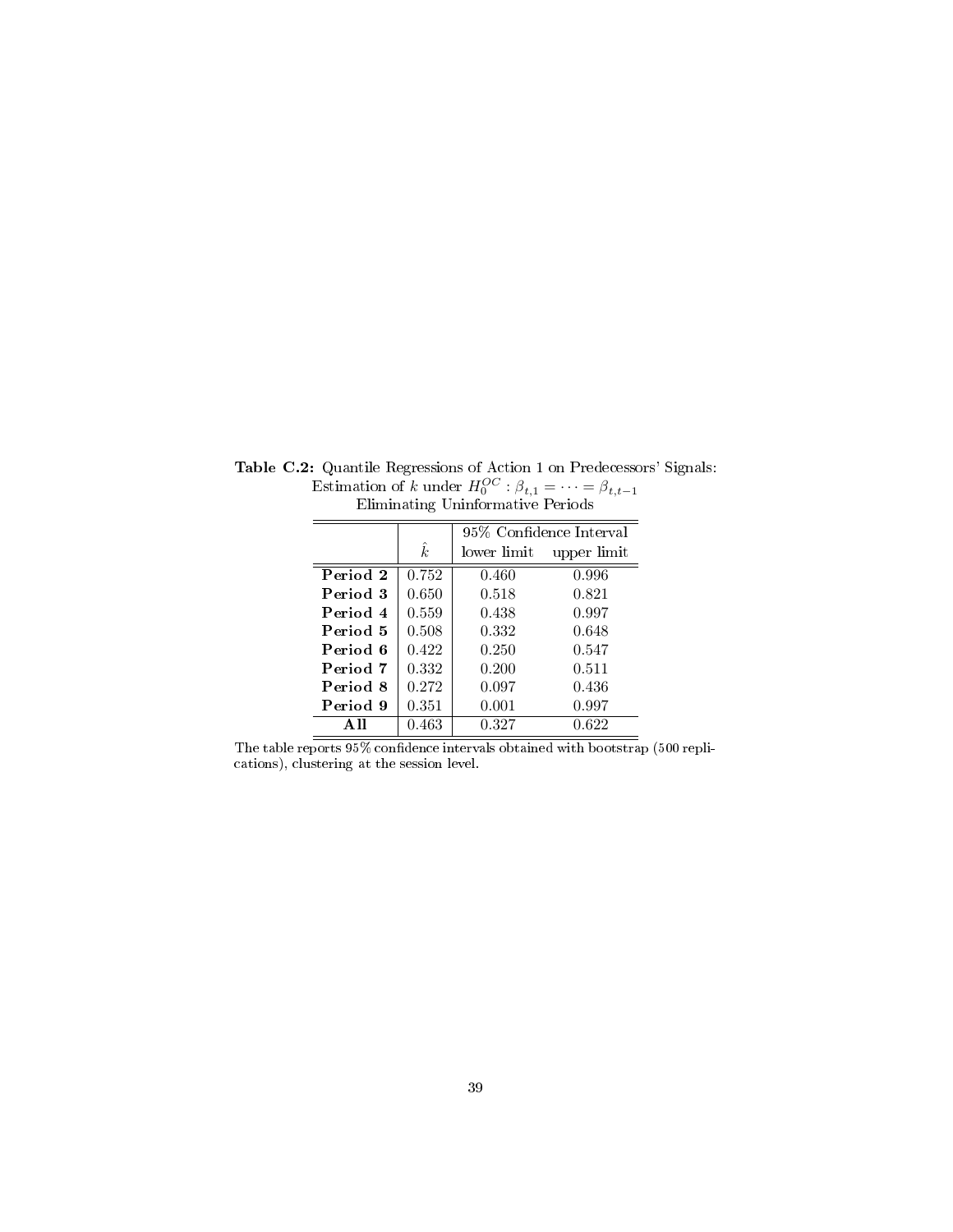#### References

- [1] Banerjee, A., 1992. A Simple Model of Herd Behavior. Quarterly Journal of Economics, 107(3), 797-817.
- [2] Bikhchandani, S., Hirshleifer, D., Welch, I., 1992. A Theory of Fads, Fashion, Custom, and Cultural Change as Informational Cascades. Journal of Political Economy, 110(5), 992-1026.
- [3] Becker, G., DeGroot, M., Marschak, J., 1964. Measuring Utility by a Single-Response Sequential Method. Behavioral Science, 9(3), 226-232.
- [4] Bohren, A., 2016. Informational Herding with Model Misspecification. Journal of Economic Theory, 163, 222-247.
- [5] Cipriani, M., Guarino, A., 2005. Herd Behavior in a Laboratory Financial Market. American Economic Review, 95(5), 1427-1443.
- [6] Cipriani, M., Guarino, A., 2009. Herd Behavior in Financial Markets: An Experiment with Financial Market Professionals. Journal of the European Economic Association, 7(1), 206-233.
- [7] Çelen, B., Kariv, S., 2004. Distinguishing Informational Cascades from Herd Behavior in the Laboratory. American Economic Review, 94(3), 484- 498.
- [8] Daniel, K., Hirshleifer, D., Subrahmanyam, A., 1998. Investor Psychology and Security Market Under- and Overreactions. Journal of Finance, 53(6), 1839-1885.
- [9] Daniel, K., Hirshleifer, D., Subrahmanyam, A., 2001. Overcondence, Arbitrage, and Equilibrium Asset Pricing. Journal of Finance, 56(3), 921-965.
- [10] De Filippis, R., Guarino, A., Jehiel, P., Kitagawa, T., 2016. Updating Ambiguous Beliefs in a Social Learning Experiment. CEMMAP Working Paper 18/16
- [11] DeGroot, M., 1974. Reaching a Consensus. Journal of American Statistical Association, 69, 118-121.
- [12] DeMarzo, P., Vayanos, D., Zwiebel, J., 2003. Persuasion Bias, Social In fluence, and Unidimensional Opinions. Quarterly Journal of Economics, 118(3), 909-968.
- [13] Drehmann, M., Oechssler, J., Roider, A., 2005. Herding and Contrarian Behavior in Financial Markets: An Internet Experiment. American Economic  $Review, 95(5), 1403-1426.$
- [14] Eyster, E., Rabin, M., 2010. Naïve Herding in Rich-Information Settings. American Economic Journal: Microeconomics, 2(4), 221-243.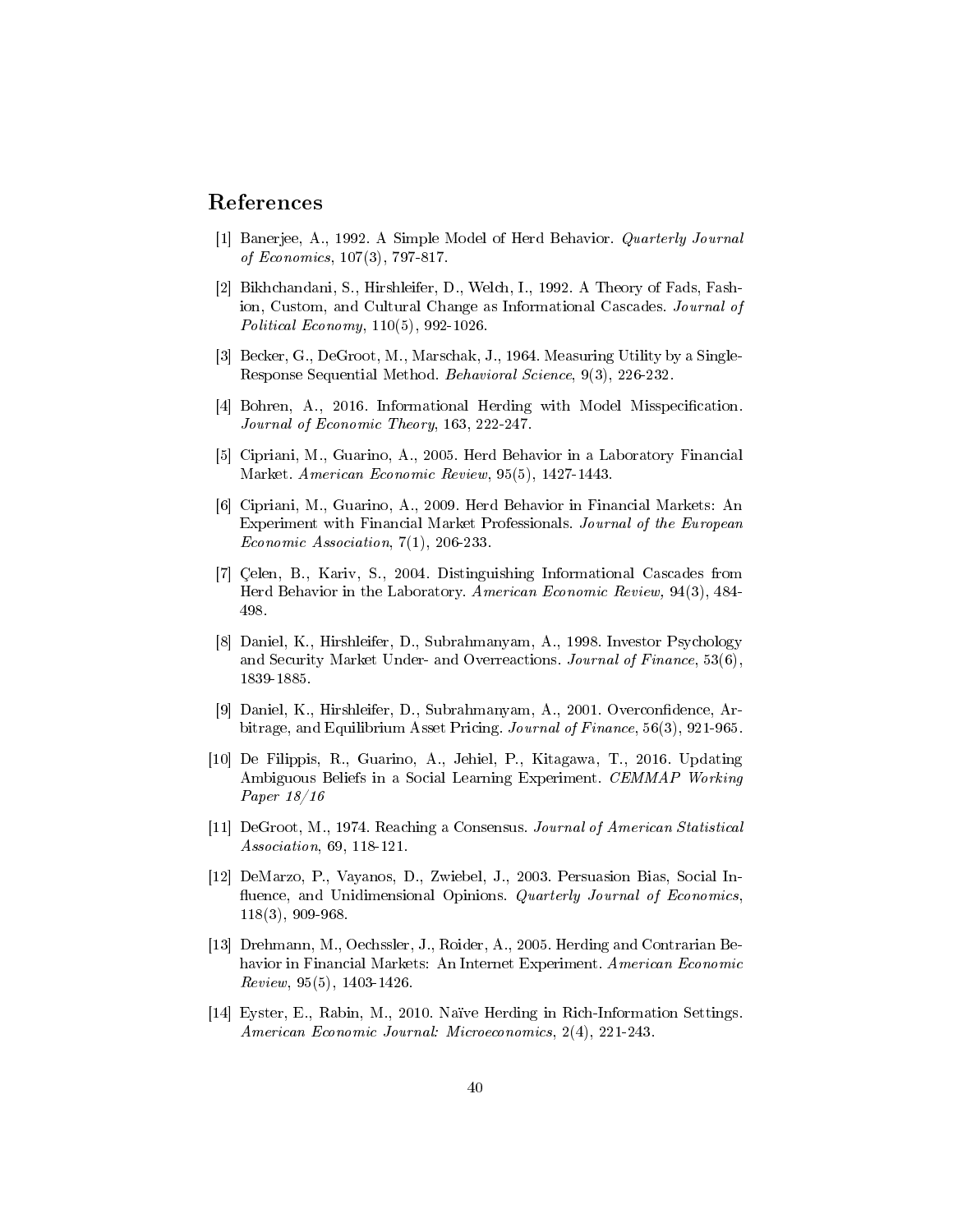- [15] Eyster, E., Rabin, M., 2014. Extensive Imitation is Irrational and Harmful. Quarterly Journal of Economics,  $129(4)$ .  $1861-1898$ .
- [16] Eyster, E., Rabin, M., Weizsäcker, G., 2015 An Experiment on Social Mislearning. SSRN Working Paper
- [17] Fischbacher, U. , 2007. Z-Tree: Zurich Toolbox for Ready-Made Economic Experiments. Experimental Economics, 10(2), 171-178.
- [18] Goeree, J., Palfrey, T., Rogers, B., McKelvey, R., 2007. Self-Correcting Information Cascades. Review of Economic Studies, 74(3), 733-762.
- [19] Goeree, J., Holt, C., Palfrey, T., 2016, Quantal Response Equilibrium. Princeton University Press
- [20] Golub, B., Jackson, M., 2010. Naïve Learning in Social Networks and the Wisdom of Crowds. American Economic Journal: Microeconomics, 2(1), 112-149.
- [21] Guarino, A., Jehiel, P., 2013. Social Learning with Coarse Inference. American Economic Journal: Microeconomics, 5(1), 147-174.
- [22] Hahn, J., 1995. Bootstrapping Quantile Regression Estimators. Econometric Theory,,  $11(1)$ ,  $105-121$ .
- [23] Jehiel, P., 2005. Analogy-Based Expectation Equilibrium. Journal of Economic Theory, 123(2), 81-104.
- [24] Kübler, D., Weizsäcker, G., 2004. Limited Depth of Reasoning and Failure of Cascade Formation in the Laboratory. Review of Economic Studies, 71, 425-441.
- [25] Kyle, A., Wang, A., 1997. Speculation Duopoly with Agreement to Disagree: Can Overconfidence Survive the Market Test? Journal of Finance, 52(5), 2073-2090.
- [26] Lee, I., 1993. On the Convergence of Informational Cascades. Journal of *Economic Theory*,  $61(2)$ ,  $395-411$ .
- [27] McKelvey, R., Palfrey, T., 1995. Quantal Response Equilibria for Normal Form Games. Games and Economic Behavior, 10(1), 6-38.
- [28] Nöth, M., Weber, M., 2003. Information Aggregation with Random Ordering: Cascades and Overconfidence. The Economic Journal, 113(84), 166-189.
- [29] Nyarko, Y., Schotter, A., 2002. An Experimental Study of Belief Learning Using Elicited Beliefs.  $Econometrica$ , 70(3), 971-1005.
- [30] Odean, T., 1998. Volume, Volatility, Price, and Profit When All Traders Are Above Average. Journal of Finance, 53(6), 1887-1934.